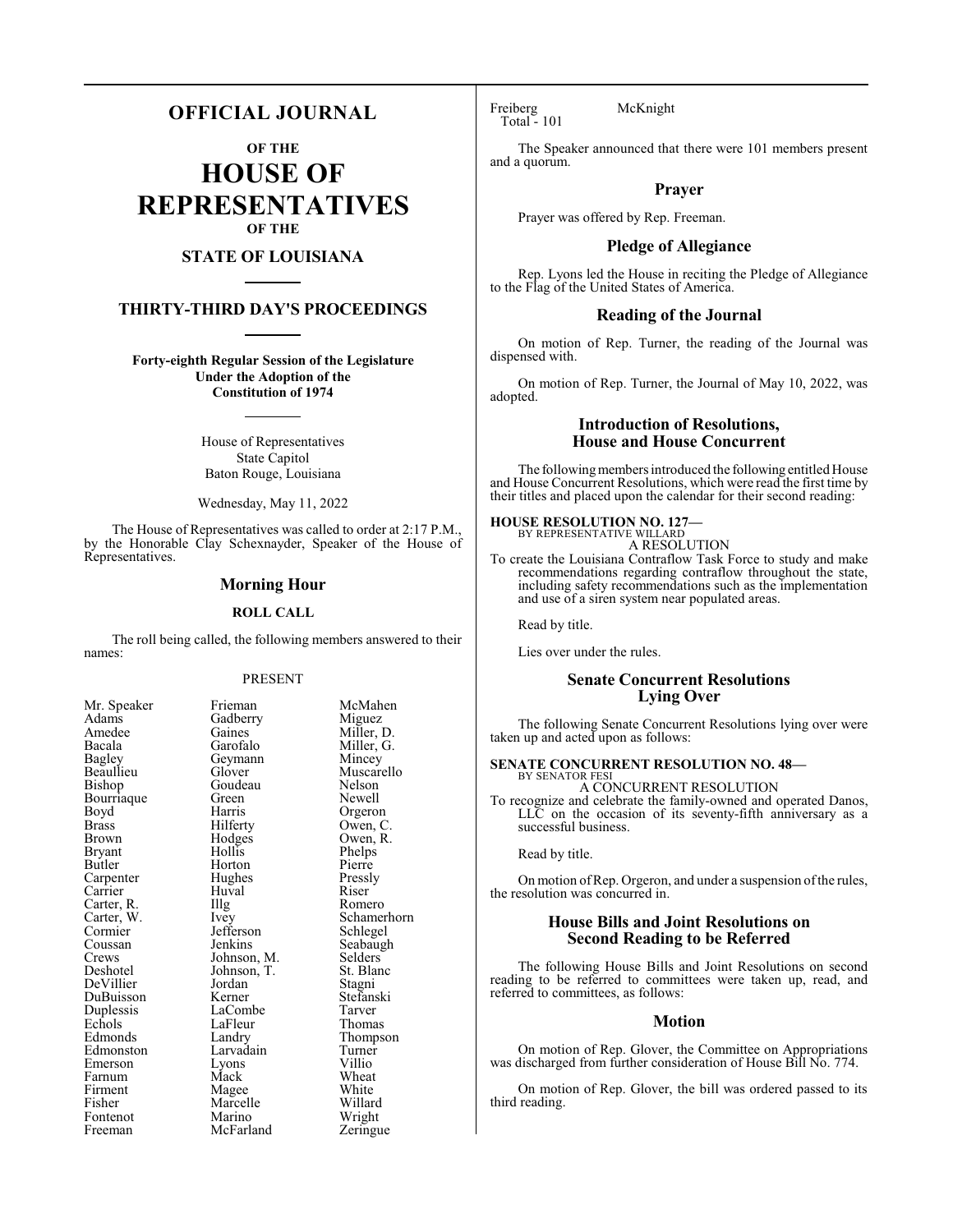# Page 2 HOUSE

33rd Day's Proceedings - May 11, 2022

# **Motion**

On motion of Rep. Freeman, the Committee on Health and Welfare was discharged from further consideration of House Bill No. 1045.

# **HOUSE BILL NO. 1045—**

BY REPRESENTATIVES FREEMAN, FISHER, AND ILLG AN ACT

To enact Subpart V of Part II-A of Chapter 1 of Title 39 of the Louisiana Revised Statutes of 1950, to be comprised of R.S. 39:100.171 through 100.176, relative to funds received from opioid litigation; to provide relative to the deposit and use of such funds; to provide relative to oversight of such funds; to require reports relative to such funds; to provide with respect to the powers and duties of the Louisiana Department of Health; to provide definitions; to provide an effective date; and to provide for related matters.

Read by title.

# **Motion**

On motion of Rep. Freeman, the bill was withdrawn from the files of the House.

# **Senate Bills and Joint Resolutions on Second Reading to be Referred**

The following Senate Bills and Joint Resolutions on second reading to be referred were taken up, read, and referred to committees, as follows:

#### **SENATE BILL NO. 112—**

BY SENATOR ROBERT MILLS AN ACT

To enact Subpart A-4 of Part III of Chapter 4 of Title 22 of the Louisiana Revised Statutes of 1950, comprised of R.S. 22:1020.61, relative to health insurance; to provide for prior authorization for health insurance claims related to certain health care procedures; to provide for the creation of programs for the selective application of prior authorization; to provide for definitions; to provide for development and maintenance of programs seeking to reduce prior authorization requirements related to certain health care services performed by certain health care providers; to provide for the promulgation of rules; and to provide for related matters.

Read by title.

Under the rules, the above bill was referred to the Committee on Insurance.

#### **SENATE BILL NO. 130—** BY SENATOR CONNICK

AN ACT

To enact Civil Code Art. 3493.11, relative to liberative prescription; to provide for delictual actions resulting from the operation or control of anymotor vehicle, aircraft, watercraft, or other means of conveyance; to provide for two-year prescription; to provide for an effective date; and to provide for related matters.

Read by title.

Under the rules, the above bill was referred to the Committee on Civil Law and Procedure.

#### **SENATE BILL NO. 143—**

BY SENATORS MORRIS AND CATHEY AN ACT

To amend and reenact R.S. 40:1379.3(B)(2) and (I)(1) and (2), and to enact R.S.  $14:95(M)$  and R.S.  $40:1379.3.3$ , relative to the illegal carrying of weapons; to exempt certain persons from the crime of illegal carrying of weapons under certain circumstances; to provide for concealed weapon permits; to provide for exceptions; to provide relative to the completion of a sixty-minute online concealed handgun education course; to provide relative to a database of licensed firearm and handgun instructors; to provide relative to blood alcohol readings; and to provide for related matters.

Read by title.

Under the rules, the above bill was referred to the Committee on Administration of Criminal Justice.

#### **SENATE BILL NO. 203—** BY SENATOR HEWITT

AN ACT

To amend and reenact R.S. 17:236(A) and to enact Chapter 43-C of Title 17 of the Louisiana Revised Statutes of 1950, to be comprised of R.S. 17:4037.1 through 4037.8, relative to elementary and secondary education; to create and provide for the administration of a program to provide state funding for the education of students who are below grade level in reading and not enrolled in public school; to provide for responsibilities; to provide definitions; to provide relative to program funds; to provide relative to the eligibility of students, schools, and service providers; to require annual testing of participating students; to require certain annual reports; and to provide for related matters.

Read by title.

Under the rules, the above bill was referred to the Committee on Education.

#### **SENATE BILL NO. 304—** BY SENATOR CATHEY

AN ACT

To amend and reenact R.S.  $15:571.3(B)(1)(a)$ , the introductory paragraph of (C), (D), and (F) and to enact R.S. 15:571.3(G), relative to diminution of a sentence for good behavior; to provide for reduction of good time credit for offenders convicted of murder of first responders and peace officers; to provide that good time credit does not include incarceration prior to conviction for certain offenses; and to provide for related matters.

Read by title.

Under the rules, the above bill was referred to the Committee on Administration of Criminal Justice.

#### **SENATE BILL NO. 402—**

BY SENATOR ABRAHAM AN ACT

To amend and reenact R.S.  $13:4165(F)(7)$  and to enact R.S.  $13:4165(F)(9)$  and  $(10)$ , relative to courts and judicial procedure; to provide for the appointment, duties, powers, and compensation of special masters; and to provide for related matters.

Read by title.

Under the rules, the above bill was referred to the Committee on Judiciary.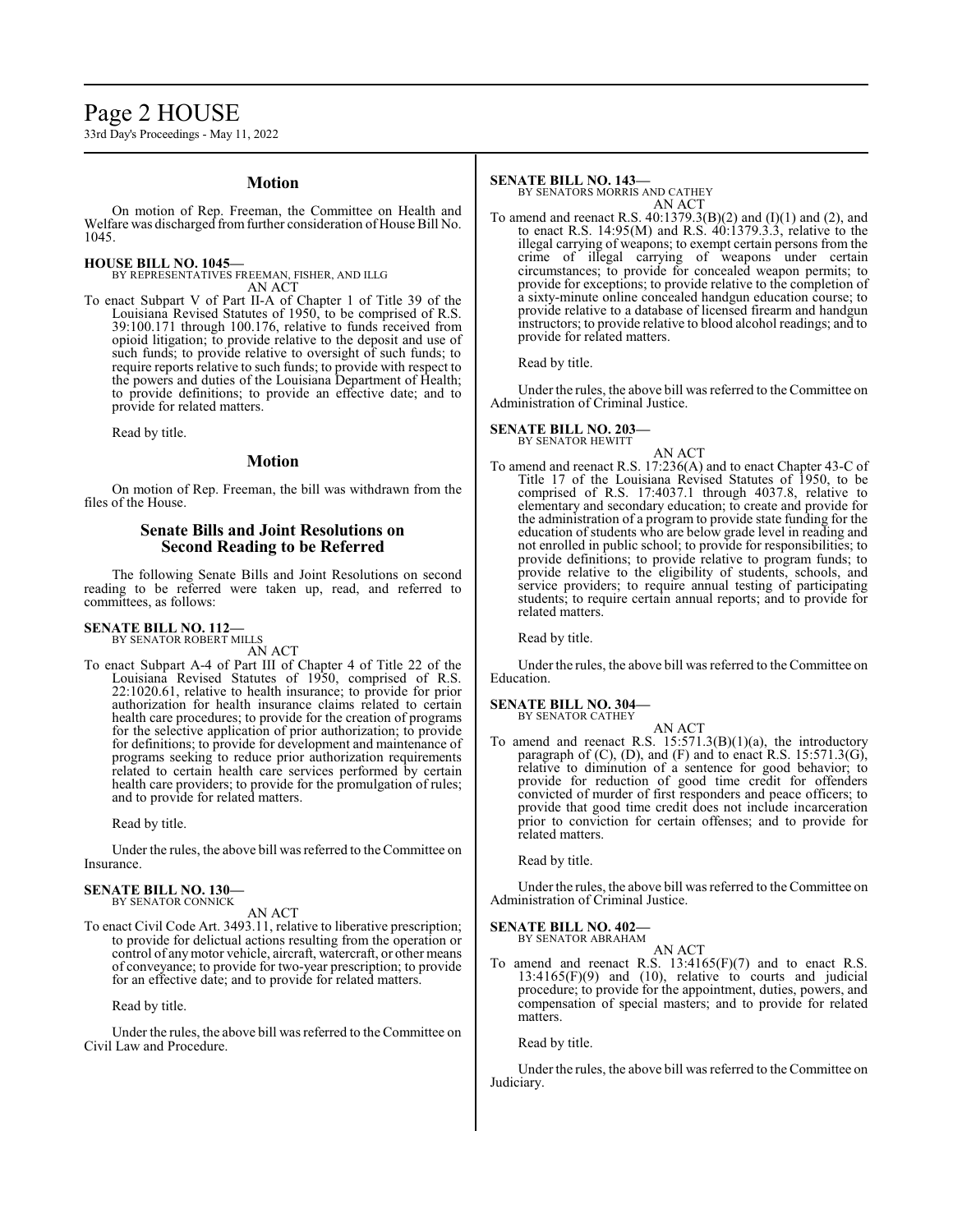# 33rd Day's Proceedings - May 11, 2022

# **SENATE BILL NO. 455—**

BY SENATOR BOUDREAUX

AN ACT To amend and reenact R.S. 51:1361(3), 1362(A), the introductory paragraph of R.S. 51:1363, 1365, the title of Chapter 12 of Title 51 of the Louisiana Revised Statutes of 1950, and R.S. 44:4.1(B)(35), and to enact R.S. 51:1363.1, relative to internet; to provide for the office of broadband development and connectivity; to provide for development and implementation of a plan to provide access to broadband internet; to provide for the functions and responsibilities of the office of broadband development and connectivity; to provide for the termination date of the office; and to provide for related matters.

Read by title.

Under the rules, the above bill was referred to the Committee on Commerce.

# **House and House Concurrent Resolutions Reported by Committee**

The following House and House Concurrent Resolutions reported by committee were taken up and acted upon as follows:

# **HOUSE CONCURRENT RESOLUTION NO. 1—** BY REPRESENTATIVE IVEY

A CONCURRENT RESOLUTION

To suspend until sixty days after final adjournment of the 2023 Regular Session of the Legislature of Louisiana the provisions ofR.S. 17:170(F), relative to immunizations of persons entering certain educational institutions during an outbreak of a communicable disease.

Read by title.

Reported with amendments by the Committee on Education.

The committee amendments were read as follows:

# **HOUSE COMMITTEE AMENDMENTS**

Amendments proposed by House Committee on Education to Original House Concurrent Resolution No. 1 by Representative Ivey

# AMENDMENT NO. 1

On page 1, delete lines 6 through 17 and insert the following:

"WHEREAS, R.S. 40:5 provides that "the state health officer and the office of public health of the Louisiana Department of health shall have exclusive jurisdiction, control, and authority ... to isolate or quarantine for the care and control of communicable disease with the state" and "to take such action as is necessary to accomplish the subsidence and suppression of diseases of all kinds in order to prevent their spread"; and

WHEREAS, the control ofthe spread of communicable diseases within the state can be accomplished through the authority granted by the Sanitary Code; R.S. 40:4(A)(13) provides that "the state health officer, through the office of public health, shall be expressly empowered and authorized to issue emergency rules and orders when necessary and for the purposes of controlling nuisances dangerous to the public health and communicable, contagious, and infectious diseases, and any other danger to the public life, health, and safety"; and

WHEREAS, R.S. 17:170(F) provides that "in the event of an outbreak of a vaccine-preventable disease at the location of an educational institution or facility ... the administrators of that institution or facility are empowered, upon the recommendation of the office of public health, to exclude from attendance unimmunized students and clients until the appropriate disease incubation period has expired or the unimmunized person presents evidence of immunization"; and

WHEREAS, it is the intention of the legislature to confine the process and procedures for making any determination to exclude unimmunized students from attendance during an outbreak of a vaccine preventable disease to the exclusive authority of the state health officer to issue emergency rules and orders when necessary to control communicable diseases; and

WHEREAS, it is not the intention of the legislature to diminish the authority or impair the ability of the state health officer who has the exclusive jurisdiction, control, and authority to take such action as is necessary to accomplish the subsidence and suppression of diseases of all kinds in order to prevent their spread."

On motion of Rep. Harris, the amendments were adopted.

On motion of Rep. Harris, the resolution, as amended, was ordered engrossed and passed to its third reading.

# **HOUSE CONCURRENT RESOLUTION NO. 98—** BY REPRESENTATIVE ZERINGUE A CONCURRENT RESOLUTION

To urge and request continued support for the efforts by the state of Louisiana and other states in the Mississippi River Basin to work together toward achieving the goals of the Gulf Hypoxia Action Plan and a reduction of the hypoxic zone off the coast of Louisiana.

Read by title.

Reported favorably by the Committee on Natural Resources and Environment.

On motion of Rep. Coussan, the resolution was ordered engrossed and passed to its third reading.

### **HOUSE CONCURRENT RESOLUTION NO. 102—** BY REPRESENTATIVE ROBERT OWEN

A CONCURRENT RESOLUTION To urge and request that rules be codified defining the public's right to access the running waters of this state in accordance with Louisiana's historical civil law tradition.

Read by title.

Reported favorably by the Committee on Natural Resources and Environment.

On motion of Rep. Coussan, the resolution was ordered engrossed and passed to its third reading.

# **House Bills and Joint Resolutions on Second Reading Reported by Committee**

The following House Bills and Joint Resolutions on second reading reported by committee were taken up and acted upon as follows:

**HOUSE BILL NO. 183—**

BY REPRESENTATIVE HUGHES AN ACT

To amend and reenact R.S. 17:3391(B)(introductory paragraph), relative to student debt; to require public postsecondary education management boards to adopt policies to prohibit the institutions under their supervision and management from withholding student transcripts and other records due to outstanding debt or defaulting on a loan; to prohibit public postsecondary education institutions from withholding certain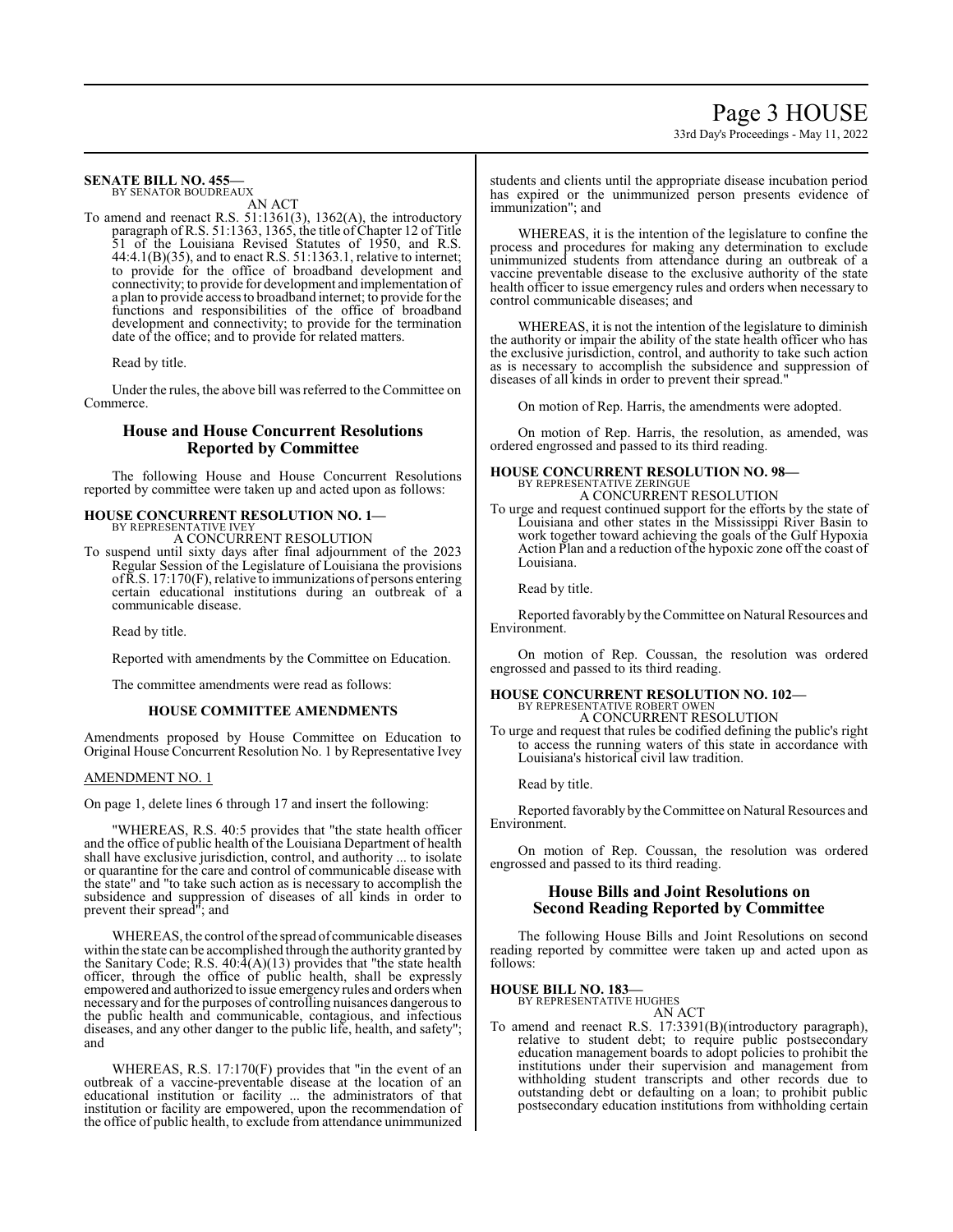# Page 4 HOUSE

33rd Day's Proceedings - May 11, 2022

services due to defaulting on a loan; and to provide for related matters.

Read by title.

Reported favorably by the Committee on Education.

On motion of Rep. Harris, the bill was ordered engrossed and passed to its third reading.

# **HOUSE BILL NO. 380—** BY REPRESENTATIVE MUSCARELLO

AN ACT

To amend and reenact R.S.  $17:158(J)(2)$  and  $161(A)$  and R.S. 32:1(14) and (75), 80(B)(2)(b), 318(B), 328(B), and 378(A) and (B) and to enact R.S.  $17:161(C)$  and  $164.1(C)$  and R.S.  $32:80(E)$ , relative to school buses; to require certain school bus equipment and paint colors; to provide relative to loading and unloading of students at or near their homes; to provide for definitions of school buses based on rated capacity; and to provide for related matters.

Read by title.

Reported by substitute by the Committee on Education.

The substitute was read by title as follows:

**HOUSE BILL NO. 1081** (Substitute for House Bill No. 380 by Representative Muscarello)**—** BY REPRESENTATIVE MUSCARELLO

AN ACT

To amend and reenact R.S.  $17:158(J)(2)$  and  $164.1(A)$  and R.S. 32:1(14) and (75), 80(B)(1) and (2)(b), 318(B), 328(B), and  $378(A)$  and (B), to enact R.S.  $32:80(E)$ , and to repeal R.S. 17:161, relative to school buses; to provide relative to the applicability of certain school bus safety requirements; to provide relative to loading and unloading of students at or near their homes; to provide relative the operation of school busses; and to provide for related matters.

Read by title.

On motion of Rep. Harris, the substitute was adopted and became House Bill No. 1081 by Rep. Muscarello, Jr., on behalf of the Committee on Education, as a substitute for House Bill No. 380 by Rep. Muscarello, Jr.

Under the rules, lies over in the same order of business.

# **HOUSE BILL NO. 427—**

BY REPRESENTATIVE AMEDEE AN ACT

To enact R.S. 17:170(G), relative to the administration of vaccines; to prohibit the administration of vaccines to minors on school property and at school-sponsored events unless certain conditions are met; and to provide for related matters.

Read by title.

Reported with amendments by the Committee on Education.

The committee amendments were read as follows:

# **HOUSE COMMITTEE AMENDMENTS**

Amendments proposed by House Committee on Education to Original House Bill No. 427 by Representative Amedee

# AMENDMENT NO. 1

On page 1, line 4, after "events" and before "and" delete the semicolon ";" and insert "unless certain conditions are met;"

# AMENDMENT NO. 2

On page 1, line 14, after "Section" delete the period "." and delete the remainder of the line and delete line 15 and insert "unless a healthcare professional is present and parental permission is obtained through a dual authentication process including both a parental signature and oral confirmation by a parent either in person or over the telephone. Such permission may be granted either by the parent or legal guardian, as applicable."

On motion of Rep. Harris, the amendments were adopted.

On motion of Rep. Harris, the bill, as amended, was ordered engrossed and passed to its third reading.

# **HOUSE BILL NO. 440—**

BY REPRESENTATIVES PHELPS, LANDRY, MOORE, AND SCHLEGEL AN ACT

To enact R.S. 17:280.1, relative to school curricula; to require public schools to incorporate eating disorder instruction into existing curricula; to provide for rules and regulations; and to provide for related matters.

Read by title.

Reported favorably by the Committee on Education.

On motion of Rep. Harris, the bill was ordered engrossed and passed to its third reading.

# **HOUSE BILL NO. 531—**

BY REPRESENTATIVE AMEDEE AN ACT

To amend and reenact R.S. 17:170(E), relative to student immunization requirements; to provide for a cause of action, remedies, and damages for a student who is denied entrance into a school because of a vaccination requirement; and to provide for related matters.

Read by title.

Reported favorably by the Committee on Education.

On motion of Rep. Harris, the bill was ordered engrossed and passed to its third reading.

# **HOUSE BILL NO. 536—**

BY REPRESENTATIVES COX, AMEDEE, BRASS, EMERSON, CHARLES OWEN, AND ST. BLANC AN ACT

To amend and reenact R.S. 17:3047.2(A)(1), relative to the M.J. Foster Promise Program; to lower the minimumage required for initial qualification for a program award; and to provide for related matters.

Read by title.

Reported with amendments by the Committee on Education.

The committee amendments were read as follows:

# **HOUSE COMMITTEE AMENDMENTS**

Amendments proposed by House Committee on Education to Original House Bill No. 536 by Representative Cox

### AMENDMENT NO. 1

On page 1, line 2, after "reenact" delete the remainder of the line and at the beginning of line 3, delete "Opportunity Program for Students;" and insert "R.S. 17:3047.2(A)(1), relative to the M.J. Foster Promise Program;"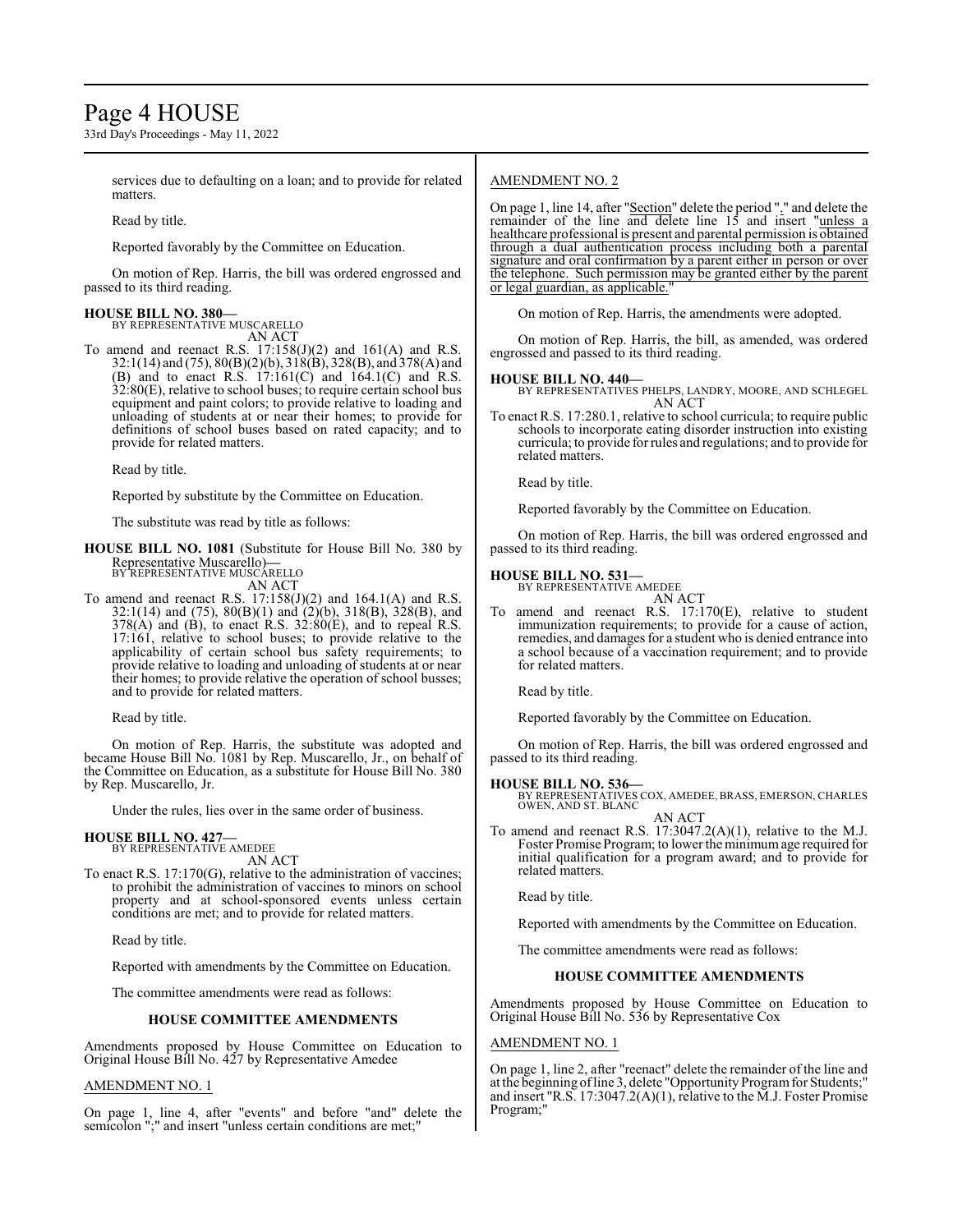# Page 5 HOUSE

33rd Day's Proceedings - May 11, 2022

# AMENDMENT NO. 2

On page 1, line 3, after "minimum" and before "required" delete "ACT score" and insert "age"

# AMENDMENT NO. 3

On page 1, line 4, after "for a" and before "and to" delete "TOPS-Tech Award" and insert "program award;"

# AMENDMENT NO. 4

On page 1, line 6, after "Section 1." delete the remainder of the line and delete lines 7 through 19 and delete page 2 and insert the following:

"R.S. 17:3047.2(A)(1) is hereby amended and reenacted to read as follows:

# §3047.2. Initial eligibility

A. To be eligible for the award, an applicant shall meet the following requirements:

(1) Be at least twenty-one eighteen years old.

\* \* \*

Section 2. The provisions of R.S. 17:3047.2(A)(1) as amended by this Act shall be implemented beginning with the 2023-2024 academic year."

On motion of Rep. Harris, the amendments were adopted.

Under the rules, the above bill, as amended, was ordered engrossed and recommitted to the Committee on Appropriations.

# **HOUSE BILL NO. 600—** BY REPRESENTATIVE FRIEMAN

AN ACT

To enact R.S. 40:2023.1, relative to the public release of information regarding opt-out information for recommended, requested, or required immunizations and vaccinations; to require the distribution of informational materials regarding exemption from and the ability to opt-out of immunizations and vaccinations; and to provide for related matters.

Read by title.

Reported with amendments by the Committee on Health and Welfare.

The committee amendments were read as follows:

# **HOUSE COMMITTEE AMENDMENTS**

Amendments proposed by House Committee on Health and Welfare to Original House Bill No. 600 by Representative Frieman

# AMENDMENT NO. 1

On page 1, delete lines 3 through 6 in their entirety and insert in lieu thereof the following:

"information for recommended, requested, orrequired immunizations and vaccinations; to require the distribution of informational materials regarding exemption from and the ability to opt-out of immunizations and vaccinations; and to"

# AMENDMENT NO. 2

On page 1, delete lines 10 through 19 in their entirety and insert in lieu thereof the following:

"§2023.1. Inclusion of exemption and opt-out information regarding immunizations and vaccinations

A. Whenever an immunization or vaccination is recommended, requested, or required of any citizen of this state by any state or local government, such entity shall provide the following information:

(1) Information relative to the rights of the citizen to request an exemption from or opt-out of the immunization or vaccination.

(2) Website information or the link to the Vaccine Adverse Event Reporting System, to which a person may report adverse reactions to the immunization or vaccination.

The information required by Subsection A of this Section shall be included in any written communications from the entities identified in this Section regarding the recommended, requested, or required immunization or vaccination.

The Louisiana Department of Health shall publish and maintain resources and information on its website, in a downloadable format, for the entities identified in this Section to utilize for such written communications.

# AMENDMENT NO. 3

On page 2, delete lines 1 through 5 in their entirety

On motion of Rep. Bagley, the amendments were adopted.

On motion of Rep. Bagley, the bill, as amended, was ordered engrossed and passed to its third reading.

**HOUSE BILL NO. 792—** BY REPRESENTATIVES PHELPS, BOYD, LANDRY, MOORE, AND NEWELL AND SENATOR BARROW AN ACT

To enact R.S. 17:182, relative to literacy instruction; to provide for a literacy initiative for public school students in grades six through twelve; to provide for funding; to provide for requirements of the state Department of Education; and to provide for related matters.

Read by title.

Reported with amendments by the Committee on Education.

The committee amendments were read as follows:

# **HOUSE COMMITTEE AMENDMENTS**

Amendments proposed by House Committee on Education to Original House Bill No. 792 by Representative Phelps

# AMENDMENT NO. 1

On page 1, at the end of line 3, delete "through" and at the beginning of line 4, delete "the Education Excellence Fund;" and insert a semicolon ";"

# AMENDMENT NO. 2

On page 1, line 11, after "certain grade" and before "and" delete "levels, are above the average age for their grade," and insert "levels"

# AMENDMENT NO. 3

On page 1, line 16, after "year," and before "or" insert "four weeks after a student enrolls at a school,"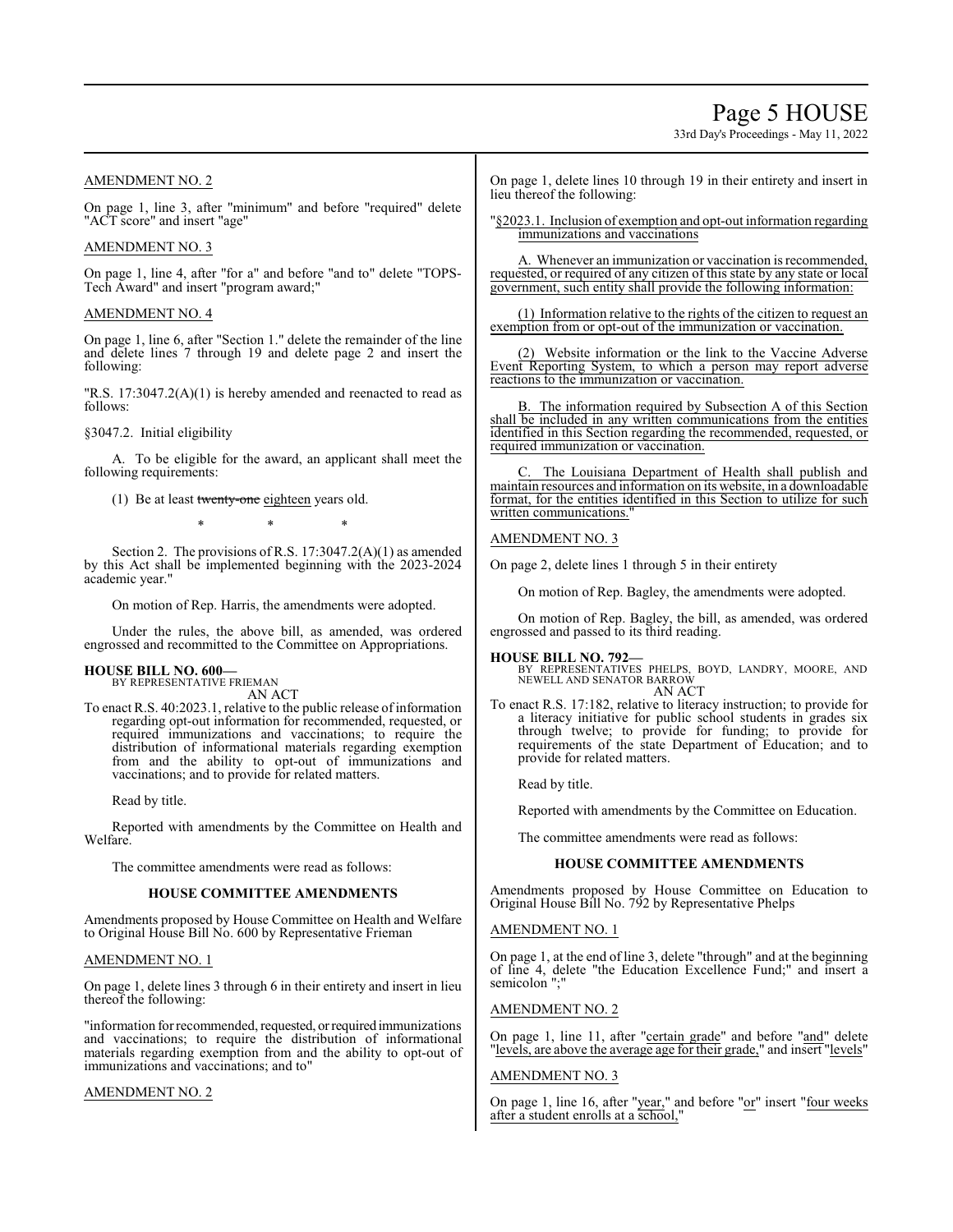# Page 6 HOUSE

33rd Day's Proceedings - May 11, 2022

# AMENDMENT NO. 4

On page 2, delete line 4 in its entirety and insert "assistance, outlines the intervention plan, and states parties accountable for the student's progress. Parents and legal guardians shall be provided an update on student progress prior to report card issuance and no later than midway through the grading period.

# AMENDMENT NO. 5

On page 2, at the end of line 6, delete the period "." and insert "or use any federal, state, or local funds appropriated for the purpose of increasing literacy or supporting academic achievement to carry out the purposes of this Section."

# AMENDMENT NO. 6

On page 2, line 7, after "school" and before "of" delete "student who falls into all" and insert "student, including but not limited to those in an alternative school or in an alternative educational placement, who falls into both

# AMENDMENT NO. 7

On page 2, delete lines 11 and 12 in their entirety

# AMENDMENT NO. 8

On page 2, at the beginning of line 13, delete "(3)" and insert "(2)"

# AMENDMENT NO. 9

On page 2, line 17, after "literacy" and before "and" delete "instruction" and insert "instruction, including but not limited to tutors and teachers,

# AMENDMENT NO. 10

On page 2, line 21, after "on" and before "and," delete "approved literacy assessments" and insert "literacy assessments approved by the department"

# AMENDMENT NO. 11

On page 2, line 22, after "assessment." and before "that" delete "Providers" and insert "Tutors, teachers, and other providers"

# AMENDMENT NO. 12

On page 2, line 27, after "and" delete the remainder of the line and at the beginning of line 28, delete "materials," and insert "curriculum"

# AMENDMENT NO. 13

On page 2, line 29, after "academic" delete the remainder of the line and insert "foundational reading skills standards. Intervention provided shall be administered as teacher-led instruction along with the use of online programs and materials."

# AMENDMENT NO. 14

On page 3, at the end of line 5, insert "Such person shall have completed training in the foundations of literacy and science of reading from a qualified provider, as determined by the department, in order to be able to provide individualized and targeted instruction to students and may be employed by a public school governing authority or high-quality tutoring vendor as determined and approved by the department.

On motion of Rep. Harris, the amendments were adopted.

Under the rules, the above bill, as amended, was ordered engrossed and recommitted to the Committee on Appropriations.

# **HOUSE BILL NO. 819—**

BY REPRESENTATIVE COX

AN ACT To amend and reenact R.S.  $17:500.2(A)(1)$  and  $(2)(c)$  and  $(d)$  and (E)(1) and 1206.2(A)(1) and (2)(c) and (d) and (E)(1)(a) and to enact R.S. 17:500.2( $\hat{A}$ )(2)(e) and 1206.2( $A$ )(2)(e), relative to extended sick leave for certain school employees; to provide relative to requirements of sick leave related to pregnancy and infant care for school bus operators and public school employees; to provide definitions; and to provide for related matters.

Read by title.

Reported favorably by the Committee on Education.

On motion of Rep. Harris, the bill was ordered engrossed and passed to its third reading.

# **HOUSE BILL NO. 983—**

BY REPRESENTATIVE BISHOP AN ACT

To amend and reenact R.S. 17:3100.7(E), relative to the Louisiana Student Tuition Assistance and Revenue Trust Program and the Louisiana Student Tuition Assistance and Revenue Trust Kindergarten Through Grade Twelve Program; to authorize the transfer or rollover of funds from a college education savings account to an elementary and secondary education savings account; and to provide for related matters.

Read by title.

Reported favorably by the Committee on Education.

On motion of Rep. Harris, the bill was ordered engrossed and passed to its third reading.

**HOUSE BILL NO. 1079** (Substitute for House Bill No. 950 by Representative Boyd)— BY REPRESENTATIVE BOYD

AN ACT

To enact R.S. 6:1085.1, relative to residential mortgage lenders; to provide for authority of the commissioner of the office of financial institutions; to provide for failure of a originator or broker to adhere to reasonable standards; to provide for continuing education in certain circumstances; and to provide for related matters.

Read by title.

On motion of Rep. Davis, the bill was ordered engrossed and passed to its third reading.

**HOUSE BILL NO. 1080** (Substitute for House Bill No. 1038 by Representative Deshotel)— BY REPRESENTATIVE DESHOTEL

AN ACT

To amend and reenact R.S.  $44:4.1(B)(35)$  and R.S. 51:2370.2(introductory paragraph),(2), and (16), 2370.3(A) and (E), 2370.4(A)(introductory paragraph) and (12), (B), and  $(C)(1)$ , 2370.5(A), (B)(introductory paragraph), (D), (E), (H), (I), and (J), 2370.13, and 2370.16 and to enact R.S. 51:2370.3(H) and (I), relative to broadband; to provide for the GUMBO grant program; to provide for definitions; to provide for mapping; to provide for description of service; to provide for protest; to adjust the administrative fee; to provide for public records exceptions; to make technical changes; and to provide for related matters.

Read by title.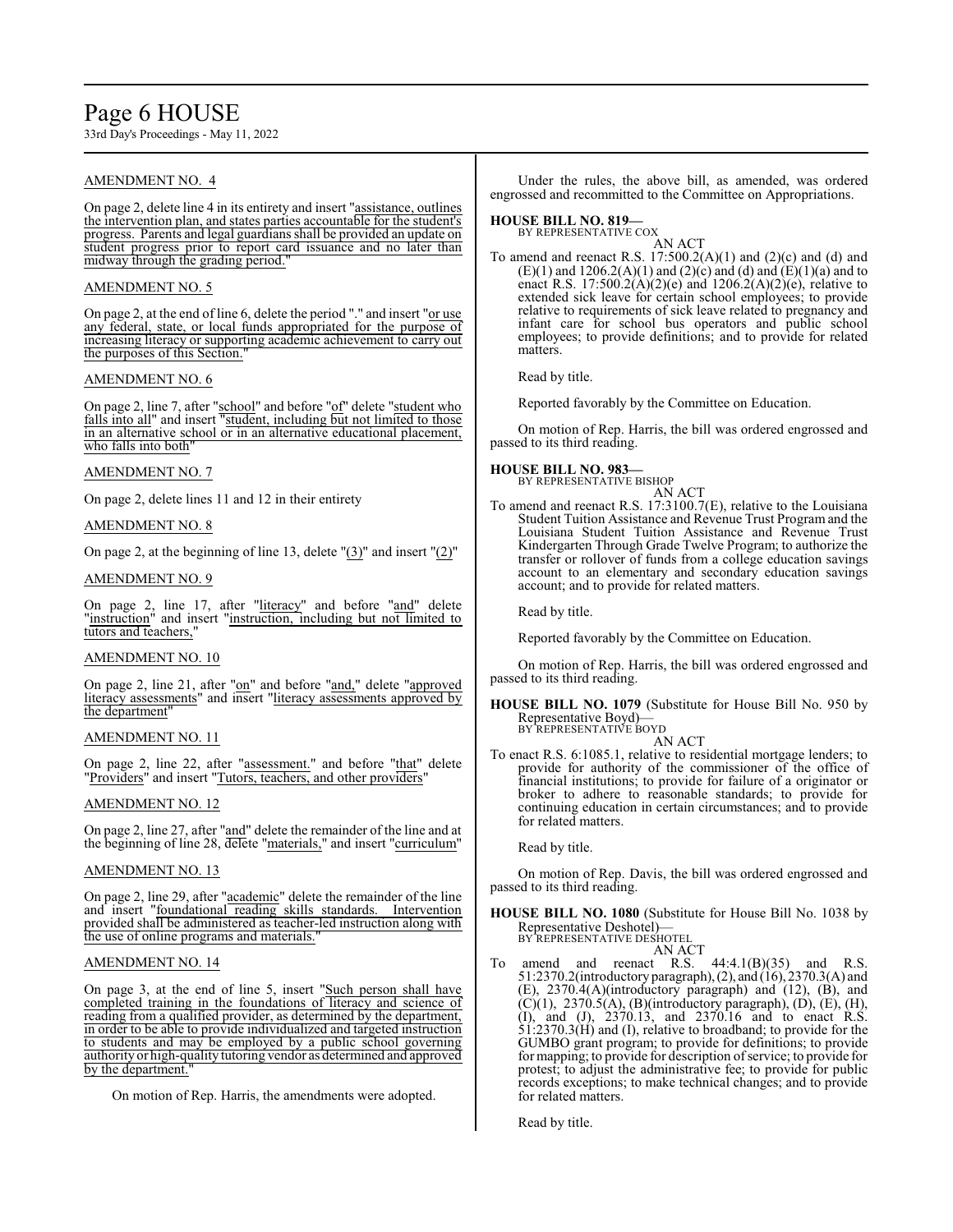Under the rules, the above bill was ordered engrossed and recommitted to the Committee on House and Governmental Affairs.

# **Senate Instruments on Second Reading Returned from the Legislative Bureau**

The following Senate Instruments on second reading, returned from the Legislative Bureau, were taken up and acted upon as follows:

### **SENATE CONCURRENT RESOLUTION NO. 4—** BY SENATOR CATHEY

A CONCURRENT RESOLUTION

To repeal Louisiana State Licensing Board for Contractors rules, LAC 46:XXIX.503 and 505, which generally require any corporation, partnership, individual, or contractor undertaking certain construction of residential buildings or structures to obtain a specialty classification license or subcontract-laboronly license; to direct the office of the state register to print the notice of the repeal in the Louisiana Administrative Code; and to provide for related matters.

Read by title.

Reported favorably by the Committee on Commerce.

Reported without amendments by the Legislative Bureau.

On motion of Rep. Davis, the resolution was ordered passed to its third reading.

#### **SENATE BILL NO. 3—** BY SENATOR ALLAIN

AN ACT

To amend and reenact R.S. 49:214.36(J) and (O)(2), relative to the Coastal Zone Management Program; to provide for the reimbursement of costs; to provide for distribution of monies collected; to provide for the use of funds; and to provide for related matters.

Read by title.

Reported favorably by the Committee on Appropriations.

Reported without amendments by the Legislative Bureau.

On motion of Rep. Zeringue, the bill was ordered passed to its third reading.

# **SENATE BILL NO. 12—** BY SENATOR REESE

AN ACT

To amend and reenact R.S.  $51:3121(C)(3)(a)$ , relative to the Competitive Projects Payroll Incentive Program; to extend the termination date of the program; and to provide for related matters.

Read by title.

Reported favorably by the Committee on Ways and Means.

Reported with amendments by the Legislative Bureau.

The Legislative Bureau amendments were read as follows:

# **LEGISLATIVE BUREAU AMENDMENTS**

Amendments proposed by Legislative Bureau to Engrossed Senate Bill No. 12 by Senator Reese

# AMENDMENT NO. 1

On page 1, line 6, following "amended" and before "to" insert "and reenacted"

On motion of Rep. Bishop, the amendments were adopted.

On motion of Rep. Bishop, the bill, as amended, was ordered passed to its third reading.

#### **SENATE BILL NO. 19—** BY SENATOR MORRIS

AN ACT To amend and reenact R.S. 32:415.2(A)(2)(a) and 863.1(C)(1)(a), relative to issuing of citations; to provide for electronic citations; to provide for issuance of a notice of suspension or revocation of driving privilege; and to provide for related matters.

Read by title.

Reported favorably by the Committee on Transportation, Highways and Public Works.

Reported without amendments by the Legislative Bureau.

On motion of Rep. Wright, the bill was ordered passed to its third reading.

#### **SENATE BILL NO. 23—** BY SENATOR ALLAIN

AN ACT

To amend and reenact R.S.  $30:86(C)$  and  $(E)(7)$  and to enact R.S.  $30:86(D)(11)$ , relative to the Oilfield Site Restoration Fund; to provide for the deposit of monies into the fund; to provide for technical changes; to provide for an effective date; and to provide for related matters.

Read by title.

Reported favorably by the Committee on Appropriations.

Reported without amendments by the Legislative Bureau.

On motion of Rep. Zeringue, the bill was ordered passed to its third reading.

**SENATE BILL NO. 41—** BY SENATOR REESE

AN ACT

To amend and reenact R.S. 51:2461, relative to the Louisiana Quality Jobs Program Act; to provide for an extension of the program application deadline; and to provide for related matters.

Read by title.

Reported favorably by the Committee on Ways and Means.

Reported without amendments by the Legislative Bureau.

On motion of Rep. Bishop, the bill was ordered passed to its third reading.

# **SENATE BILL NO. 48—**

BY SENATOR REESE AND REPRESENTATIVE ZERINGUE AN ACT

To amend and reenact R.S. 39:100.56(C), (D), (E), the introductory paragraph of (H), (I), and (J) and to repeal R.S.  $39:100.56(H)(5)$ ,  $(0)$ , and  $(P)$ , relative to the Water Sector Program; to remove provisions relative to storm water; to provide for funding for small water and sewer systems; to provide relative to application period dates; to require the division of administration to post certain documents; to require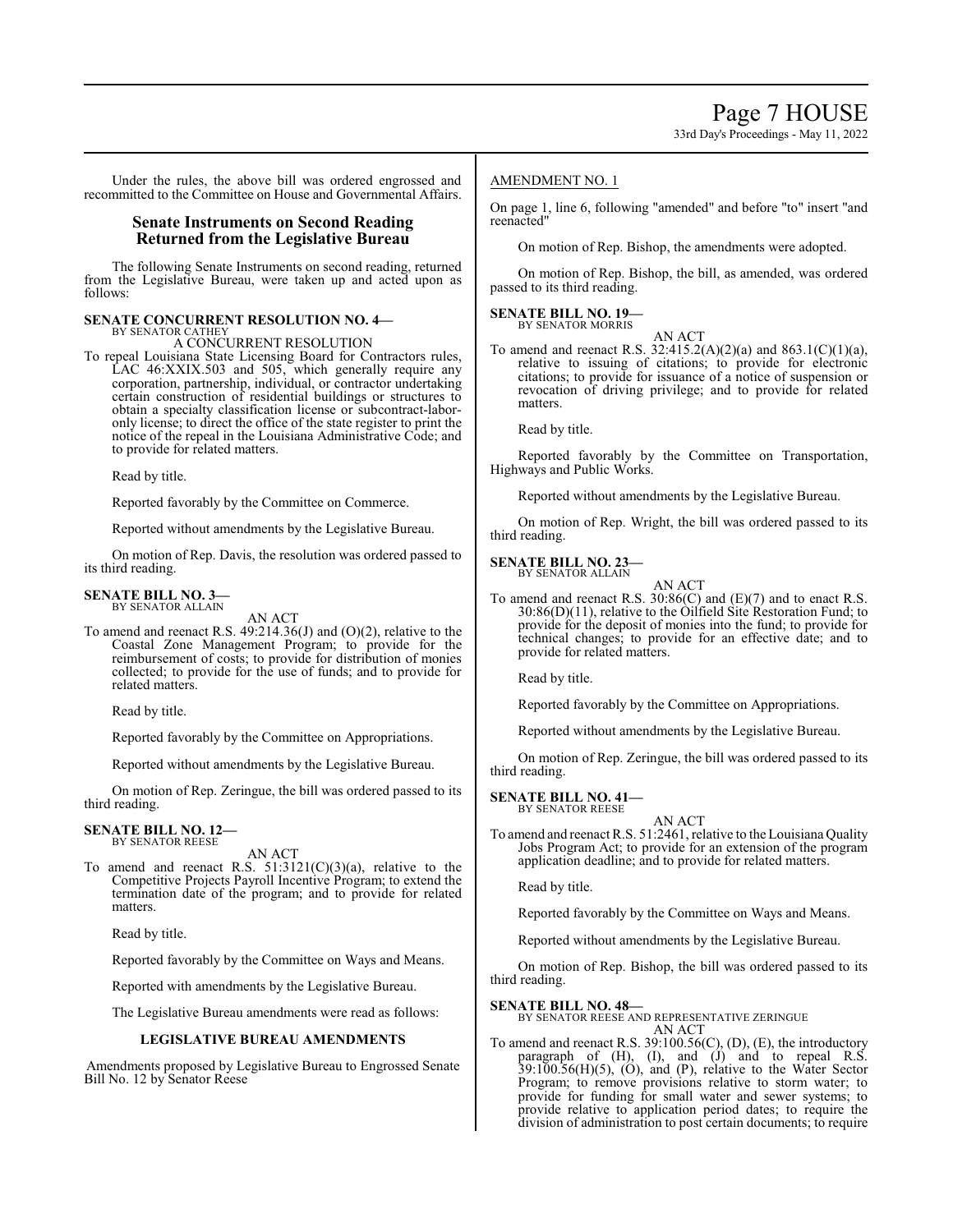# Page 8 HOUSE

33rd Day's Proceedings - May 11, 2022

the division of administration to conduct outreach efforts; to repeal provisions relative to capital outlay; to provide for an effective date; and to provide for related matters.

Read by title.

Reported with amendments by the Committee on Appropriations.

The committee amendments were read as follows:

# **HOUSE COMMITTEE AMENDMENTS**

Amendments proposed by House Committee on Appropriations to Engrossed Senate Bill No. 48 by Senator Reese

#### AMENDMENT NO. 1

On page 1, line 2, after "(H)," delete the remainder of the line in its entirety and at the beginning of line 3 delete "and (J)" and insert in lieu thereof "and (I) through (L)"

# AMENDMENT NO. 2

On page 1, line 10, after "(H)," delete the remainder of the line in its entirety and at the beginning of line 11 delete "(J)" and insert in lieu thereof "and (I) through  $(L)$ "

#### AMENDMENT NO. 3

On page 3, between lines 28 and 29, insert the following:

 $"K(1)$  The committee shall review the recommendations submitted by the commission and have final approval of funding for projects that receive funding through the program. No monies shall be expended from the fund without approval of the Joint Legislative Committee on the Budget.

(2)(a) The commission may approve adjustments to any grant award for a project for any of the following reasons:

(i) Duplication of benefits.

(ii) Increase in project costs, not to exceed five percent of the total grant award for a project.

(iii) The inability of a grant recipient to complete one or more projects within the scope of the grant award.

(iv) Technical corrections.

(b) Notwithstanding the provisions of Paragraph (1) of this Subsection, any adjustments made pursuant to the provisions of this Paragraph shall be reported to the Joint Legislative Committee on the Budget but shall not require approval of the committee.

L. Beginning January 1, 2022, the division shall submit a quarterly status update, including a construction progress report report, for projects that received funding approval to the Water Sector Commission and the Joint Legislative Committee on the Budget.

Reported without amendments by the Legislative Bureau.

On motion of Rep. Zeringue, the amendments were adopted.

On motion of Rep. Zeringue, the bill, as amended, was ordered passed to its third reading.

# **SENATE BILL NO. 68—**

BY SENATOR FRED MILLS AN ACT

To amend and reenact R.S. 51:61, 64, and 65, relative to foreign trade zones; to provide relative to the Port of Iberia; to provide authorization for the port commission to make application to be designated as a foreign trade zone; and to provide for related matters.

Read by title.

Reported with amendments by the Committee on Transportation, Highways and Public Works.

The committee amendments were read as follows:

### **HOUSE COMMITTEE AMENDMENTS**

Amendments proposed by House Committee on Transportation, Highways and Public Works to Reengrossed Senate Bill No. 68 by Senator Fred Mills

# AMENDMENT NO. 1

On page 3, line 4, after "board" and before "that" delete "which"

#### AMENDMENT NO. 2

On page 3, line 5, after "board" and before "that" delete "which"

Reported without amendments by the Legislative Bureau.

On motion of Rep. Wright, the amendments were adopted.

On motion of Rep. Wright, the bill, as amended, was ordered passed to its third reading.

#### **SENATE BILL NO. 78—** BY SENATOR REESE

AN ACT

To amend and reenact R.S. 38:2212.1(A)(2)(a), relative to the Public Bid Law; to provide relative to the purchase of certain law enforcement vehicles by local government; to increase the threshold amount for which public bid is necessary; and to provide for related matters.

Read by title.

Reported favorably by the Committee on Transportation, Highways and Public Works.

Reported without amendments by the Legislative Bureau.

On motion of Rep. Wright, the bill was ordered passed to its third reading.

#### **SENATE BILL NO. 87—** BY SENATOR CATHEY

AN ACT

To amend and reenact R.S.  $39:112(C)(1)(a)$  and (b), and (E)(2)(a), and to enact R.S.  $39:112(E)(3)$ , relative to capital outlay; to provide for the approval of the Joint Legislative Committee on Capital Outlay of economic development and emergency projects; to provide for the reporting of projects that are exempt from providing a local match; to provide for an effective date; and to provide for related matters.

Read by title.

Reported with amendments by the Committee on Ways and Means.

The committee amendments were read as follows: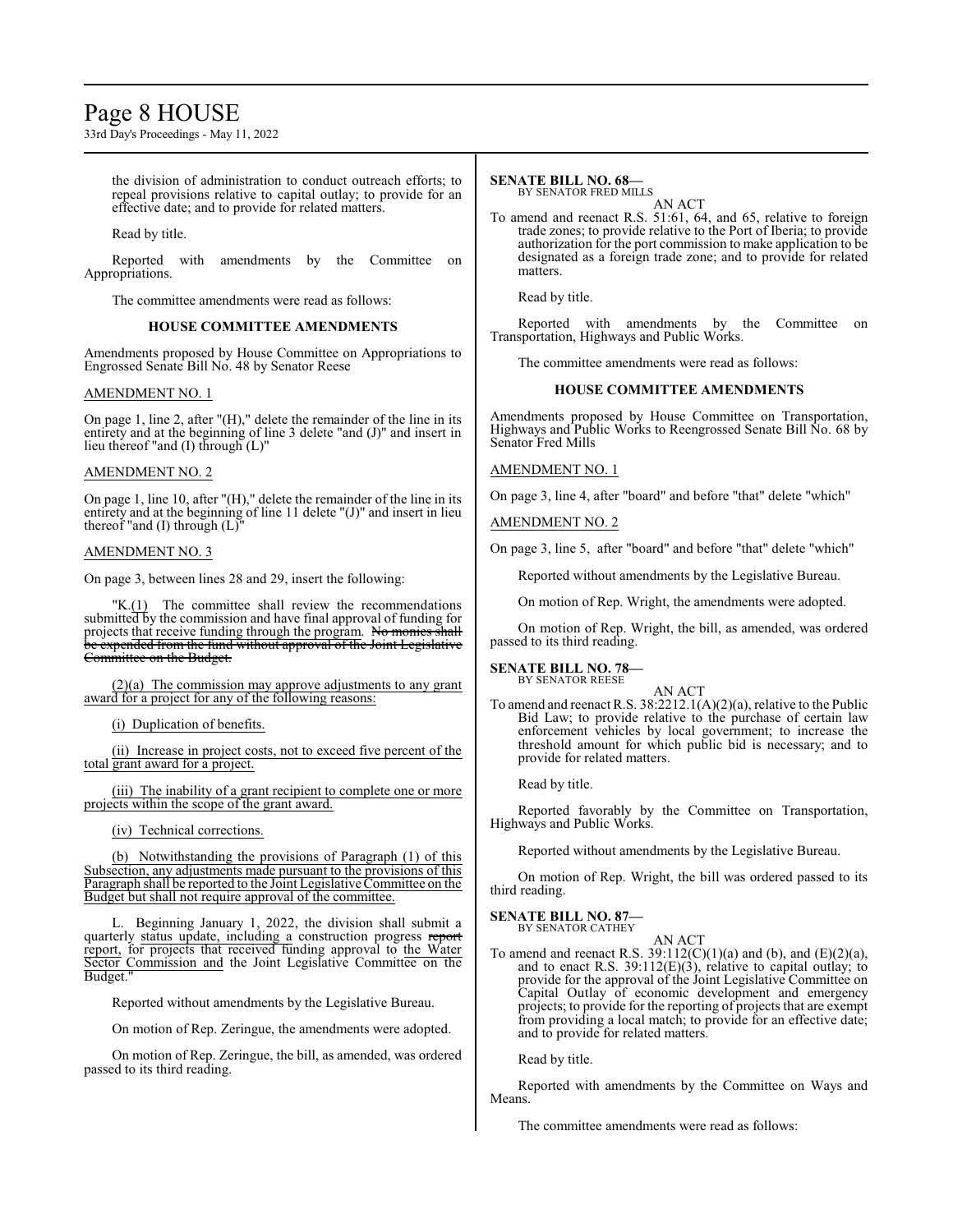33rd Day's Proceedings - May 11, 2022

# **HOUSE COMMITTEE AMENDMENTS**

Amendments proposed by House Committee on Ways and Means to Engrossed Senate Bill No. 87 by Senator Cathey

# AMENDMENT NO. 1

On page 2, line 11, after "for review" and before "The Joint" delete the period "." and insert "and shall, within seven days, notify all members of the Joint Legislative Committee on Capital Outlay that an emergency project has been submitted.

# AMENDMENT NO. 2

On page 2, line 13, change "thirty" to "forty-five"

# AMENDMENT NO. 3

On page 2, at the end of line 14, change "thirty-day" to "forty-fiveday

Reported without amendments by the Legislative Bureau.

On motion of Rep. Bishop, the amendments were adopted.

On motion of Rep. Bishop, the bill, as amended, was ordered passed to its third reading.

# **SENATE BILL NO. 95—** BY SENATOR ALLAIN

AN ACT

To amend and reenact R.S. 47:337.36, 337.102(H) and (I)(1) and to enact R.S. 47:337.26(D)(1)(f) and 337.102(C)(10), relative to the Uniform Local Sales Tax Board; to create a multi-parish audit program; to provide for confidentiality of taxpayer information; to provide for the operations of the program; to provide relative to the funding of the board; to provide for reporting on the program to legislative committees; to provide for an effective date; and to provide for related matters.

Read by title.

Reported with amendments by the Committee on Ways and Means.

The committee amendments were read as follows:

# **HOUSE COMMITTEE AMENDMENTS**

Amendments proposed by House Committee on Ways and Means to Reengrossed Senate Bill No. 95 by Senator Allain

# AMENDMENT NO. 1

On page 2, line 1, after "(f)" delete "Beginning July 1, 2023, the notice shall advise" and insert "Advise"

Reported without amendments by the Legislative Bureau.

On motion of Rep. Bishop, the amendments were adopted.

On motion of Rep. Bishop, the bill, as amended, was ordered passed to its third reading.

#### **SENATE BILL NO. 100—** BY SENATOR CATHEY

AN ACT

To enact R.S. 32:402.1(A)(3), relative to driver education; to provide an exemption for certain visa holders from driver education requirements; and to provide for related matters.

Read by title.

Reported favorably by the Committee on Transportation, Highways and Public Works.

Reported with amendments by the Legislative Bureau.

The Legislative Bureau amendments were read as follows:

# **LEGISLATIVE BUREAU AMENDMENTS**

Amendments proposed by Legislative Bureau to Engrossed Senate Bill No. 100 by Senator Cathey

# AMENDMENT NO. 1

On page 1, line 9, change "Visa that" to "visa who"

On motion of Rep. Wright, the amendments were adopted.

On motion of Rep. Wright, the bill, as amended, was ordered passed to its third reading.

#### **SENATE BILL NO. 103—** BY SENATOR FOIL

AN ACT

To amend and reenact R.S. 9:5605(A) and (B), and to enact R.S. 9:5605.2, relative to legal malpractice; to provide relative to filing time periods; to provide relative to the burden of proof; to provide relative to collectability of damages; and to provide for related matters.

Read by title.

Reported favorably by the Committee on Civil Law and Procedure.

Reported without amendments by the Legislative Bureau.

On motion of Rep. Gregory Miller, the bill was ordered passed to its third reading.

**SENATE BILL NO. 110—** BY SENATORS REESE, LUNEAU, MCMATH AND MILLIGAN AN ACT

To amend and reenact the introductory paragraph of R.S. 10:9-  $109(c)(6)$ , 9-109(c)(6)(C), the introductory paragraph of (c)(7) and  $(c)(7)(C)$  and to enact R.S. 10:9-109 $(c)(8)$  and Part VII-A of Chapter 9 of Title 45 of the Louisiana Revised Statutes of 1950, to be comprised ofR.S. 45:1271 through 1281, relative to utilities; to provide relative to secured transactions; to provide for security interests in energy transition property; to provide relative to energy transition property bonds; to provide for financing orders of the Public Service Commission; to provide for appeals of financing orders; to provide for the sale and perfection of true sale status of energy transition property; to provide for conflict of laws; to provide for nonimpairment of bonds by the state; to provide relative to the jurisdiction of the Public Service Commission; to provide for definitions, terms, requirements, conditions, and procedures; and to provide for related matters.

Read by title.

Reported with amendments by the Committee on Commerce.

The committee amendments were read as follows:

# **HOUSE COMMITTEE AMENDMENTS**

Amendments proposed by House Committee on Commerce to Reengrossed Senate Bill No. 110 by Senator Reese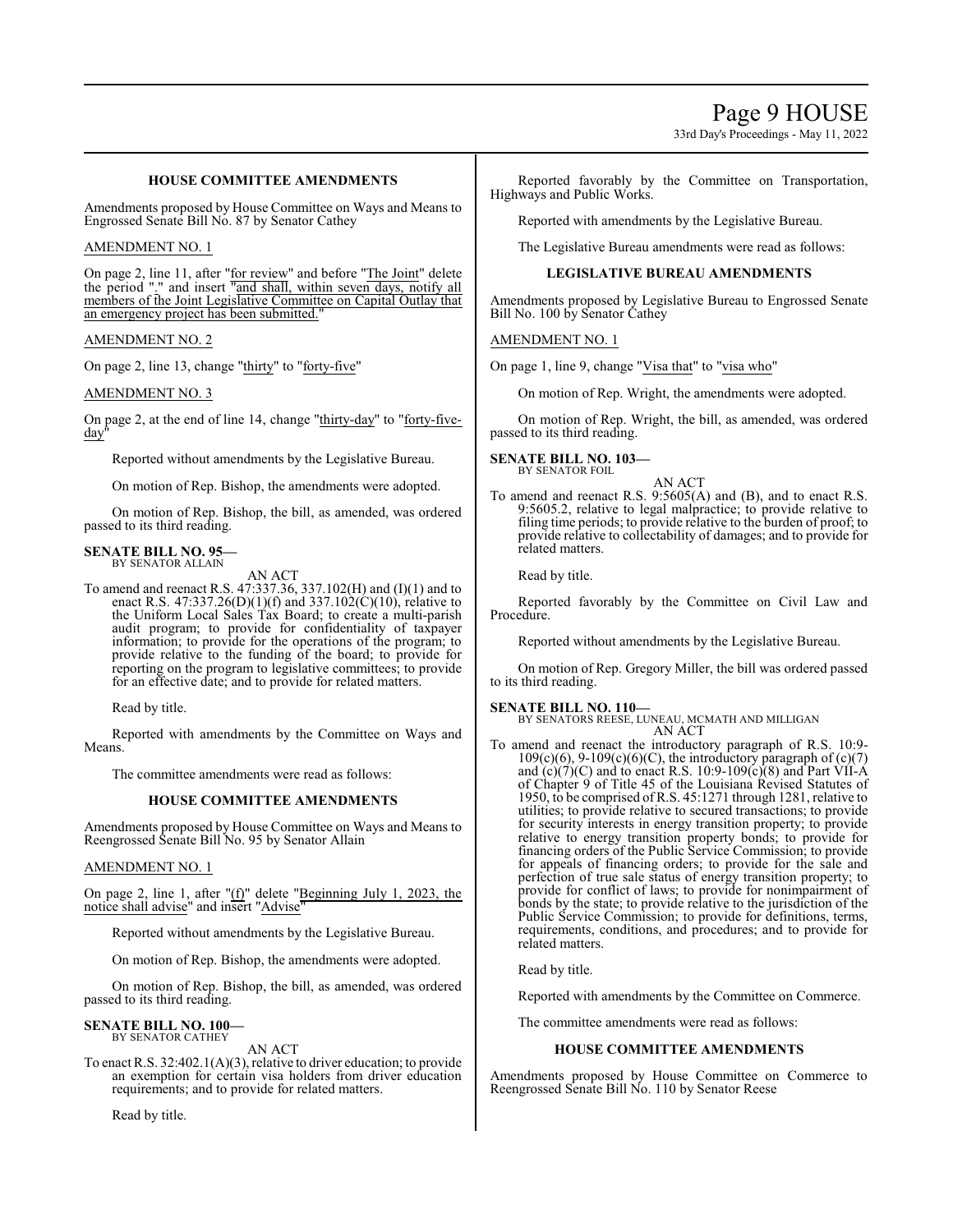# Page 10 HOUSE

33rd Day's Proceedings - May 11, 2022

#### AMENDMENT NO. 1 On page 6, line 3, delete "located in this state" AMENDMENT NO. 2 On page 6, line 4, after "facility" and before the period "." insert "furnishing electric service to customers within this state" Reported without amendments by the Legislative Bureau. On motion of Rep. Davis, the amendments were adopted. On motion of Rep. Davis, the bill, as amended, was ordered passed to its third reading. **SENATE BILL NO. 127—** BY SENATOR CARTER AN ACT To amend and reenact R.S. 48:205(A) and (B), relative to certain advertising requirements forsmall purchase bids; to provide for technical corrections; and to provide for related matters. Read by title. Reported favorably by the Committee on Transportation, Highways and Public Works. Reported without amendments by the Legislative Bureau. On motion of Rep. Wright, the bill was ordered passed to its third reading. **SENATE BILL NO. 133—** BY SENATOR MILLIGAN AN ACT To amend and reenact R.S. 6:314(A) and 766.1(A), relative to banking; to provide for state banks; to provide for savings and loan associations; to provide for payable on death accounts; to provide for affidavit requirements; to provide for requirements, procedures, and conditions; and to provide for related matters. Read by title. Reported favorably by the Committee on Commerce. Reported without amendments by the Legislative Bureau. AMENDMENT NO. 1 On page 1, line 15, change "(1)" to "(1)(i)" AMENDMENT NO. 2 On page 2, at the beginning of line 12, delete "(i)" AMENDMENT NO. 3 On page 2, line 13, after "premises" and before "if" insert a comma "," AMENDMENT NO. 4 On page 2, delete line 15 in its entirety and insert in lieu thereof the following: successor AMENDMENT NO. 5 On page 2, line 16, after "premises" and before "if" insert a comma "," AMENDMENT NO. 6 On page 2, delete line 18 in its entirety and insert in lieu thereof the following: successor AMENDMENT NO. 7 On page 2, line 19, after "premises" and before "if" insert a comma "," AMENDMENT NO. 8 On page 2, line 23, change "Item" to "Subparagraph" AMENDMENT NO. 9 On page 2, line 27, change "Item" to "Subparagraph"

On motion of Rep. Davis, the bill was ordered passed to its third reading.

#### **SENATE BILL NO. 152—** BY SENATOR ABRAHAM

AN ACT

To amend and reenact R.S. 32:1261(A)(1)(l), relative to unauthorized acts of manufacturers, distributors, wholesalers, distributor branches, factory branches, and converters; to provide for protests; to provide for hearings performed by the Louisiana Motor Vehicle Commission; to provide for terms, conditions, and procedures; and to provide for related matters.

Read by title.

Reported with amendments by the Committee on Commerce.

The committee amendments were read as follows:

# **HOUSE COMMITTEE AMENDMENTS**

Amendments proposed by House Committee on Commerce to Engrossed Senate Bill No. 152 by Senator Abraham

"(ii) To require, coerce, or attempt to coerce a dealer or

"(iii) To require, coerce, or attempt to coerce a dealer or

# AMENDMENT NO. 10

On page 3, delete line 19 in its entirety and insert in lieu thereof the following:

"(iv) To require, coerce, or attempt to coerce a dealer to purchase"

# AMENDMENT NO. 11

On page 4, line 18, change "Item" to "Subparagraph"

Reported with amendments by the Legislative Bureau.

The Legislative Bureau amendments were read as follows:

# **LEGISLATIVE BUREAU AMENDMENTS**

Amendments proposed by Legislative Bureau to Engrossed Senate Bill No. 152 by Senator Abraham

# AMENDMENT NO. 1

On page 2, line 27, following "means" and before "an" insert "to perform"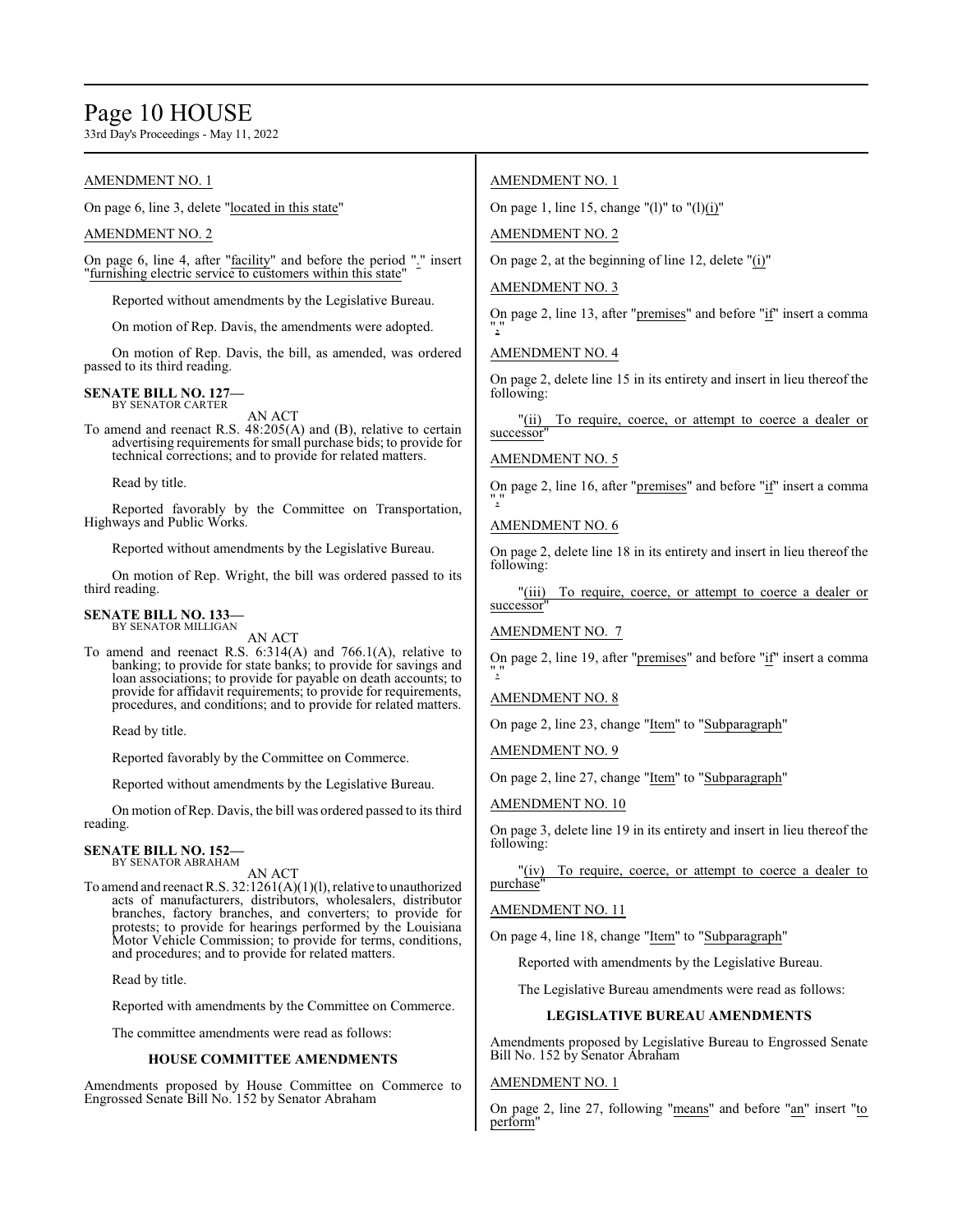On motion of Rep. Davis, the amendments were adopted.

On motion of Rep. Davis, the bill, as amended, was ordered passed to its third reading.

# **SENATE BILL NO. 172—**

BY SENATOR REESE

AN ACT To amend and reenact R.S. 39:1405.4(A) and (E), and to repeal R.S. 39:1405.4(H), relative to the costs of issuance and reporting requirements for bonds approved or sold by the State Bond Commission; to remove penalty provisions; to provide for an effective date; and to provide for related matters.

Read by title.

Reported favorably by the Committee on Ways and Means.

Reported without amendments by the Legislative Bureau.

On motion of Rep. Bishop, the bill was ordered passed to its third reading.

#### **SENATE BILL NO. 174—** BY SENATOR REESE

AN ACT

To amend and reenact R.S. 12:1-1435(I) and to enact R.S. 6:518, 908, and 1153, relative to oppressed shareholders; to provide for shareholder's remedies; relative to bank holding companies; relative to shareholder's rights to withdrawshares; to provide for an effective date; and to provide for related matters.

Read by title.

Reported with amendments by the Committee on Commerce.

The committee amendments were read as follows:

# **HOUSE COMMITTEE AMENDMENTS**

Amendments proposed by House Committee on Commerce to Engrossed Senate Bill No. 174 by Senator Reese

# AMENDMENT NO. 1

On page 1, line 3, after "remedies"delete the remainder of the line and insert in lieu thereof "regarding"

# AMENDMENT NO. 2

On page 1, line 4, change "relative to" to "to provide for"

# AMENDMENT NO. 3

On page 1, delete lines 7 through 17 in their entirety

# AMENDMENT NO. 4

On page 2, line 1, change "Section 2." to "Section 1."

# AMENDMENT NO. 5

On page 2, line 3, change "purpose" to "purposes"

# AMENDMENT NO. 6

On page 2, line 13, after "Section" and before "the" insert a comma ","

# AMENDMENT NO. 7

On page 2, line 14, change "shall have" to "has"

# AMENDMENT NO. 8

On page 2, after line 24, add the following:

"Section 2. R.S. 12:1-1435(I) is hereby amended and reenacted to read as follows:

§1-1435. Oppressed shareholder's right to withdraw

\* \* \*

I. A corporation's obligation to purchase a withdrawing shareholder's shares as provided in this Section or R.S. 12:1-1436 is subject to any limitation or requirement respecting a corporation's acquisition of its own shares as imposed by R.S. 12:1-631, R.S.  $12:1-640$ , R.S.  $6:518$ , or any other provision of state or federal law applicable to the corporation, including any order, plan, directive, or enforcement action issued by an administrative or regulatory agency pursuant to state or federal law.

 $*$  \*  $*$  \*

Reported without amendments by the Legislative Bureau.

On motion of Rep. Davis, the amendments were adopted.

On motion of Rep. Davis, the bill, as amended, was ordered passed to its third reading.

# **SENATE BILL NO. 179—**

BY SENATOR REESE AN ACT

To enact Chapter 24-A of Title 51 of the Louisiana Revised Statutes of 1950, to be comprised of R.S. 51:1909.11, relative to annual filings and reporting requirements by charitable organizations; to provide for legislative approval of certain requirements; to provide for an effective date; and to provide for related matters.

Read by title.

Reported with amendments by the Committee on Commerce.

The committee amendments were read as follows:

# **HOUSE COMMITTEE AMENDMENTS**

Amendments proposed by House Committee on Commerce to Reengrossed Senate Bill No. 179 by Senator Reese

# AMENDMENT NO. 1

On page 1, line 7, change "Statues" to "Statutes"

AMENDMENT NO. 2

On page 1, line 13, change "filings" to "filing"

AMENDMENT NO. 3

On page 1, line 14, change "is" to "are"

AMENDMENT NO. 4

On page 2, line 8, change "purpose" to "purposes" and change "shall mean" to "means"

# AMENDMENT NO. 5

On page 2, line 9, after "to be" and before "benevolent" insert "a"

Reported without amendments by the Legislative Bureau.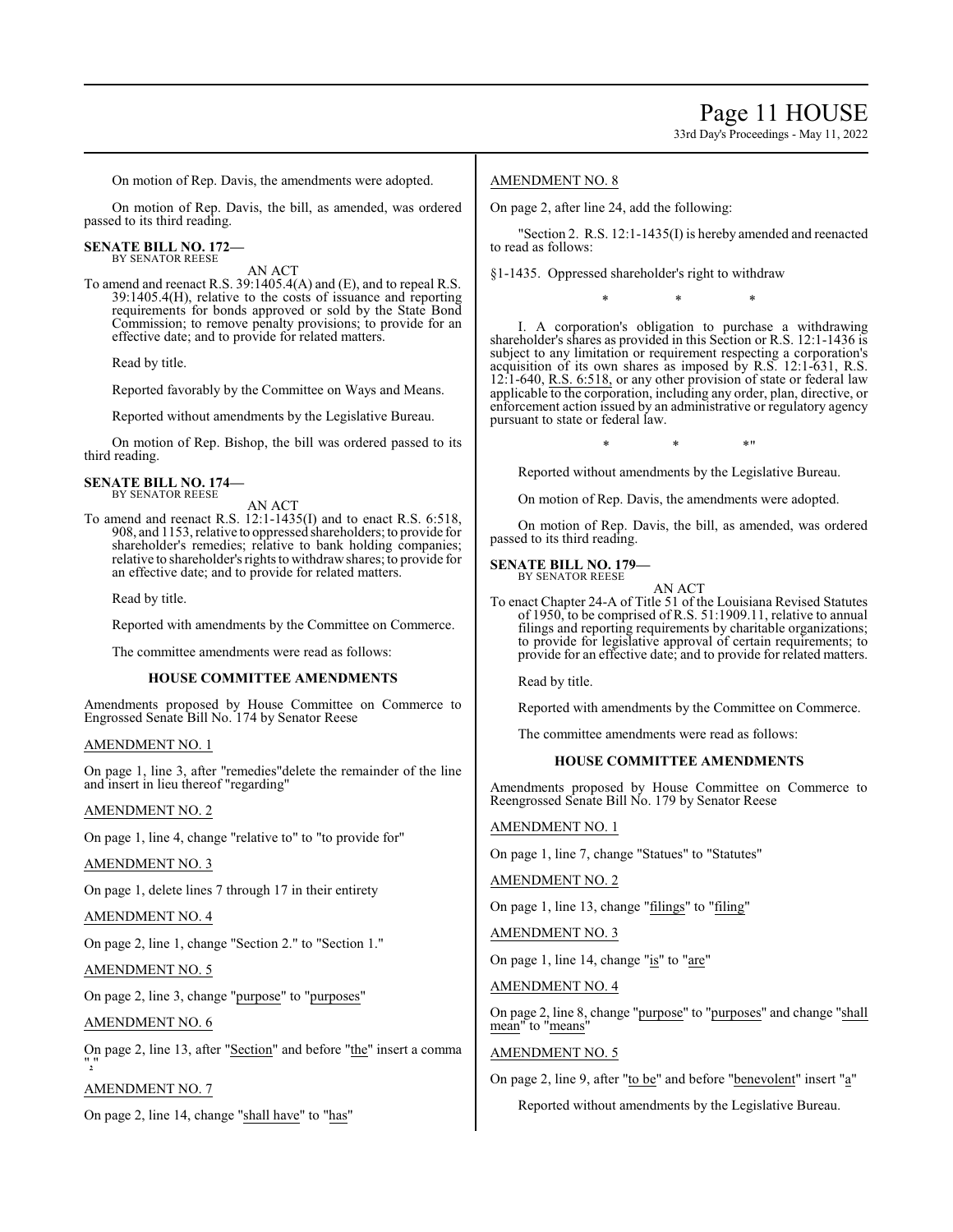# Page 12 HOUSE

33rd Day's Proceedings - May 11, 2022

On motion of Rep. Davis, the amendments were adopted.

On motion of Rep. Davis, the bill, as amended, was ordered passed to its third reading.

#### **SENATE BILL NO. 196-**BY SENATOR CATHEY

AN ACT

To enact Chapter 62 of Title 51 of the Louisiana Revised Statutes of 1950, to be comprised of R.S. 51:3221 and 3222, relative to import restrictions; to prohibit the importation of products from the Russian Federation into this state; to provide for termination; and to provide for related matters.

Read by title.

Reported with amendments by the Committee on Commerce.

The committee amendments were read as follows:

# **HOUSE COMMITTEE AMENDMENTS**

Amendments proposed by House Committee on Commerce to Engrossed Senate Bill No. 196 by Senator Cathey

# AMENDMENT NO. 1

On page 1, at the end of line 4, after "termination" and before the semi-colon ";" insert "of this Chapter"

Reported without amendments by the Legislative Bureau.

On motion of Rep. Davis, the amendments were adopted.

On motion of Rep. Davis, the bill, as amended, was ordered passed to its third reading.

#### **SENATE BILL NO. 260—** BY SENATOR HEWITT

AN ACT

To amend and reenact R.S. 28:826, relative to the Community and Family Support System Fund; to change the name of the fund from the Community and Family Support System Fund to the Disability Services Fund; to provide for the purposes of the Disability Services Fund; and to provide for related matters.

Read by title.

Reported favorably by the Committee on Appropriations.

Reported without amendments by the Legislative Bureau.

On motion of Rep. Zeringue, the bill was ordered passed to its third reading.

#### **SENATE BILL NO. 284—** BY SENATOR FOIL

AN ACT

To amend and reenact Code of Civil Procedure Arts. 2412(A) and (D), 2414, and 2415 and to amend and reenact R.S.  $13:3921(A)$ and 3923, relative to garnishments; to provide for notice of filing of garnishment petitions; to provide for service of garnishment judgments; to provide for garnishment of wages; and to provide for related matters.

Read by title.

Reported with amendments by the Committee on Civil Law and Procedure.

The committee amendments were read as follows:

# **HOUSE COMMITTEE AMENDMENTS**

Amendments proposed by House Committee on Civil Law and Procedure to Reengrossed Senate Bill No. 284 by Senator Foil

## AMENDMENT NO. 1

On page 1, line 2, after "To amend and reenact" and before "2424," delete "Code of Civil Procedure Arts. 2412(A) and (D)," and insert "Code of Civil Procedure Art. 2412(D),"

# AMENDMENT NO. 2

On page 1, at the beginning of line 3, delete "to amend and reenact"

AMENDMENT NO. 3

On page 1, line 7, after "Section 1." and before "2414," delete "Code of Civil Procedure Arts. 2412(A) and (D)," and insert "Code of Civil Procedure Art. 2412(D),"

# AMENDMENT NO. 4

On page 1, delete lines 10 through 16 in their entirety

Reported without amendments by the Legislative Bureau.

On motion of Rep. Gregory Miller, the amendments were adopted.

On motion of Rep. Gregory Miller, the bill, as amended, was ordered passed to its third reading.

**SENATE BILL NO. 302—** BY SENATOR BARROW

AN ACT

To amend and reenact R.S. 47:463.56(A), (D), and (F), and to enact R.S. 47:463.56(H), relative to the "Girl Scouts of USA" special prestige license plate; to change the distribution of the royalty fee to Girl Scouts Louisiana East and Girl Scouts of Louisiana - Pines to the Gulf; and to provide for related matters.

Read by title.

Reported favorably by the Committee on Transportation, Highways and Public Works.

Reported with amendments by the Legislative Bureau.

The Legislative Bureau amendments were read as follows:

# **LEGISLATIVE BUREAU AMENDMENTS**

Amendments proposed byLegislative Bureau to Reengrossed Senate Bill No. 302 by Senator Barrow

AMENDMENT NO. 1

On page 2, line 27, change "and" to "or"

AMENDMENT NO. 2

On page 3, line 6, change "and" to "or"

On motion of Rep. Wright, the amendments were adopted.

On motion of Rep. Wright, the bill, as amended, was ordered passed to its third reading.

#### **SENATE BILL NO. 305—** BY SENATOR FOIL

AN ACT

To enact Chapter 62 of Title 51 of the Louisiana Revised Statues of 1950, to be comprised of R.S. 51:3221 through 3227, relative to deceptive and unfair trade practices; to provide relative to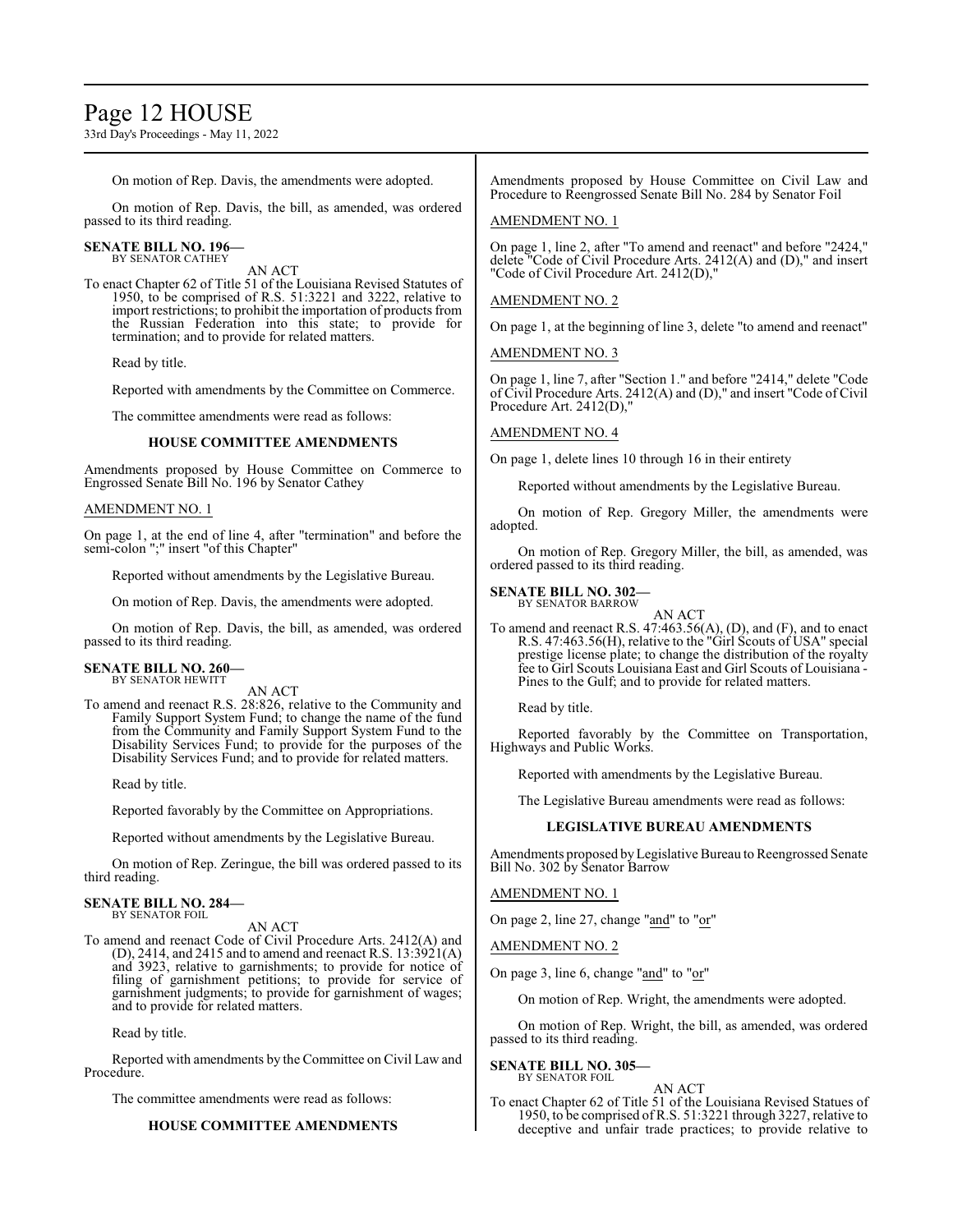# Page 13 HOUSE

33rd Day's Proceedings - May 11, 2022

electronic dissemination of third-party commercial recordings or audiovisual works; to require disclosures; to provide for a private right of action; to provide for injunctive relief, orders to compel compliance, costs, and attorney fees; to provide that violations constitute a deceptive and unfair trade practices; to provide for definitions, terms, conditions, and procedures; and to provide for related matters.

Read by title.

Reported with amendments by the Committee on Commerce.

The committee amendments were read as follows:

# **HOUSE COMMITTEE AMENDMENTS**

Amendments proposed by House Committee on Commerce to Reengrossed Senate Bill No. 305 by Senator Foil

# AMENDMENT NO. 1

On page 1, line 2, change "Statutes" to "Statutes"

AMENDMENT NO. 2

On page 1, line 4, delete "relative to" and insert in lieu thereof "for"

# AMENDMENT NO. 3

On page 1, line 6, after "relief" delete the remainder of the line and insert in lieu thereof "and orders to compel compliance;"

# AMENDMENT NO. 4

On page 2, line 4, delete "the recording or audiovisual work"

# AMENDMENT NO. 5

On page 3, line 8, after "compliance" delete the remainder of the line and delete line 9 in its entirety

# AMENDMENT NO. 6

On page 3, line 23, change "as provided in" to "pursuant to"

AMENDMENT NO. 7

On page 3, line 24, change "as provided in" to "in accordance with"

# AMENDMENT NO. 8

On page 3, line 26, change "in accordance with" to "pursuant to"

# AMENDMENT NO. 9

On page 4, line 2, change "under" to "pursuant to"

# AMENDMENT NO. 10

On page 4, delete lines 1 and 2 in their entirety

# AMENDMENT NO. 11

On page 4, line 14, change "and" to "or"

Reported without amendments by the Legislative Bureau.

On motion of Rep. Davis, the amendments were adopted.

On motion of Rep. Davis, the bill, as amended, was ordered passed to its third reading.

#### **SENATE BILL NO. 318—** BY SENATOR FOIL

AN ACT

To enact Chapter 62 of Title 51 of the Louisiana Revised Statues of 1950, to be comprised of R.S. 51:3221, relative to advertising; to provide for the advertisement, promotion, and conduction of live musical performances in a deceptive manner; to provide for injunctions; to provide for penalties; to provide for terms, conditions, and procedures; and to provide for related matters.

Read by title.

Reported with amendments by the Committee on Commerce.

The committee amendments were read as follows:

# **HOUSE COMMITTEE AMENDMENTS**

Amendments proposed by House Committee on Commerce to Reengrossed Senate Bill No. 318 by Senator Foil

# AMENDMENT NO. 1

On page 1, line 2, change "Statues" to "Statutes"

AMENDMENT NO. 2

On page 1, line 8, change "Statues" to "Statutes"

AMENDMENT NO. 3

On page 1, line 11, after "promoting" and before "and conducting" insert a comma ","

# AMENDMENT NO. 4

On page 3, line 11, after "dollars" and before "and not" delete the comma",

# AMENDMENT NO. 5

On page 3, line 17, after "party," and before "assignee" delete "or"

Reported without amendments by the Legislative Bureau.

On motion of Rep. Davis, the amendments were adopted.

On motion of Rep. Davis, the bill, as amended, was ordered passed to its third reading.

# **SENATE BILL NO. 354—** BY SENATOR CATHEY

AN ACT

To enact Chapter 49 of Title 51 of the Louisiana Revised Statues of 1950, to be comprised ofR.S. 51:3051 through 3053, relative to consumer access to certain energy types; to prohibit the adoption of local ordinances limiting access to certain energy types; to provide for definitions; to provide for an effective date; and to provide for related matters.

Read by title.

Reported with amendments by the Committee on Commerce.

The committee amendments were read as follows:

# **HOUSE COMMITTEE AMENDMENTS**

Amendments proposed by House Committee on Commerce to Engrossed Senate Bill No. 354 by Senator Cathey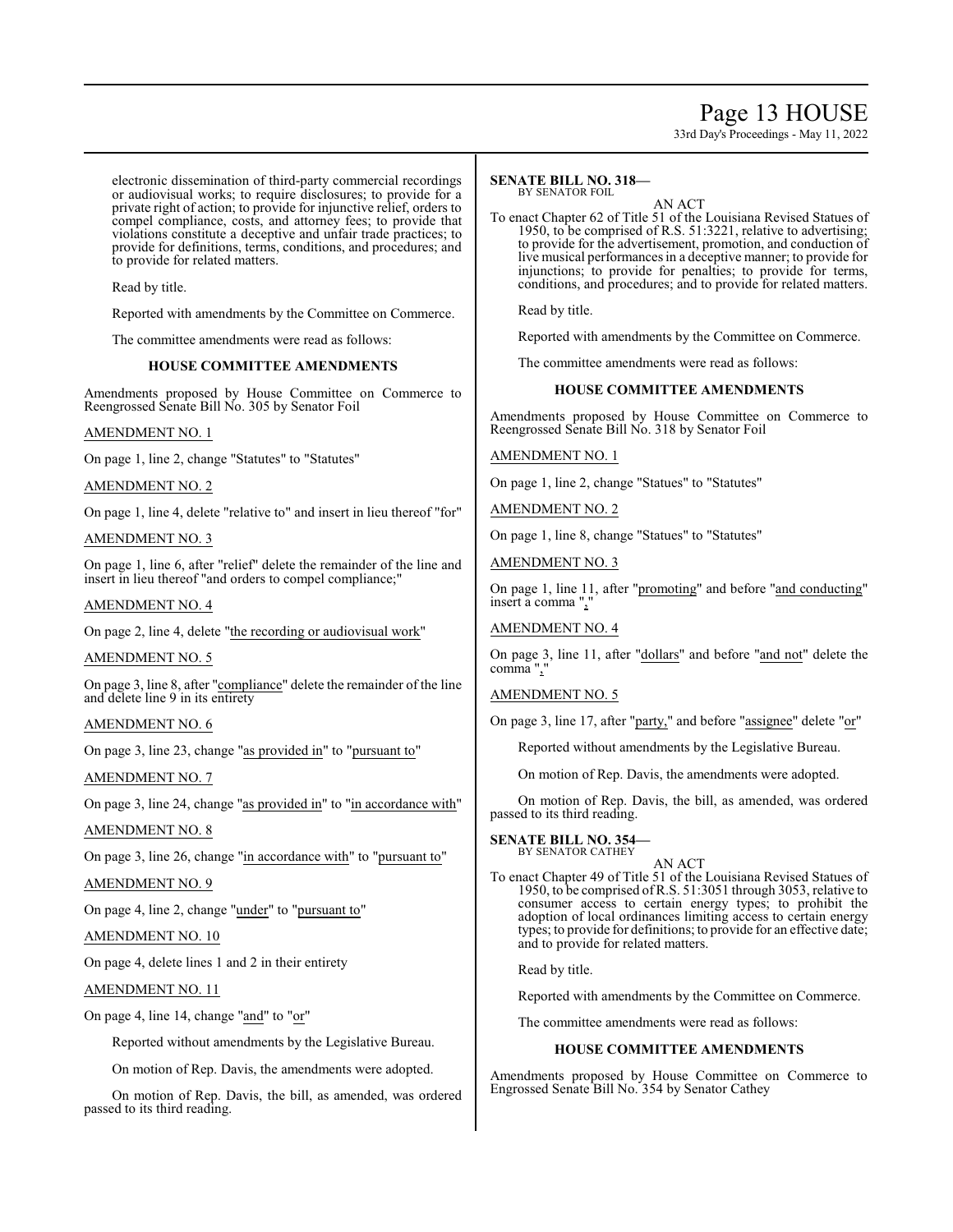# Page 14 HOUSE

33rd Day's Proceedings - May 11, 2022

# AMENDMENT NO. 1

On page 1, line 2, change "Statues" to "Statutes"

# AMENDMENT NO. 2

On page 1, line 11, change "Title" to "title"

Reported without amendments by the Legislative Bureau.

On motion of Rep. Davis, the amendments were adopted.

On motion of Rep. Davis, the bill, as amended, was ordered passed to its third reading.

#### **SENATE BILL NO. 364—** BY SENATOR REESE

AN ACT

To amend and reenact R.S. 47:1837(G)(3), relative to the Louisiana Tax Commission; to provide for notice requirements for emergency rulemaking; and to provide for related matters.

Read by title.

Reported favorably by the Committee on Ways and Means.

Reported without amendments by the Legislative Bureau.

On motion of Rep. Bishop, the bill was ordered passed to its third reading.

#### **SENATE BILL NO. 367—** BY SENATOR HENRY

AN ACT

To amend and reenact the introductory paragraph of R.S. 37:3392, 3392(8) and (12) through (14), 3393(A) through (E), (G), the introductory paragraph of 3393(I), 3393(J) through (L), 3394(B)(1)(b) and (c) and (B)(2), 3395(A)(1), (2), (4), (C) and (D), 3396(A), 3397, 3398(A), 3405, 3408(A), (B), the introductory paragraph of 3408(D), and 3408(F), the introductory paragraph of 3409(A), 3409(A)(6), (B)(2) and (3),  $(C)(2)$ ,  $(D)$ , the introductory paragraph of  $3409(E)$  and  $3409(F)$ , 3410, and 3411, to enact R.S. 37:3392 (15) through (27) and 3399, and to repeal R.S. 37:3392(11) and 3397.1, relative to the Louisiana Real Estate Appraisers Board; to provide for definitions; to provide relative to real estate appraisers; to provide relative to real estate appraisers board; and to provide for related matters.

Read by title.

Reported with amendments by the Committee on Commerce.

The committee amendments were read as follows:

# **HOUSE COMMITTEE AMENDMENTS**

Amendments proposed by House Committee on Commerce to Reengrossed Senate Bill No. 367 by Senator Henry

# AMENDMENT NO. 1

On page 3, line 26, after "federal law," and before "specifically" insert "and"

# AMENDMENT NO. 2

On page 4, line 13, after "criteria" delete the comma ","

# AMENDMENT NO. 3

On page 4, line 18, after "Criteria" delete the comma ","

# AMENDMENT NO. 4

On page 10, line 27, after "Criteria" delete the comma ","

AMENDMENT NO. 5

On page 12, line 11, after "applicant" delete the comma ","

# AMENDMENT NO. 6

On page 12, line 12, after "program" delete the comma ","

AMENDMENT NO. 7

On page 12, line 20, after "renewal" delete the comma ","

Reported without amendments by the Legislative Bureau.

On motion of Rep. Davis, the amendments were adopted.

On motion of Rep. Davis, the bill, as amended, was ordered passed to its third reading.

### **SENATE BILL NO. 442—**

BY SENATORS WARD, ABRAHAM, CONNICK, HARRIS, HENRY AND MORRIS

AN ACT To enact Chapter 62 of Title 51 of the Louisiana Revised Statutes of 1950, to be comprised ofR.S. 51:3221 through 3226, relative to an online marketplace; to provide for identification of certain sellers on an online marketplace; to require disclosure of certain information; to provide relative to certain consumer products offered for sale on an online marketplace; to provide for unfair or deceptive trade practices and acts; to provide for certain terms, requirements, conditions, and procedures; to provide for an effective date; and to provide for related matters.

Read by title.

Reported with amendments by the Committee on Commerce.

The committee amendments were read as follows:

# **HOUSE COMMITTEE AMENDMENTS**

Amendments proposed by House Committee on Commerce to Reengrossed Senate Bill No. 442 by Senator Ward

# AMENDMENT NO. 1

On page 1, line 5, change "relative to" to "for"

AMENDMENT NO. 2

On page 1, line 10, change "Statues" to "Statutes"

# AMENDMENT NO. 3

On page 3, line 18, after "seller" delete the remainder of the line and insert in lieu thereof "or,"

# AMENDMENT NO. 4

On page 4, line 7, after "seller" delete the comma "," and "or" and insert in lieu thereof "or,

# AMENDMENT NO. 5

On page 5, line 16, after "seller" delete the comma ","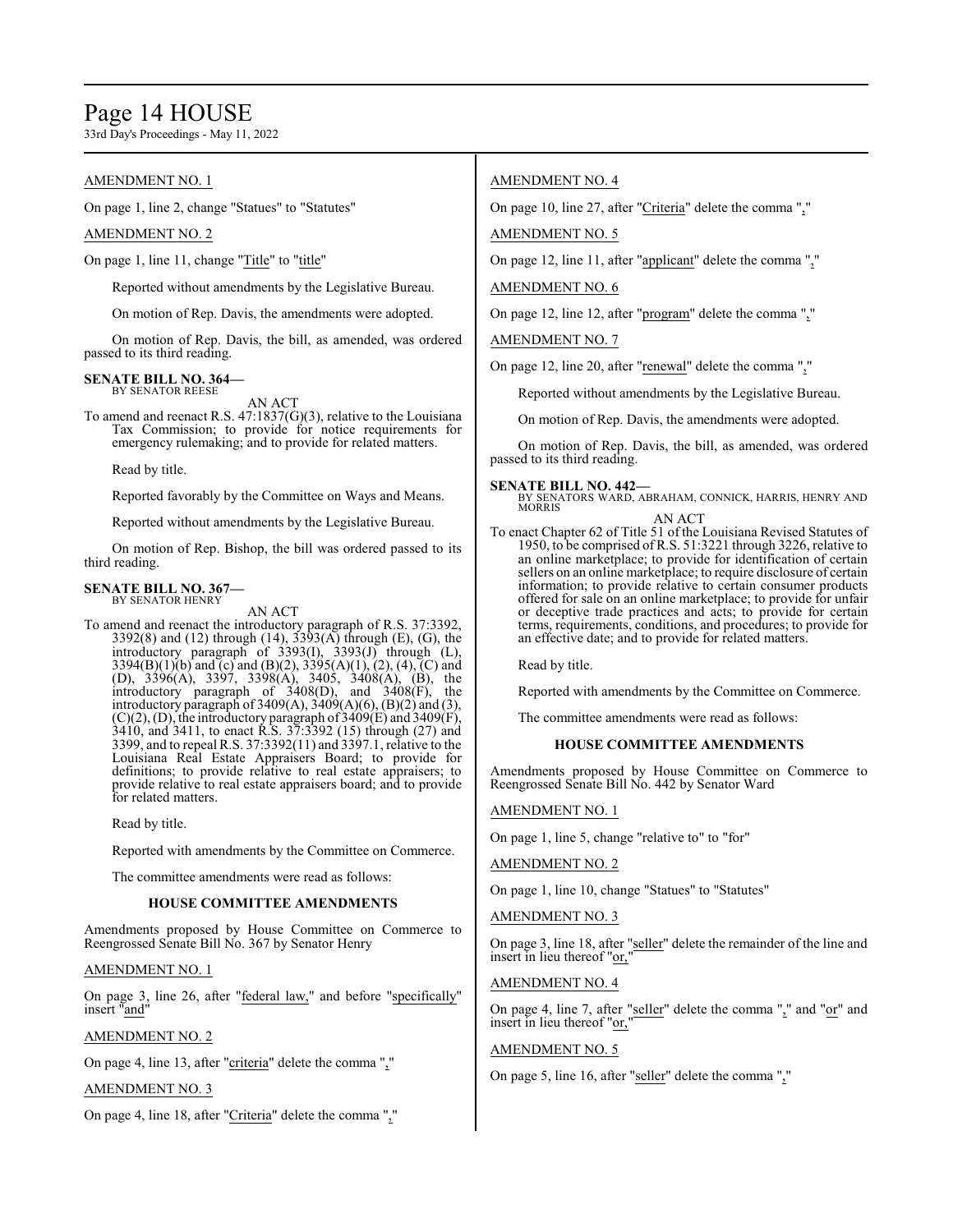# Page 15 HOUSE

33rd Day's Proceedings - May 11, 2022

# AMENDMENT NO. 6

On page 5, line 25, after "marketplace"delete the comma ","

AMENDMENT NO. 7

On page 6, line 5, change "in" to "by"

# AMENDMENT NO. 8

On page 6, line 11, after "purchase" delete the comma ","

AMENDMENT NO. 9

On page 6, line 12, change "that" to "who"

AMENDMENT NO. 10

On page 6, line 13, change " $\text{in}$ " to "by"

AMENDMENT NO. 11

On page 6, line 24, change "inquires" to "inquiries"

AMENDMENT NO. 12

On page 7, line 10, change "under" to "pursuant to"

AMENDMENT NO. 13

On page 7, line 18, change "under" to "pursuant to"

Reported with amendments by the Legislative Bureau.

The Legislative Bureau amendments were read as follows:

# **LEGISLATIVE BUREAU AMENDMENTS**

Amendments proposed by Legislative Bureau to Reengrossed Senate Bill No. 442 by Senator Ward

# AMENDMENT NO. 1

Delete House Committee Amendment Nos. 5 and 6 proposed by the House Committee on Commerce to Reengrossed Senate Bill No. 442 by Senator Ward

On motion of Rep. Davis, the amendments were adopted.

On motion of Rep. Davis, the bill, as amended, was ordered passed to its third reading.

# **SENATE BILL NO. 453** BY SENATOR MCMATH

AN ACT

To enact R.S. 32:378.4, relative to low speed autonomous motor vehicles; to provide for regulatory exceptions for automated vehicles; and to provide for related matters.

Read by title.

Reported favorably by the Committee on Transportation, Highways and Public Works.

Reported without amendments by the Legislative Bureau.

On motion of Rep. Wright, the bill was ordered passed to its third reading.

#### **SENATE BILL NO. 477—** BY SENATOR SMITH

AN ACT

To enact R.S. 32:387.2, relative to special permits; to establish a permit for the operation of a combination of vehicles or tandem loads hauling containers to and from port facilities; to provide for the adoption of administrative rules; to provide for terms, conditions, requirements, and specifications; and to provide for related matters.

Read by title.

Reported with amendments by the Committee on Transportation, Highways and Public Works.

The committee amendments were read as follows:

# **HOUSE COMMITTEE AMENDMENTS**

Amendments proposed by House Committee on Transportation, Highways and Public Works to Engrossed Senate Bill No. 477 by Senator Smith

AMENDMENT NO. 1

On page 1, line 11, after "issue a" and before "permit" insert "biannual"

AMENDMENT NO. 2

On page 1, line 15, after "hundred" and before "thousand" change "thirty-five" to "forty"

AMENDMENT NO. 3

On page 1, line 17, after "spread" and before "as" insert "and sixty thousand pounds per tri axle spread"

# AMENDMENT NO. 4

On page 2, line 2, after "exceed" and before "feet" change "seventyfive" to "eighty-three"

Reported without amendments by the Legislative Bureau.

On motion of Rep. Wright, the amendments were adopted.

On motion of Rep. Wright, the bill, as amended, was ordered passed to its third reading.

#### **SENATE BILL NO. 488—** BY SENATOR HEWITT

AN ACT

To amend and reenact R.S. 47:1705.1, relative to ad valorem tax millages; to provide with respect to constitutionally authorized millage adjustments; to provide for increases in the millage rate in certain parishes; to provide public hearing requirements; to provide for an effective date; and to provide for related matters.

Read by title.

Reported favorably by the Committee on Ways and Means.

Reported without amendments by the Legislative Bureau.

On motion of Rep. Bishop, the bill was ordered passed to its third reading.

# **Senate Bills on Second Reading Reported by Committee**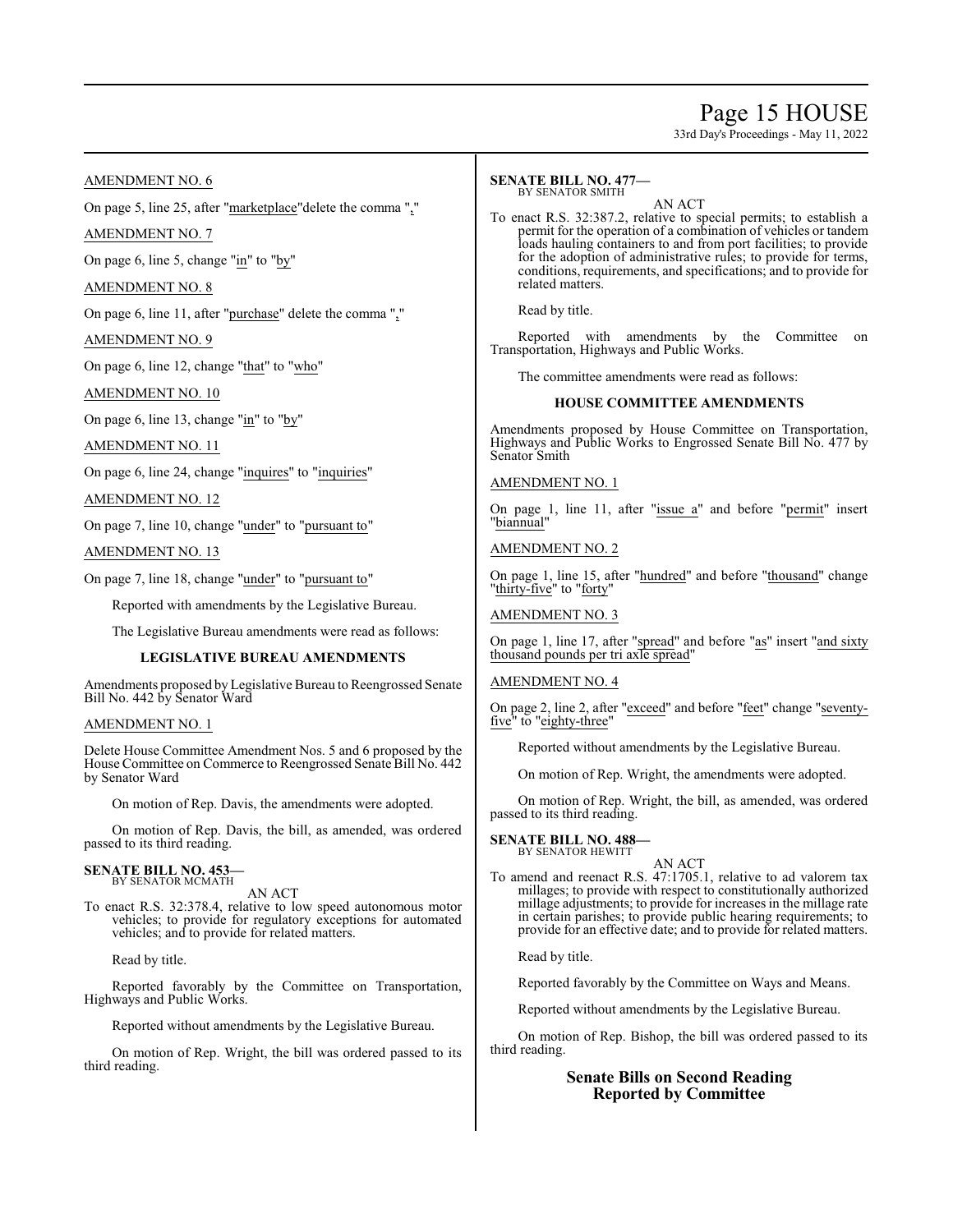# Page 16 HOUSE

33rd Day's Proceedings - May 11, 2022

The following Senate Bills and Joint Resolutions on second reading reported by committee were taken up and acted upon as follows:

#### **SENATE BILL NO. 490—** BY SENATOR CORTEZ

AN ACT

To amend and reenact R.S. 40:1379.1(N) and to enact Chapter 12 of Title 24 of the Louisiana Revised Statutes of 1950, to be comprised ofR.S. 24:681 through 685 and 691 through 693 and R.S. 40:2402(3)(f), relative to capitol security; to provide for a director of capitol security; to provide for the qualifications, compensation, duties and functions of the director; to provide for capitol security officers; to provide for the manner in which certain special officer commissions may be issued; to create the Capitol Security Council; to provide for the composition and membership of the council; to provide for the powers and duties of the council; to provide for definitions; and to provide for related matters.

Read by title.

Reported with amendments by the Committee on House and Governmental Affairs.

The committee amendments were read as follows:

# **HOUSE COMMITTEE AMENDMENTS**

Amendments proposed by House Committee on House and Governmental Affairs to Reengrossed Senate Bill No. 490 by Senator Cortez

### AMENDMENT NO. 1

On page 1, line 2, after "and" insert "1379.5(A),"

# AMENDMENT NO. 2

On page 1, line 4, after "693" insert a comma ","

# AMENDMENT NO. 3

On page 1, line 4, after "R.S. 40:2402(3)(f)," and before "relative" insert "and to repeal Subpart E of Part VII of Chapter 1 of Title 49 of the Louisiana Revised Statutes of 1950, comprised of R.S. 49:149 through 149.5,

# AMENDMENT NO. 4

On page 1, line 10, after "definitions;" insert "to provide relative to jurisdiction; to remove provisions for the capitol police;"

# AMENDMENT NO. 5

On page 1, line 13, after "693" insert a comma ","

# AMENDMENT NO. 6

On page 2, line 26, after "security" delete the remainder of the line and delete lines 27 and 28 and insert "for the areas within the state capitol complex, as defined in R.S. 40:1379.5, that are occupied and utilized by the members, officers, and staff of legislative branch of state government, including areas of ingress and egress for those areas as necessary."

# AMENDMENT NO. 7

On page 3, line 1, after "members," insert "officers"

# AMENDMENT NO. 8

On page 3, line 2, after "committees" delete the remainder of the line and at the beginning of line 3, delete "of Representatives"

# AMENDMENT NO. 9

On page 3, line 9, after "security" delete the remainder of the line and delete lines 10 and 11 and insert "for the areas within the state capitol complex, as defined in R.S. 40:1379.5, that are occupied and utilized by the members, officers, and staff of legislative branch of state government, including areas of ingress and egress for those areas as necessary."

# AMENDMENT NO. 10

On page 4, line 1, after "security plan" delete the remainder of the line and delete lines 2 and 3 and insert "for the areas within the state capitol complex, as defined in R.S. 40:1379.5, that are occupied and utilized by the members, officers, and staff of legislative branch of state government."

# AMENDMENT NO. 11

On page 4, line 22, after "building" delete the remainder of the line and delete line 23 and insert "and other areas within the state capitol complex, as defined in R.S. 40:1379.5, that are occupied and utilized by the members, officers, and staff of the legislative branch of state government."

# AMENDMENT NO. 12

On page 5, line 25, after "security plan" delete the remainder of the line and delete line 26 and insert "for the areas within the state capitol complex, as defined in R.S. 40:1379.5, that are occupied and utilized by the legislative branch of state government as it deems necessary or"

# AMENDMENT NO. 13

On page 6, line 18, after "R.S. 40:1379.1(N)" delete "is" and insert "and 1379.5(A) are"

# AMENDMENT NO. 14

On page 7, between lines 1 and 2, insert the following:

"§1379.5. State capitol complex; provision of police protection; maintenance of peace and order

A.(1) The deputy secretary for public safety services of the Department ofPublic SafetyandCorrections shall provide that public safety services police officers regularly patrol all areas within the state capitol complex to maintain peace and order and to prevent and detect crime.

(2) Within the areas in the state capitol complex that are occupied and utilized by the members, officers, and staff of the legislative branch of state government, all public safety services police officers shall coordinate with and be subject to the direction of the director of capitol security in accordance with Chapter 12 of Title 24 of the Louisiana Revised Statutes of 1950.

\* \* \*"

# AMENDMENT NO. 15

On page 7, between lines 9 and 10, insert the following:

"Section 3. Subpart E of Part VII of Chapter 1 of Title 49 of the Louisiana Revised Statutes of 1950, comprised of R.S. 49:149 through 149.5, is hereby repealed in its entirety.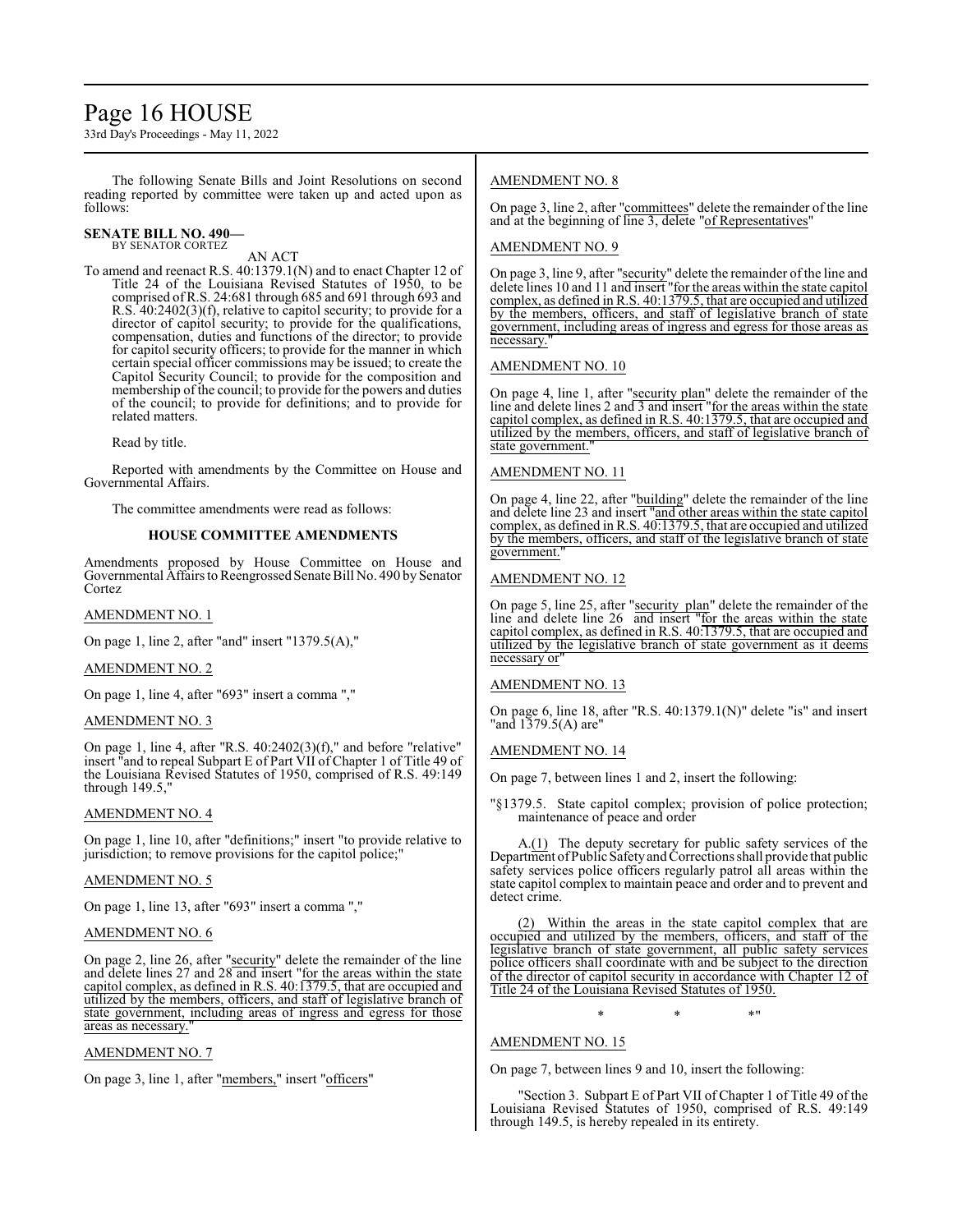33rd Day's Proceedings - May 11, 2022

Section 4. Notwithstanding any provision of Section 1 of this Act to the contrary, the presiding officer of each house of the legislature shall make the initial appointments to the Capitol Security Council and the council shall hold its first meeting within ninety days after the effective date of this Act."

# AMENDMENT NO. 16

On page 7, line 10, change "Section 3." to "Section 5."

On motion of Rep. Stefanski, the amendments were adopted.

Under the rules, the bill, as amended, was recommitted to the Committee on Appropriations.

# **House and House Concurrent Resolutions on Third Reading for Final Consideration**

The following House and House Concurrent Resolutions on third reading for final consideration were taken up and acted upon as follows:

**HOUSE CONCURRENT RESOLUTION NO. 13—**<br>BY REPRESENTATIVES CHARLES OWEN, EDMONSTON, MIKE<br>JOHNSON, AND SEABAUGH A CONCURRENT RESOLUTION

To encourage the Congress of the United States and the President of the United States to take proactive measures to stand firmly against the totalitarian efforts of the world Marxist/communist movement and to protect the citizens of our great state and this nation from the leviathan and evil that is the Chinese Communist Party.

Read by title.

Rep. Charles Owen moved the adoption of the resolution.

By a vote of 91 yeas and 0 nays, the resolution was adopted.

Ordered to the Senate.

# **Consent to Correct a Vote Record**

Rep. Schamerhorn requested the House consent to record his vote on final passage of House Concurrent Resolution No. 13 as yea, which consent was unanimously granted.

# **HOUSE CONCURRENT RESOLUTION NO. 70—** BY REPRESENTATIVE FREEMAN

A CONCURRENT RESOLUTION

To urge and request the Louisiana Supreme Court to adopt minimum continuing legal education requirements of certain judges, district attorneys, and assistant district attorneys on the topic of domestic violence.

Read by title.

Rep. Freeman moved the adoption of the resolution.

By a vote of 96 yeas and 0 nays, the resolution was adopted.

Ordered to the Senate.

# **Consent to Correct a Vote Record**

Rep. Green requested the House consent to record his vote on final passage of House Concurrent Resolution No. 70 as yea, which consent was unanimously granted.

#### **HOUSE CONCURRENT RESOLUTION NO. 71—** BY REPRESENTATIVE WHITE

A CONCURRENT RESOLUTION

To urge and request the Louisiana State Law Institute to study proposed changes by the Office of Language Access Stakeholder Committee of the Louisiana Supreme Court and make recommendations to the Legislature of Louisiana regarding the laws on the use of interpreters in court proceedings.

Read by title.

Rep. White moved the adoption of the resolution.

By a vote of 98 yeas and 0 nays, the resolution was adopted.

Ordered to the Senate.

# **HOUSE RESOLUTION NO. 19—** BY REPRESENTATIVE ZERINGUE

A RESOLUTION

To amend and readopt House Rule 14.24(B) of the Rules of Order of the House of Representatives to provide relative to notice of interim meetings.

Read by title.

Rep. Zeringue sent up floor amendments on behalf of Rep. Deshotel which were read as follows:

# **HOUSE FLOOR AMENDMENTS**

Amendments proposed by Representative Deshotel to Engrossed House Resolution No. 19 by Representative Zeringue

# AMENDMENT NO. 1

On page 1, line 2, after "14.24(B)" insert "and House Rule  $14.32(\bar{B})(2)$ "

# AMENDMENT NO. 2

On page 1, at the end of line 3, after "meeting" delete the period "." and insert "and to require certain statements and designations for certain public employees to be filed prior to testimony before a committee."

# AMENDMENT NO. 3

On page 1, line 5, after "14.24(B)" insert "and House Rule  $14.32(\bar{B})(2)$ "

AMENDMENT NO. 4

On page 1, line 5, change "is" to "are"

AMENDMENT NO. 5

On page 2, after line 6, insert the following:

\* \* \* \*

\* \* \*

Rule 14.32. Hearings; Persons to be Heard; Sworn Statement

B.

(2)(a) Each person appearing before a committee shall be required to identify himself and the group, organization, or company he represents, if any. Before being allowed to testify before the

\* \* \*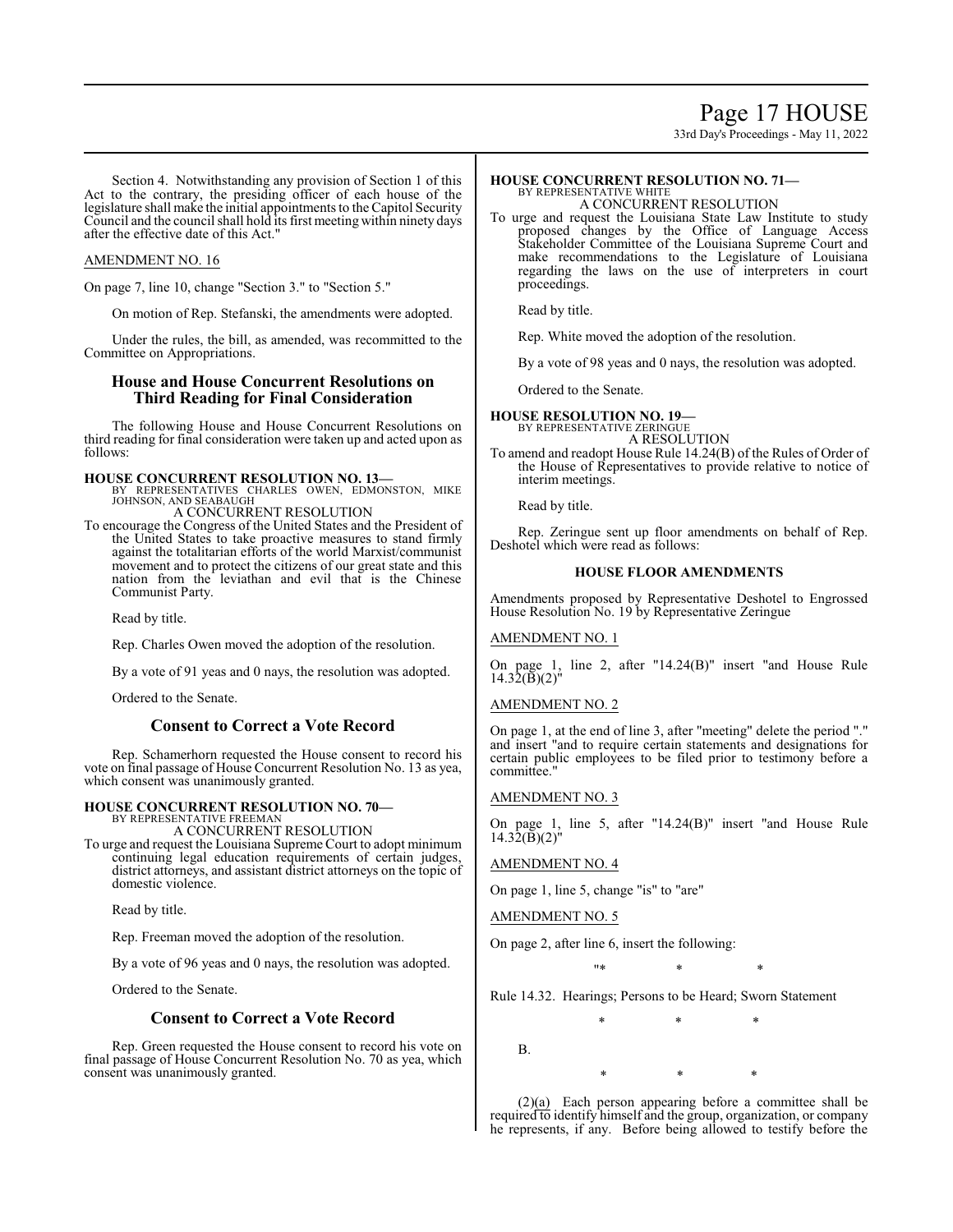# Page 18 HOUSE

33rd Day's Proceedings - May 11, 2022

committee, he shall also be required to file with the committee chairman or the committee staff a sworn written statement in the form of a signed witness card affirming that his testimony is true and correct. He shall then be considered to be under oath while providing such testimony before the committee.

(b) A public employee who is a designee of an elected official appearing before a committee shall identify himself and the elected official for whom he is the designee. Before being allowed to present testimony on behalf of an elected official, the designee shall be required to file with the committee chairman a written statement from the elected official evidencing the designation and a written certification from the designee that he is acting in the performance of his official public duties. The written statement and certification shall be made on forms developed by the Clerk of the House.

On motion of Rep. Zeringue, the amendments were adopted.

Rep. Zeringue moved the adoption of the resolution, as amended.

By a vote of 96 yeas and 0 nays, the resolution, as amended, was adopted.

#### **HOUSE RESOLUTION NO. 30—** BY REPRESENTATIVE ZERINGUE

A RESOLUTION

To create the Judicial Structure Task Force to study the caseload data and the number of judges of each appellate court and district court in Louisiana, to determine changes necessary to the existing structure of the judiciary, to provide the most efficient use of judicial resources, and to report its findings and recommendations to the House Committee on Appropriations and the House Committee on Judiciary no later than February 1, 2023.

Read by title.

Rep. Zeringue sent up floor amendments which were read as follows:

# **HOUSE FLOOR AMENDMENTS**

Amendments proposed by Representative Zeringue to Reengrossed House Resolution No. 30 by Representative Zeringue

# AMENDMENT NO. 1

On page 2, between lines 15 and 16, insert the following:

"(3) One member of the House of Representatives appointed by the speaker of the House of Representatives."

#### AMENDMENT NO. 2

On page 2, at the beginning of line 16, change "(3)" to "(4)"

# AMENDMENT NO. 3

On page 2, at the beginning of line 17, change  $"(4)"$  to  $"(5)"$ 

### AMENDMENT NO. 4

On page 2, delete lines 19 and 20 and insert the following:

"(6) Two judges, at least one of whom serves in a judicial district composed of two or more parishes, who are members of the Louisiana District Judges Association selected by the president ofthe association.

(7) One member of the Senate and one judge appointed by the president of the Senate."

# AMENDMENT NO. 5

On page 3, between lines 17 and 18, insert the following:

"(10) Louisiana Council of Juvenile and Family Court Judges.

(11) Louisiana Association of Defense Counsel."

### AMENDMENT NO. 6

On page 3, at the beginning of line 18, change "(10)" to "(12)"

AMENDMENT NO. 7

On page 3, between lines 19 and 20, insert the following:

"BE IT FURTHER RESOLVED that the task force may seek staff assistance and advice from the office of the judicial administrator for the Supreme Court of Louisiana."

On motion of Rep. Zeringue, the amendments were adopted.

Rep. Zeringue moved the adoption of the resolution, as amended.

By a vote of 96 yeas and 0 nays, the resolution, as amended, was adopted.

# **HOUSE RESOLUTION NO. 81—** BY REPRESENTATIVE CARPENTER

A RESOLUTION

To urge and request the House Committee on Administration of Justice to study the crime of first degree murder when the victim is the minor child of the offender and to report its findings prior to the convening of the 2023 Regular Session of the Legislature of Louisiana.

Read by title.

Rep. Carpenter moved the adoption of the resolution.

By a vote of 97 yeas and 0 nays, the resolution was adopted.

#### **HOUSE CONCURRENT RESOLUTION NO. 32—** BY REPRESENTATIVE EDMONDS

A CONCURRENT RESOLUTION

To urge and request the secretary of state to produce and publish an annual report of all voting complaints.

Read by title.

Rep. Edmonds moved the adoption of the resolution.

By a vote of 94 yeas and 0 nays, the resolution was adopted.

Ordered to the Senate.

# **HOUSE CONCURRENT RESOLUTION NO. 88—** BY REPRESENTATIVE ECHOLS

A CONCURRENT RESOLUTION

To request the Louisiana Department of Health to utilize increased collections from pharmacy rebates to reimburse pharmacists to acquire prescription drugs and then to increase rates for primary care providers in the Medicaid program.

Read by title.

Rep. Echols moved the adoption of the resolution.

By a vote of 94 yeas and 0 nays, the resolution was adopted.

Ordered to the Senate.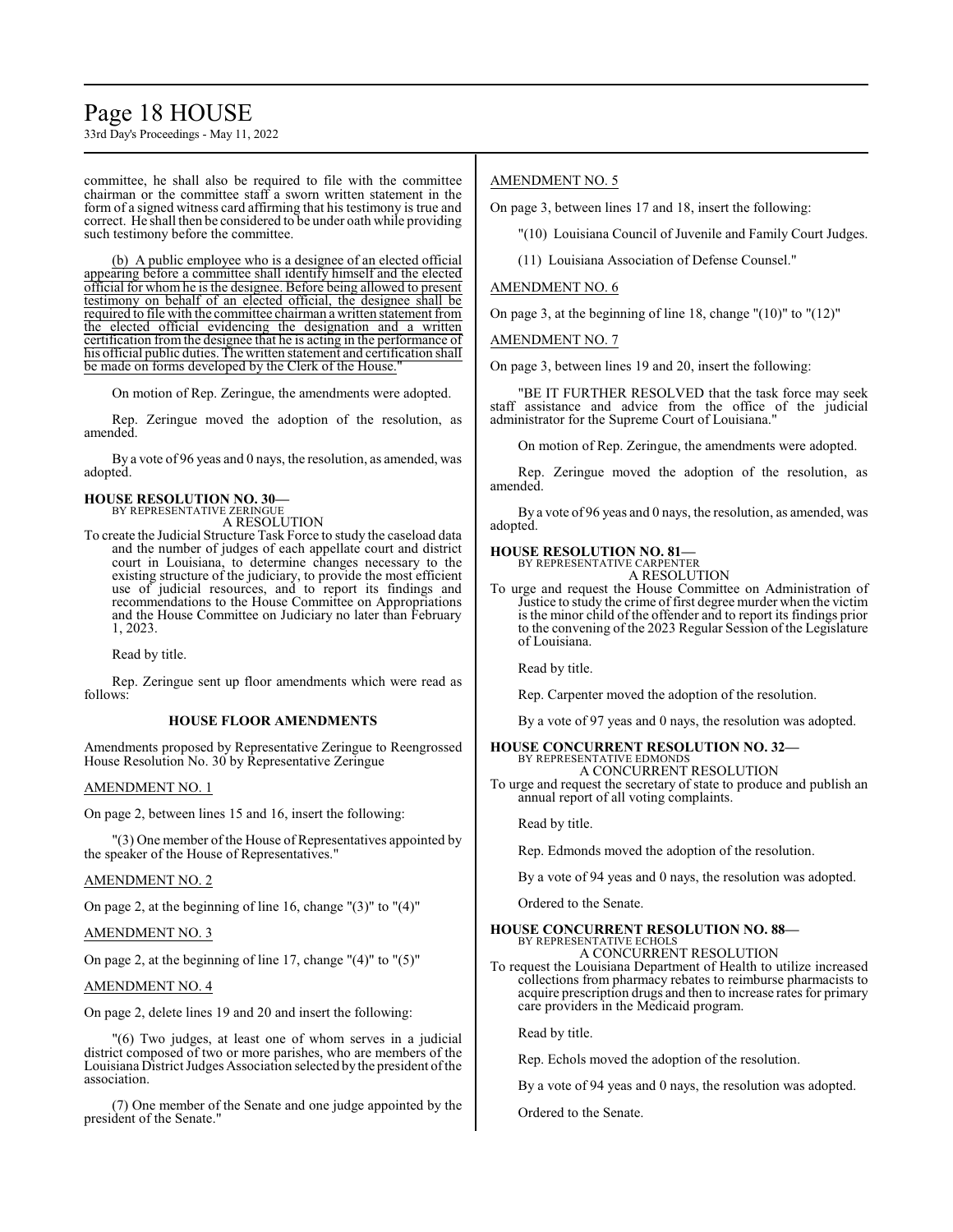# Page 19 HOUSE

33rd Day's Proceedings - May 11, 2022

#### **HOUSE CONCURRENT RESOLUTION NO. 90—** BY REPRESENTATIVE STEFANSKI

A CONCURRENT RESOLUTION

To urge and request the State Board of Election Supervisors to study andmake recommendations regarding extending the time period between the primary and general election and to make recommendations regarding ways to accomplish the election of congressmen in Louisiana on federal election day.

Read by title.

Rep. Stefanski moved the adoption of the resolution.

By a vote of 98 yeas and 0 nays, the resolution was adopted.

Ordered to the Senate.

# **HOUSE CONCURRENT RESOLUTION NO. 93—**

BY REPRESENTATIVE EMERSON A CONCURRENT RESOLUTION

To commend and honor the pregnancy care centers of Louisiana; to encourage Congress and federal and state government agencies to grant assistance to pregnancy care centers for medical equipment and abstinence education in a manner that does not compromise the centers' mission or religious integrity; and to express the sense of the legislature regarding actions of any national, state, or local groups attempting to prevent pregnancy care centers from effectively serving women and men facing unplanned pregnancies.

Read by title.

# **Motion**

On motion of Rep. DeVillier, the resolution was returned to the calendar.

# **Notice of Intention to Call**

Pursuant to House Rule No. 8.20(A), Rep. DeVillier gave notice ofRep. Emerson's intention to call House Concurrent Resolution No. 93 from the calendar on Monday, May 16, 2022.

## **HOUSE CONCURRENT RESOLUTION NO. 94—** BY REPRESENTATIVE DUPLESSIS

A CONCURRENT RESOLUTION

To urge and request the Department ofChildren and Family Services and the Louisiana Department of Health, jointly, to study the feasibility, best structure, and potential return on investment of a program to provide children born in Louisiana whose birth was covered or eligible for coverage by Medicaid with a trust that, at maturity, can be used to fund the child's postsecondary education in this state, the purchase of a home in this state, or formation of a business in this state; and to report the findings of the study to the legislature.

Read by title.

Rep. Duplessis moved the adoption of the resolution.

By a vote of 74 yeas and 17 nays, the resolution was adopted.

Ordered to the Senate.

# **House Bills and Joint Resolutions on Third Reading and Final Passage**

The following House Bills and Joint Resolutions on third reading and final passage were taken up and acted upon as follows:

# **HOUSE BILL NO. 117—**

BY REPRESENTATIVE ECHOLS

AN ACT To enact R.S. 37:1704, relative to prescribing, administering, and dispensing of drugs by certain licensed healthcare professionals; to provide for prescription, administration, and dispensing of certain drugs for off-label use by healthcare professionals with prescriptive authority; and to provide for related matters.

Read by title.

Rep. Echols moved the final passage of the bill.

### **ROLL CALL**

The roll was called with the following result:

YEAS

| Mr. Speaker<br>Adams<br>Amedee<br>Bacala<br>Bagley<br>Beaullieu<br>Bishop<br>Bourriaque<br>Butler<br>Carrier<br>Carter, R.<br>Carter, W.<br>Coussan<br>Crews<br>Deshotel<br>DeVillier<br>DuBuisson<br>Echols<br>Edmonds<br>Edmonston<br>Emerson<br>Firment<br>Fisher<br>Fontenot<br>Freiberg<br>Total - 74 | Gadberry<br>Garofalo<br>Geymann<br>Green<br>Harris<br>Hilferty<br>Hodges<br>Hollis<br>Horton<br>Huval<br>Illg<br>Ivey<br>Johnson, M.<br>Johnson, T.<br>Kerner<br>LaCombe<br>Mack<br>Magee<br>Marino<br>McFarland<br>McKnight<br>McMahen<br>Miguez<br>Miller, G.<br>Mincey | Muscarello<br>Nelson<br>Orgeron<br>Owen, C.<br>Owen, R.<br>Pressly<br>Riser<br>Romero<br>Schamerhorn<br>Schlegel<br>Seabaugh<br>Selders<br>St. Blanc<br>Stagni<br>Stefanski<br>Tarver<br>Thomas<br>Thompson<br>Turner<br>Villio<br>Wheat<br>White<br>Wright<br>Zeringue |
|------------------------------------------------------------------------------------------------------------------------------------------------------------------------------------------------------------------------------------------------------------------------------------------------------------|---------------------------------------------------------------------------------------------------------------------------------------------------------------------------------------------------------------------------------------------------------------------------|-------------------------------------------------------------------------------------------------------------------------------------------------------------------------------------------------------------------------------------------------------------------------|
|                                                                                                                                                                                                                                                                                                            | <b>NAYS</b>                                                                                                                                                                                                                                                               |                                                                                                                                                                                                                                                                         |
| Boyd<br><b>Brass</b><br>Brown<br>Bryant<br>Carpenter<br>Duplessis<br>Freeman<br>Total - 20                                                                                                                                                                                                                 | Gaines<br>Glover<br>Jefferson<br>Jenkins<br>Jordan<br>LaFleur<br>Landry<br><b>ABSENT</b>                                                                                                                                                                                  | Larvadain<br>Lyons<br>Marcelle<br>Newell<br>Phelps<br>Pierre                                                                                                                                                                                                            |

| Pressly        |
|----------------|
| Riser          |
| Romero         |
| Schamerhorr    |
| Schlegel       |
| Seabaugh       |
| <b>Selders</b> |
| St. Blanc      |
| Stagni         |
| Stefanski      |
| Tarver         |
| Thomas         |
| Thompson       |
| Turner         |
| Villio         |
| Wheat          |
| White          |
| Wright         |
|                |
| Zeringue       |
|                |
|                |
|                |
|                |

| Cormier    | Frieman   | Miller, D. |
|------------|-----------|------------|
| Cox        | Goudeau   | Moore      |
| Davis      | Hughes    | Willard    |
| Farnum     | McCormick |            |
| Total - 11 |           |            |

The Chair declared the above bill was finally passed.

The title of the above bill was read and adopted.

Rep. Echols moved to reconsider the vote by which the above bill was finally passed, and, on his own motion, the motion to reconsider was laid on the table.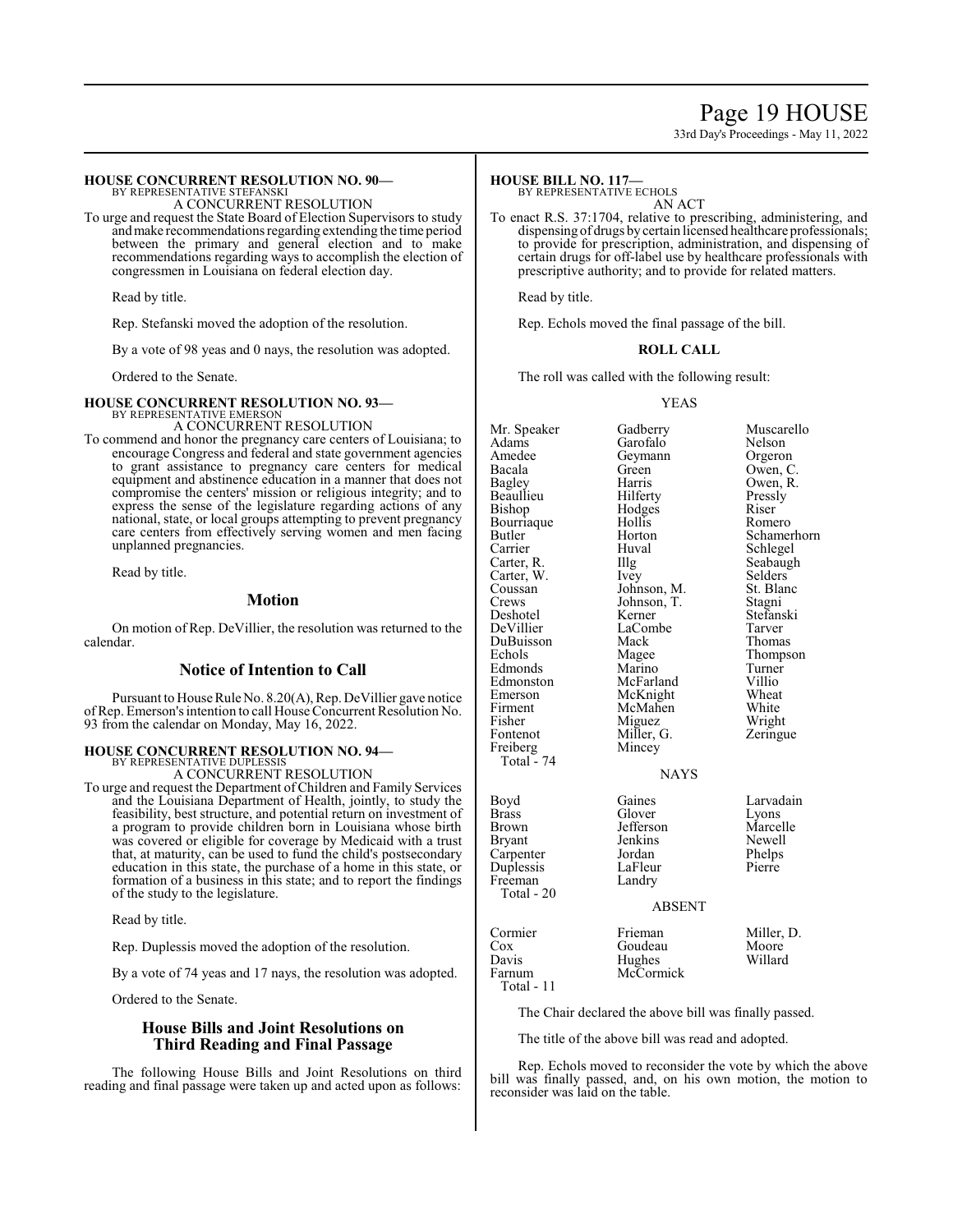# Page 20 HOUSE

33rd Day's Proceedings - May 11, 2022

# **HOUSE BILL NO. 185—**

BY REPRESENTATIVE CHARLES OWEN AN ACT

To amend and reenact R.S. 17:3399.31, 3399.32(E), and 3399.35(3) and (5) and to enact R.S. 17:3399.32(F) and (G) and 3399.38, relative to expressive activities at public postsecondary education institutions; to authorize institutions to require permits for expressive activities and to charge fees associated with such permits; to provide for policies and definitions; and to provide for related matters.

Read by title.

Rep. Charles Owen moved the final passage of the bill.

# **ROLL CALL**

The roll was called with the following result:

#### YEAS

| Mr. Speaker<br>Amedee<br>Bacala<br>Bagley<br>Beaullieu<br>Bishop<br>Bourriaque<br><b>Brown</b><br>Butler<br>Carrier<br>Cormier<br>Coussan<br>Crews<br>Deshotel<br>DeVillier<br>DuBuisson<br>Echols<br>Edmonds<br>Edmonston<br>Emerson<br>Farnum<br>Firment<br>Fisher<br>Fontenot<br>Total - 70 | Freiberg<br>Gadberry<br>Garofalo<br>Geymann<br>Goudeau<br>Harris<br>Hilferty<br>Hodges<br>Hollis<br>Horton<br>Huval<br>Illg<br><i>lvey</i><br>Johnson, M.<br>Johnson, T.<br>Kerner<br>LaCombe<br>LaFleur<br>Mack<br>Magee<br>Marino<br>McKnight<br>McMahen<br>Miguez | Mincey<br>Muscarello<br>Nelson<br>Owen, C.<br>Pressly<br>Riser<br>Romero<br>Schamerhorn<br>Schlegel<br>Seabaugh<br>Selders<br>St. Blanc<br>Stefanski<br>Tarver<br>Thomas<br>Thompson<br>Turner<br>Villio<br>Wheat<br>White<br>Wright<br>Zeringue |
|------------------------------------------------------------------------------------------------------------------------------------------------------------------------------------------------------------------------------------------------------------------------------------------------|----------------------------------------------------------------------------------------------------------------------------------------------------------------------------------------------------------------------------------------------------------------------|--------------------------------------------------------------------------------------------------------------------------------------------------------------------------------------------------------------------------------------------------|
| Adams<br>Boyd<br><b>Brass</b><br>Carpenter<br>Carter, R.<br>Carter, W.<br>Duplessis<br>Total - 21                                                                                                                                                                                              | <b>NAYS</b><br>Freeman<br>Gaines<br>Glover<br>Green<br>Hughes<br>Jefferson<br>Jenkins<br><b>ABSENT</b>                                                                                                                                                               | Jordan<br>Landry<br>Larvadain<br>Lyons<br>Newell<br>Pierre<br>Willard                                                                                                                                                                            |
| <b>Bryant</b><br>$\cos$<br>Davis<br>Frieman<br>Marcelle<br>Total - 14                                                                                                                                                                                                                          | McCormick<br>McFarland<br>Miller, D.<br>Miller, G.<br>Moore                                                                                                                                                                                                          | Orgeron<br>Owen, R.<br>Phelps<br>Stagni                                                                                                                                                                                                          |

The Chair declared the above bill, having received a two-thirds vote of the elected members, was finally passed.

The title of the above bill was read and adopted.

Rep. Charles Owen moved to reconsider the vote by which the above bill was finally passed, and, on his own motion, the motion to reconsider was laid on the table.

# **Consent to Correct a Vote Record**

Rep. Larvadain requested the House consent to correct his vote on final passage of House Bill No. 185 from yea to nay, which consent was unanimously granted.

# **HOUSE BILL NO. 222—**

BY REPRESENTATIVE MARCELLE AN ACT

To amend and reenact R.S. 17:416(A)(3)(a)(introductory paragraph) and (b)(i),  $(B)(1)(b)(i)$  and (ii)(bb) and (cc),  $(C)(1)$  and  $(2)(a)$ ,  $(D)(1)$ , and  $(J)$ , to enact R.S. 17:416 $(A)(7)$ , and to repeal R.S.  $17:416(C)(2)(b)$  and (c), relative to discipline of students; to provide relative to out-of-school suspensions and expulsions; to provide for consideration of personal trauma as a mitigating factor in a disciplinary action; to provide for discipline of students relative to uniform violations; and to provide for related matters.

Read by title.

Rep. Marcelle sent up floor amendments which were read as follows:

# **HOUSE FLOOR AMENDMENTS**

Amendments proposed by Representative Marcelle to Engrossed House Bill No. 222 by Representative Marcelle

# AMENDMENT NO. 1

On page 3, line 7, between "trauma." and "The" insert "However, a student shall not be assessed upon the written request of his parent or legal guardian."

# AMENDMENT NO. 2

On page 4, line 15, after "trauma." and before "The" insert "However, a student shall not be assessed upon the written request of his parent or legal guardian."

On motion of Rep. Marcelle, the amendments were adopted.

Rep. Jefferson sent up floor amendments which were read as follows:

# **HOUSE FLOOR AMENDMENTS**

Amendments proposed by Representative Jefferson to Engrossed House Bill No. 222 by Representative Marcelle

# AMENDMENT NO. 1

On page 1, line 3, after "(2)(a)" and before the comma "," insert "and  $(h)$ 

# AMENDMENT NO. 2

On page 1, at the beginning of line 4, delete "and to repeal R.S.  $17:416(C)(2)(b)$  and  $(c)$ ,"

# AMENDMENT NO. 3

On page 1, line 11, after  $"(2)(a)"$  and before the comma "," insert "and (b)"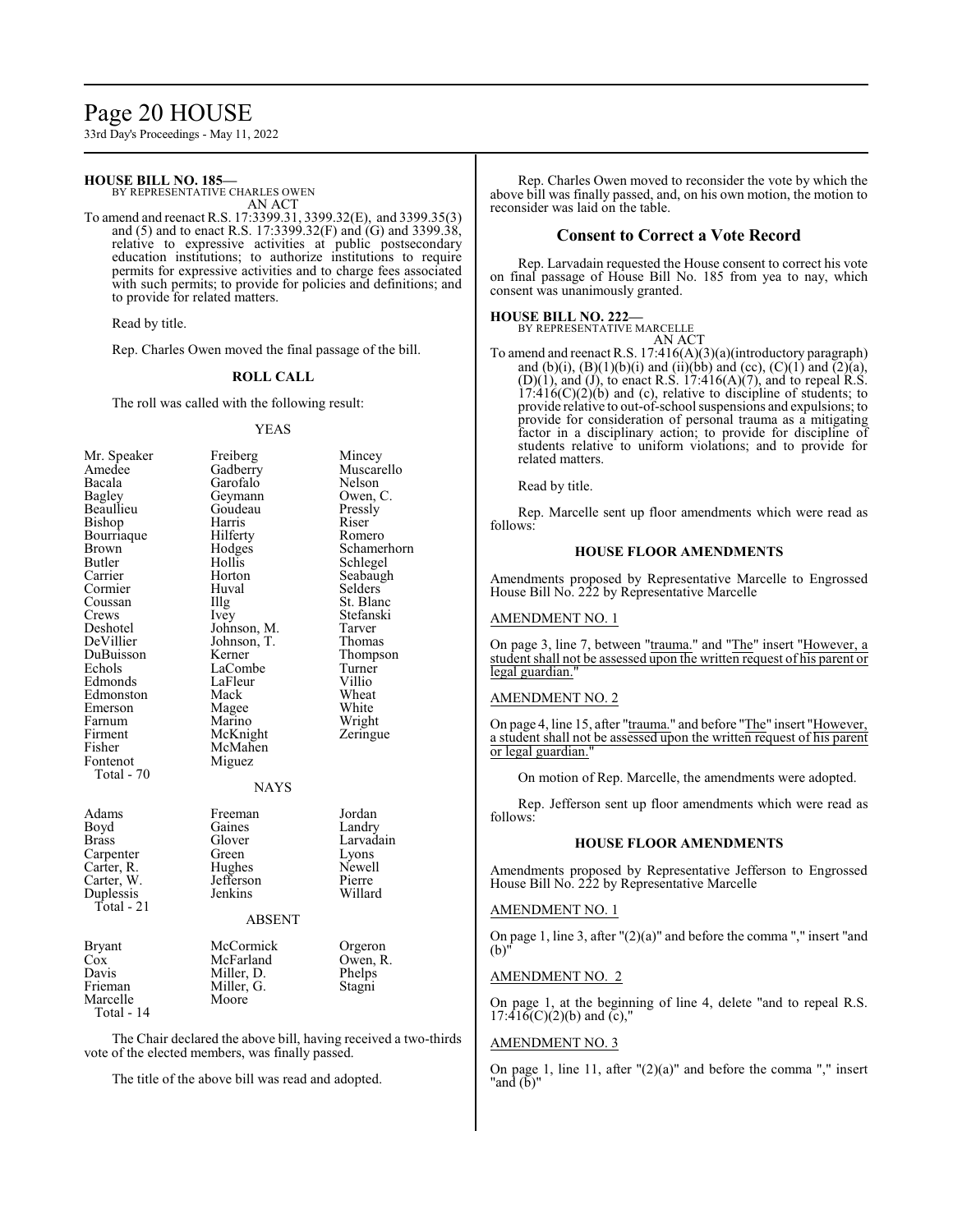# Page 21 HOUSE

33rd Day's Proceedings - May 11, 2022

# AMENDMENT NO. 4

On page 5, line 2, after "grades" and before "through" change "nine" to "six"

# AMENDMENT NO. 5

On page 5, between line 16 and 17, insert the following:

"(b)<del>(i) Any student who is under sixteen years of age and in</del> grades six through twelve and who is found guilty of being in possession of a firearm on school property, on a school bus, or in actual possession at a school-sponsored event, pursuant to a hearing as provided for by Paragraph (1) of this Subsection, shall be expelled<br>from school for a minimum period of four complete school from school for a minimum period of four complete semesters, and shall be referred to the district attorney for appropriate action. However, the superintendent of a city, parish, or other local public school system may modify the length of such minimum expulsion requirement on a case-by-case basis, provided such modification is in writing.

 $(ii)$  Any student who is under sixteen years of age and in grades six through twelve eight and who is found guilty of possession of, or knowledge of and intentional distribution of, or possession with intent to distribute any illegal narcotic, drug, or other controlled substance on school property, on a school bus, or at a schoolsponsored event pursuant to a hearing as provided for by Paragraph (1) of this Subsection shall be expelled from school for a minimum period of two complete school semesters."

#### AMENDMENT NO. 6

On page 6, delete line 9

On motion of Rep. Jefferson, the amendments were adopted.

Rep. Jefferson sent up floor amendments which were read as follows:

#### **HOUSE FLOOR AMENDMENTS**

Amendments proposed by Representative Jefferson to Engrossed House Bill No. 222 by Representative Marcelle

# AMENDMENT NO. 1

On page 3, line 6, after "by the" and before "Louisiana" insert "state Department of Education, Department of Children and Family Department of Children and Family Services, and"

# AMENDMENT NO. 2

On page 4, line 14, after "by the" and before "Louisiana" insert "state Department of Education, Department of Children and Family Services, and"

On motion of Rep. Jefferson, the amendments were withdrawn.

# **Suspension of the Rules**

On motion of Rep. Beaullieu, the rules were suspended to limit the author or proponent handling the legislative instrument to three minutes for opening remarks and all subsequent speakers on the instrument to three minutes.

Rep. Ivey objected.

A record vote was asked for and ordered by the House.

#### **ROLL CALL**

The roll was called with the following result:

|  | ٠ |
|--|---|
|  |   |

| Mr. Speaker<br>Adams<br>Amedee<br>Bacala<br>Bagley<br>Beaullieu<br>Bishop<br>Bourriaque<br>Boyd<br><b>Brass</b><br>Butler<br>Carrier<br>Carter, R.<br>Coussan<br>Crews<br>DeVillier<br>Echols<br>Edmonds<br>Edmonston<br>Emerson<br>Firment<br>Fontenot<br>Freiberg | Gadberry<br>Garofalo<br>Geymann<br>Goudeau<br>Harris<br>Hilferty<br>Hodges<br>Hollis<br>Horton<br>Huval<br>Illg<br>Johnson, M.<br>Johnson, T.<br>Kerner<br>Mack<br>Magee<br>Marino<br>McFarland<br>McKnight<br>McMahen<br>Miller, G.<br>Mincey<br>Muscarello | Nelson<br>Orgeron<br>Owen, C.<br>Owen, R.<br>Pressly<br>Riser<br>Romero<br>Schamerhorn<br>Schlegel<br>St. Blanc<br>Stagni<br>Stefanski<br>Tarver<br>Thomas<br>Thompson<br>Turner<br>Villio<br>Wheat<br>White<br>Wright<br>Zeringue |
|---------------------------------------------------------------------------------------------------------------------------------------------------------------------------------------------------------------------------------------------------------------------|--------------------------------------------------------------------------------------------------------------------------------------------------------------------------------------------------------------------------------------------------------------|------------------------------------------------------------------------------------------------------------------------------------------------------------------------------------------------------------------------------------|
| Total - 67                                                                                                                                                                                                                                                          | NAYS                                                                                                                                                                                                                                                         |                                                                                                                                                                                                                                    |
| Brown<br>Carpenter<br>Carter, W.<br>Cormier<br>DuBuisson<br>Duplessis<br>Fisher<br>Freeman<br>Total - 24                                                                                                                                                            | Gaines<br>Glover<br>Green<br>Ivey<br>Jefferson<br>Jenkins<br>Jordan<br>LaCombe<br><b>ABSENT</b>                                                                                                                                                              | LaFleur<br>Landry<br>Larvadain<br>Lyons<br>Miguez<br>Newell<br>Phelps<br>Pierre                                                                                                                                                    |
| Bryant<br>Cox<br>Davis<br>Deshotel<br>Farnum                                                                                                                                                                                                                        | Frieman<br>Hughes<br>Marcelle<br>McCormick<br>Miller, D.                                                                                                                                                                                                     | Moore<br>Seabaugh<br>Selders<br>Willard                                                                                                                                                                                            |

The House agreed to adopt the three minute rule.

# **Motion**

On motion of Rep. Marcelle, the bill, as amended, was returned to the calendar.

**HOUSE BILL NO. 357—**

Total - 14

BY REPRESENTATIVE JENKINS AN ACT

To amend and reenact R.S.  $18:534(B)(2)(a)$  and (c), relative to changing polling places in a period prior to an election; to provide relative to the authority to change the location of polling places; to provide for definitions; and to provide for related matters.

Read by title.

Rep. Jenkins moved the final passage of the bill.

### **ROLL CALL**

The roll was called with the following result:

# YEAS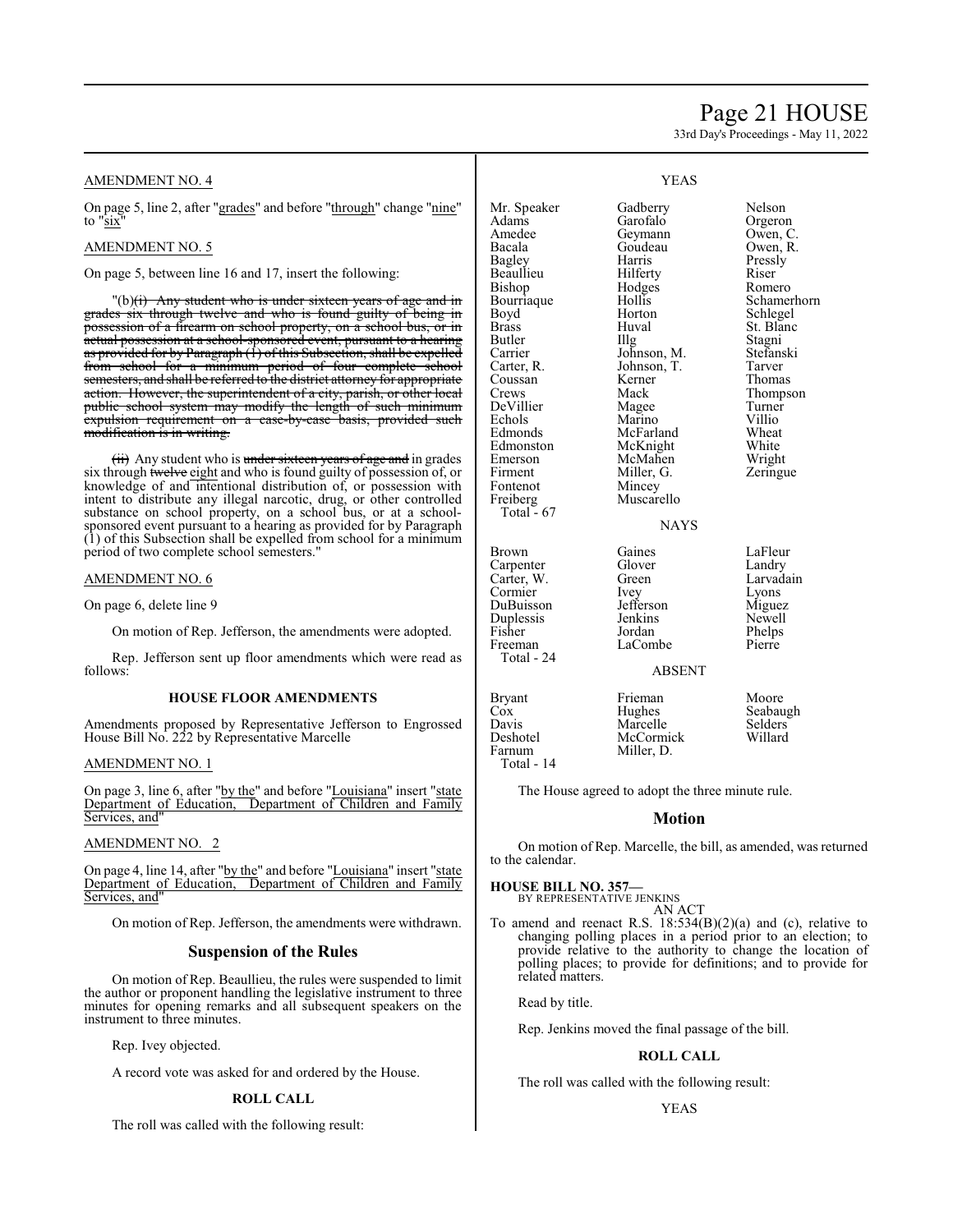# Page 22 HOUSE

33rd Day's Proceedings - May 11, 2022

Mr. Speaker Gadberry Miller, G.<br>Adams Gaines Mincey Adams Gaines Mincey<br>Amedee Geymann Muscare Amedee Geymann Muscarello<br>Bacala Glover Nelson Bacala Glover Nelson Bagley Goudeau<br>Beaullieu Green Bishop Hilferty Owen, C.<br>Bourriaque Hodges Owen, R. Bourriaque Hodge<br>Boyd Hollis Boyd Hollis Phelps Brass Horton Pierre<br>Brown Hughes Pressly Bryant Huv<br>Butler IIIg Butler IIIg Romero<br>Carrier Ivey Schame Carter, R. Jenkins<br>Carter, W. Johnson M. Carter, W. Johnson, M. Seabaugh<br>Cormier Johnson, T. Selders Cormier Johnson, T.<br>Coussan Jordan Coussan Jordan St. Blanc<br>Crews Kerner Stagni Crews Kerner Stagni<br>
Deshotel LaCombe Stefanski DeVillier LaFleur Tarver<br>
DuBuisson Landry Thomas DuBuisson Landry<br>
Duplessis Larvadain Duplessis Larvadain Thompson<br>Echols Lyons Turner Echols Lyons Turner Edmonds Mack Villio<br>
Edmonston Magee Wheat Edmonston Magee Wheat<br>
Firment Marino White Firment Marino White<br>
Fisher McFarland Willard Fisher McFarland Willard Fontenot McKnight Wright<br>
Freeman McMahen Zeringue Freiberg Total  $-92$ 

Hughes Pressl<br>Huval Riser LaCombe<br>LaFleur Tarver McMahen<br>Miguez

Orgeron Ivey Schamerhorn<br>Jenkins Schlegel

#### NAYS

Total - 0

# ABSENT

| Carpenter  | Frieman   | McCormick  |
|------------|-----------|------------|
| $\cos$     | Garofalo  | Miller, D. |
| Davis      | Harris    | Moore      |
| Emerson    | Jefferson |            |
| Farnum     | Marcelle  |            |
| Total - 13 |           |            |

The Chair declared the above bill was finally passed.

The title of the above bill was read and adopted.

Rep. Jenkins moved to reconsider the vote by which the above bill was finally passed, and, on his own motion, the motion to reconsider was laid on the table.

#### **HOUSE BILL NO. 391—** BY REPRESENTATIVE BRYANT

AN ACT

To enact R.S. 17:3383, relative to colleges and universities; to provide relative to tuition charged to certain nonresident students at postsecondary education institutions; and to provide for related matters.

Read by title.

Rep. Bryant sent up floor amendments which were read as follows:

### **HOUSE FLOOR AMENDMENTS**

Amendments proposed byRepresentative Bryant to Engrossed House Bill No. 391 by Representative Bryant

# AMENDMENT NO. 1

On page 1, delete line 3 and insert "and fees charged to certain students at certain public postsecondary education institutions; and"

### AMENDMENT NO. 2

On page 1, at the end of line 7, change "fee waiver" to "fees"

On motion of Rep. Bryant, the amendments were adopted.

Rep. Gadberry sent up floor amendments which were read as follows:

# **HOUSE FLOOR AMENDMENTS**

Amendments proposed by Representatives Gadberry and DeVillier to Engrossed House Bill No. 391 by Representative Bryant

# AMENDMENT NO. 1

On page 1, at the end of line 8 delete the comma "," delete lines 9 and 10 and insert "and Louisiana State University at Eunice shall"

Rep. Gadberry moved the adoption of the amendments.

Rep. Bryant objected.

By a vote of 53 yeas and 35 nays, the amendments were adopted.

Rep. Bryant moved the final passage of the bill, as amended.

#### **ROLL CALL**

The roll was called with the following result:

#### YEAS

Mr. Speaker Gaines McKnight<br>
Adams Garofalo McMahen Adams Garofalo McMahen<br>Amedee Geymann Miguez Amedee Geymann<br>Bacala Glover Beaullieu Goude<br>Bishop Green Bourriaque Harris<br>Boyd Hilferty Boyd Hilferty Orgeron Brass Horton Owen, C. Bryant Huval Phelps<br>Butler IIIg Pierre Butler Illg Pierre Carpenter Ivey Romero<br>Carrier Jefferson Schamer Carter, R. Jenkins Schlegel<br>Carter, W. Johnson, M. Seabaugh Carter, W. Johnson, M. Seabaughter<br>
Cormier Johnson, T. Selders Cormier Johnson, T.<br>Deshotel Jordan DeVillier Kerner Stagni<br>DuBuisson LaCombe Tarver DuBuisson LaCombe<br>
Duplessis LaFleur Duplessis LaFleur Thompson<br>
Echols Landry Turner Echols Landry Turner<br>
Edmonds Larvadain Villio Firment Lyons<br>Fisher Mack Fisher Mack White<br>Fontenot Marcelle Willard Fontenot Marcelle<br>Freeman Marino Freeman Marino Wright<br>Gadberry McFarland Total - 83

Glover Miller, D.<br>Goudeau Mincey Hughes Owen, R.<br>Huyal Phelps Jordan St. Blanc<br>Kerner Stagni Larvadain Villio<br>
Lyons Wheat McFarland

Green Muscarello<br>Harris Newell Jefferson Schamerhorn<br>Jenkins Schlegel

#### NAYS

Bagley Hodges Riser<br>Coussan Miller, G. Stefanski Miller, G.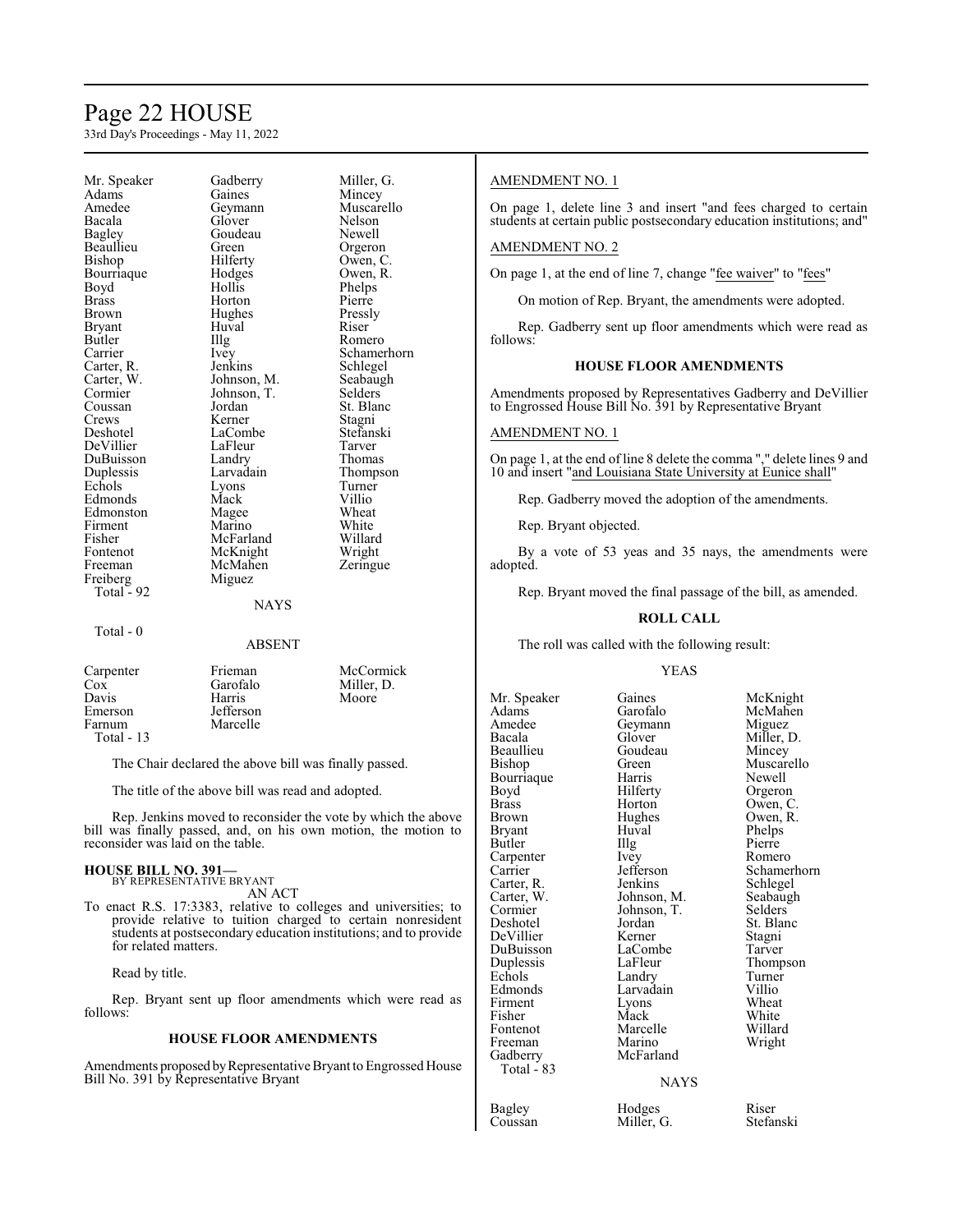# Page 23 HOUSE

33rd Day's Proceedings - May 11, 2022

Newell Orgeron Owen, C. Owen, R. Phelps Pressly

Romero Schamerhorn Seabaugh Selders<sup>'</sup> St. Blanc Stagni Stefanski<br>Tarver

Thompson Turner<br>Villio

Willard Wright Zeringue

| Edmonston<br>Freiberg<br>Total $-12$ | Nelson<br>Pressly<br><b>ABSENT</b>              | Thomas<br>Zeringue |
|--------------------------------------|-------------------------------------------------|--------------------|
| Cox<br>Crews<br>D <sub>ox</sub>      | Farnum<br>Frieman<br>$\mathbf{u}_{\alpha}$ llia | McCormick<br>Moore |

Davis Hollis<br>Emerson Magee **Emerson** Total - 10

The Chair declared the above bill was finally passed.

The title of the above bill was read and adopted.

Rep. Bryant moved to reconsider the vote by which the above bill was finally passed, and, on his own motion, the motion to reconsider was laid on the table.

**HOUSE BILL NO. 517—** BY REPRESENTATIVE SELDERS

AN ACT To amend and reenact R.S. 15:831(A) and to enact R.S. 15:827(A)(10) and 827.4, relative to medical services in the Department of Public Safety and Corrections; to create a Medical Advisory Council within the Department of Public Safety and Corrections; to provide relative to membership and powers of the Medical Advisory Council; to provide relative to powers of the secretary of the Department of Public Safety and Corrections; and to provide for related matters.

Read by title.

Rep. Selders sent up floor amendments which were read as follows:

#### **HOUSE FLOOR AMENDMENTS**

Amendments proposed by Representative Selders to Engrossed House Bill No. 517 by Representative Selders

AMENDMENT NO. 1

On page 1, line 2, after "enact" and before the comma "," change "R.S. 15:827(A)(10) and 827.4" to "R.S. 15:827.4"

### AMENDMENT NO. 2

On page 1, line 9, after "reenacted and" change "R.S. 15:827(A)(10) and 827.4 are" to "R.S. 15:827.4 is"

#### AMENDMENT NO. 3

On page 1, delete lines 11 through 19 in their entirety

On motion of Rep. Selders, the amendments were adopted.

Rep. Selders moved the final passage of the bill, as amended.

# **ROLL CALL**

The roll was called with the following result:

# YEAS

Mr. Speaker Gadberry McMahen<br>Adams Gaines Miguez Adams Gaines Miguez Amedee Garofalo Miller, D.<br>Bacala Geymann Miller, G. Bacala Geymann Miller, G. Bagley Glover<br>Beaullieu Goudeau Bishop

Goudeau Muscarello<br>Green Nelson

| Bourriaque<br>Boyd<br><b>Brass</b><br><b>Brown</b><br>Bryant<br>Butler<br>Carpenter<br>Carrier<br>Carter, R.<br>Carter, W.<br>Cormier<br>Coussan<br>Deshotel<br>DeVillier<br>DuBuisson<br>Duplessis<br>Edmonds<br>Edmonston<br>Emerson<br>Firment<br>Fisher<br>Fontenot<br>Freeman<br>Freiberg<br>Total - 92<br>Total - 0 | Harris<br>Hodges<br>Horton<br>Hughes<br>Huval<br>Illg<br>Ivey<br>Jefferson<br>Jenkins<br>Johnson, M.<br>Johnson, T.<br>Jordan<br>Kerner<br>LaCombe<br>LaFleur<br>Landry<br>Larvadain<br>Lyons<br>Mack<br>Magee<br>Marcelle<br>Marino<br>McFarland<br>McKnight<br><b>NAYS</b> | Newell<br>Orgeron<br>Owen, C<br>Owen, I<br>Phelps<br>Pressly<br>Riser<br>Romero<br>Schame<br>Seabaug<br>Selders<br>St. Blan<br>Stagni<br>Stefansl<br>Tarver<br>Thomps<br>Turner<br>Villio<br>Wheat<br>White<br>Willard<br>Wright<br>Zeringu |
|---------------------------------------------------------------------------------------------------------------------------------------------------------------------------------------------------------------------------------------------------------------------------------------------------------------------------|------------------------------------------------------------------------------------------------------------------------------------------------------------------------------------------------------------------------------------------------------------------------------|---------------------------------------------------------------------------------------------------------------------------------------------------------------------------------------------------------------------------------------------|
|                                                                                                                                                                                                                                                                                                                           | <b>ABSENT</b>                                                                                                                                                                                                                                                                |                                                                                                                                                                                                                                             |
| $\cos$<br>Crews<br>Davis<br>Echols                                                                                                                                                                                                                                                                                        | Frieman<br>Hilferty<br>Hollis<br>McCormick                                                                                                                                                                                                                                   | Pierre<br>Schlege<br>Thomas                                                                                                                                                                                                                 |

Pierre Schlegel

Farnum Total - 13

The Chair declared the above bill was finally passed.

The title of the above bill was read and adopted.

McCormick<br>Moore

Rep. Selders moved to reconsider the vote by which the above bill was finally passed, and, on his own motion, the motion to reconsider was laid on the table.

**HOUSE BILL NO. 601—** BY REPRESENTATIVE HUGHES

AN ACT

To amend and reenact R.S. 14:403.10, relative to immunity for certain actions involving drug-related overdose; to provide for persons seeking medical attention for a drug-related overdose; to provide for immunity from arrest; to provide for immunity related to certain drug-related offenses; to provide for exceptions; to provide immunity from certain penalties, sanctions, and civil forfeiture; to provide for suppression of evidence; to provide for mitigating factors; to provide for the admissibility of evidence; to provide for the authority of law enforcement officers to detain persons; and to provide for related matters.

# Read by title.

Rep. Hughes moved the final passage of the bill.

# **ROLL CALL**

The roll was called with the following result:

#### YEAS

Mr. Speaker Gadberry McMahen<br>Adams Gaines Miguez

Miguez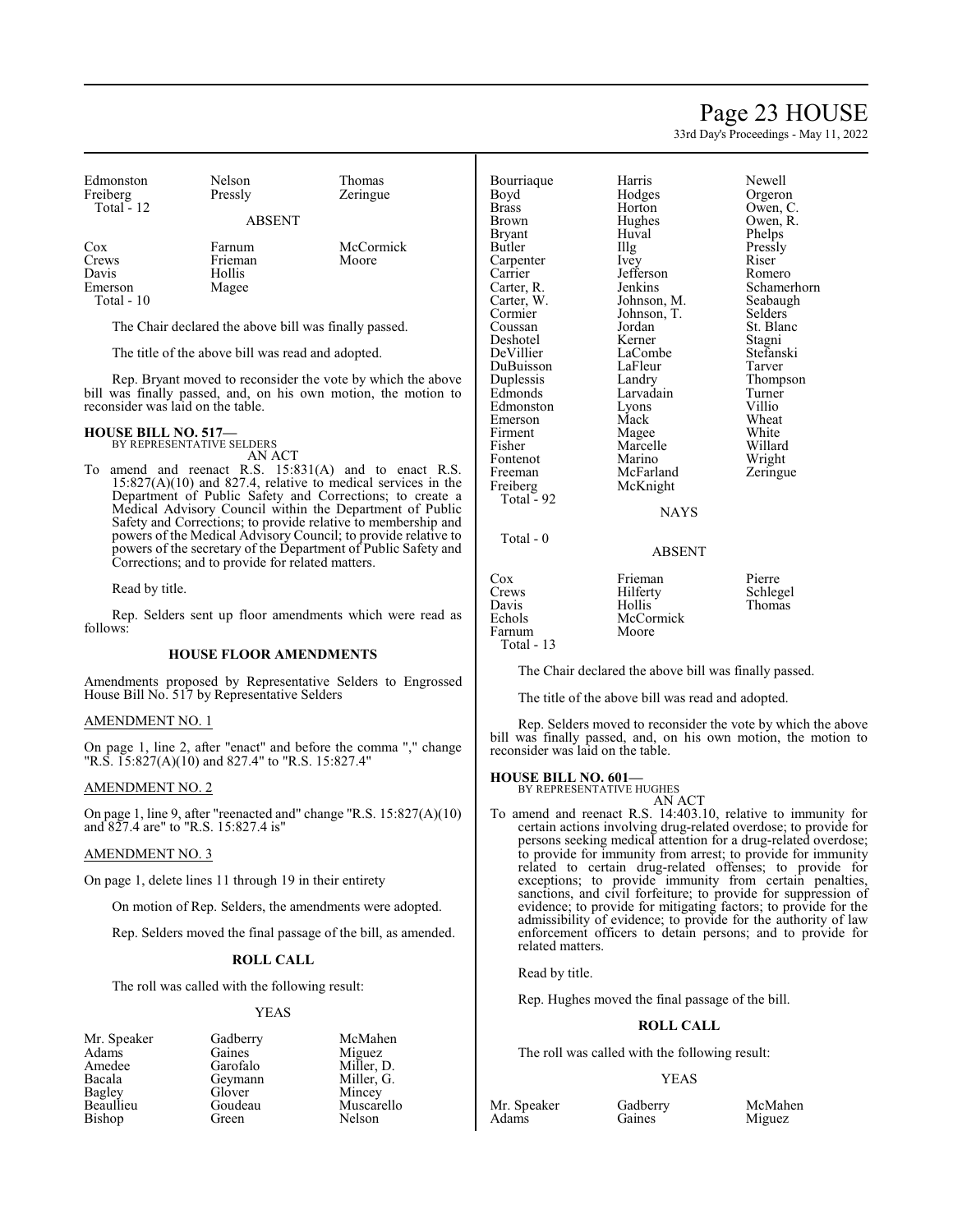# Page 24 HOUSE

33rd Day's Proceedings - May 11, 2022

| Amedee     | Garotalo              | Mille         |
|------------|-----------------------|---------------|
| Bacala     | Geymann               | Mille         |
| Bagley     | Glover                | Minc          |
| Beaullieu  | Goudeau               | Musc          |
| Bishop     | Green                 | Nelso         |
| Bourriaque | Harris                | Newe          |
| Boyd       | Hilferty              | Orge          |
| Brass      | Hodges                | Ower          |
| Brown      | Horton                | Ower          |
| Bryant     | Hughes                | Phelp         |
| Butler     | Huval                 | Press         |
| Carpenter  | Illg                  | Riser         |
| Carrier    | Ivey                  | Rom           |
| Carter, R. | Jefferson             | Schai         |
| Carter, W. | Jenkins               | Schle         |
| Cormier    | Johnson, M.           | Seaba         |
| Crews      | Johnson, T.           | Selde         |
| Deshotel   | Jordan                | St. B         |
| DeVillier  | Kerner                | Stagr         |
| DuBuisson  | LaCombe               | Stefa         |
| Duplessis  | LaFleur               | Thon          |
| Echols     | Landry                | Turn          |
| Edmonds    | Larvadain             | Villio        |
| Edmonston  | Lyons                 | Whea          |
| Emerson    | Mack                  | Whit          |
| Firment    | Magee                 | Willa         |
| Fisher     | Marcelle              | Wrig          |
| Fontenot   | Marino                | Zerin         |
| Freeman    | McFarland             |               |
| Freiberg   | McKnight              |               |
| Total - 94 |                       |               |
|            | <b>NAYS</b>           |               |
| Total - 0  |                       |               |
|            | <b>ABSENT</b>         |               |
| Coussan    | Frieman               | Pierr         |
| $\cos$     | Hollis                | Tarve         |
| Dovic      | $M_2$ $C_2$ mais $1r$ | $T_{\rm max}$ |

Amedee Garofalo Miller, D. Glover Mincey<br>Goudeau Muscar Goudeau Muscarello<br>Green Nelson Green Nelson<br>Harris Newell Newell Hilferty Orgeron<br>Hodges Owen, C Hodges Owen, C.<br>Horton Owen, R. Owen, R.<br>Phelps Huval Pressly<br>Illg Riser Ivey Romero<br>Jefferson Schamer Jefferson Schamerhorn<br>Jenkins Schlegel Schlegel Johnson, M. Seabaugh<br>Johnson, T. Selders Jordan St. Blanc<br>
Kerner Stagni Kerner Stagni<br>LaCombe Stefans LaCombe Stefanski<br>LaFleur Thompso Thompson<br>Turner Landry Turner<br>
Larvadain Villio Larvadain Villio<br>Lyons Wheat Lyons Wheat<br>
Mack White Mack White<br>
Mage Willard Magee Willard<br>
Marcelle Wright Zeringue

#### **NAYS**

Frieman Pierre<br>Hollis Tarver Cox Hollis Tarver Davis McCormick Thomas Moore Total - 11

The Chair declared the above bill was finally passed.

The title of the above bill was read and adopted.

Rep. Hughes moved to reconsider the vote by which the above bill was finally passed, and, on his own motion, the motion to reconsider was laid on the table.

# **HOUSE BILL NO. 620—** BY REPRESENTATIVE STEFANSKI AN ACT

To amend and reenact R.S. 4:707(D), (E), and (F)(2), relative to charitable raffles, bingo, and keno; to provide relative to licensing and reporting requirements; to authorize a private nonprofit elementary or secondary school to conduct certain games of chance; to provide for definitions; to exempt a private nonprofit elementary or secondary school from licensing and reporting requirements; and to provide for related matters.

Read by title.

Rep. Nelson sent up floor amendments which were read as follows:

# **HOUSE FLOOR AMENDMENTS**

Amendments proposed by Representative Nelson to Engrossed House Bill No. 620 by Representative Stefanski

# AMENDMENT NO. 1

On page 1, delete line 4 in its entirety and insert the following:

"private nonprofit elementary or secondary schools and public elementary or secondary schools to conduct certain games of"

# AMENDMENT NO. 2

On page 1, line 5, after "exempt" delete the remainder of the line and at the beginning of line 6, delete "secondary school" and insert "such schools"

# AMENDMENT NO. 3

On page 2, line 2, after "schools," and before "and" insert "public elementary or secondary schools,

# AMENDMENT NO. 4

On page 2, line 11, after "schools," and before "and" insert "public elementary or secondary schools,

# AMENDMENT NO. 5

On page 3, between lines 5 and 6, insert the following:

"(6) "Public elementary or secondary school" includes every public elementary or secondary school within the state of Louisiana.

# AMENDMENT NO. 6

On page 2, at the beginning of line 6, change  $"(\underline{6})"$  to  $"(\underline{7})"$ 

# AMENDMENT NO. 7

On page 2, at the beginning of line 10, change "(7)" to "(8)"

# AMENDMENT NO. 8

On page 3, at the end of line 26, delete "fund-raising." and insert "fund-raising."

### AMENDMENT NO. 9

On page 3, line 27, after "school" and before "in" insert "and any public elementary or secondary school"

# AMENDMENT NO. 10

On page 4, line 2, after "school" and before "shall" insert "or public school"

On motion of Rep. Nelson, the amendments were adopted.

Rep. Stefanski moved the final passage of the bill, as amended.

# **ROLL CALL**

The roll was called with the following result:

# YEAS

Mr. Speaker Gaines Miguez<br>Adams Geymann Miller, D. Adams Geymann<br>Bacala Glover Bacala Glover Miller, G. Bagley Goudeau<br>Beaullieu Green Bishop Harris Nelson<br>Bourriaque Hilferty Newell Bourriaque Hilferty<br>Boyd Hodges Boyd Hodges Orgeron<br>Brass Horton Owen, C

Green Muscarello<br>Harris Nelson Horton Owen, C.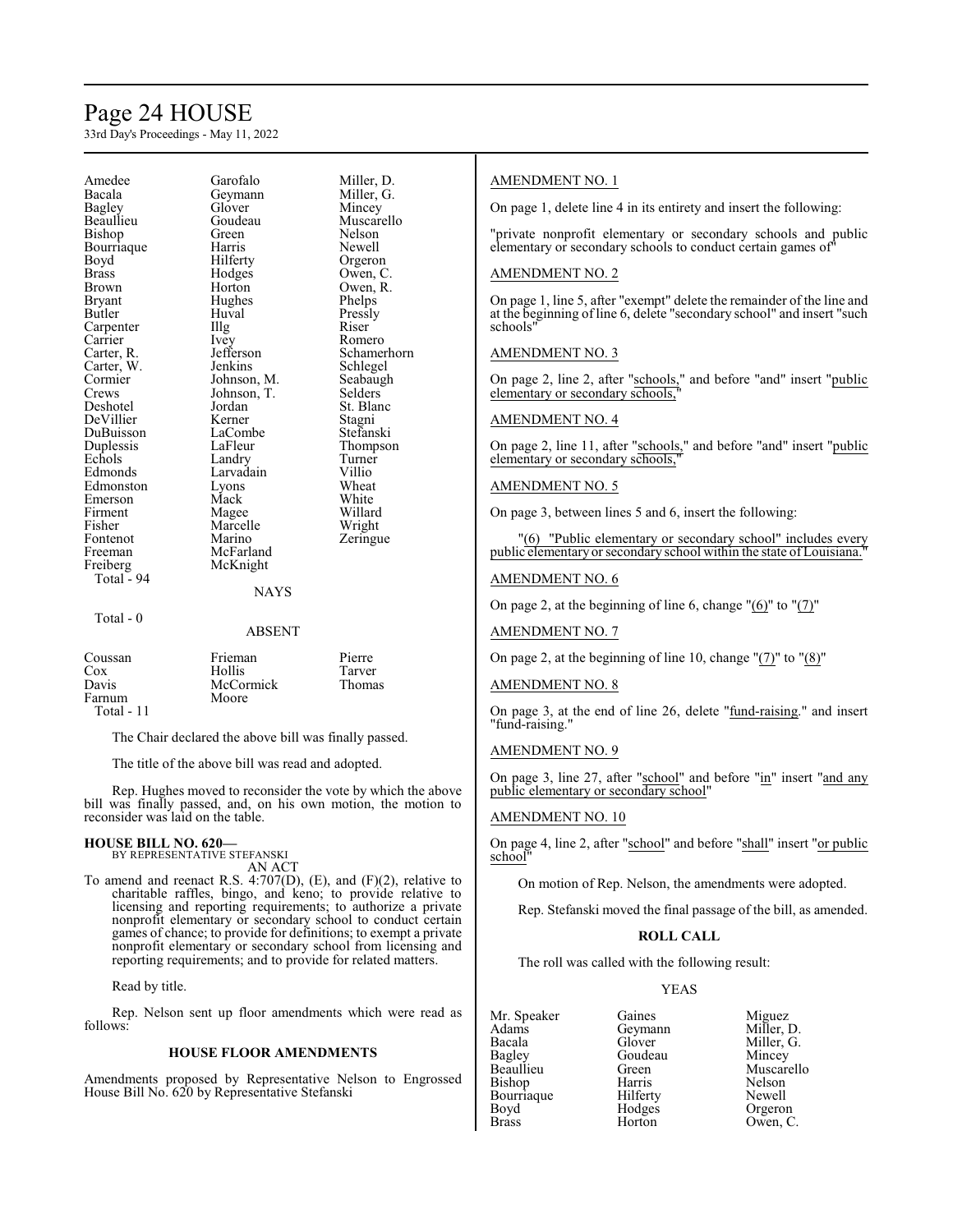# Page 25 HOUSE

33rd Day's Proceedings - May 11, 2022

Brown Hughes Owen, R.<br>Bryant Huyal Pierre Bryant Huv<br>Butler Hllg Carpenter Ivey Riser Riser<br>Carrier Jefferson Romero Carrier Jefferson<br>Carter, R. Jenkins Carter, W. Johnson, M. Schlegel Coussan Jordan<br>Crews Kerner Crews Kerner St. Blanc<br>Deshotel LaCombe Stagni DeVillier LaFleur Stefansk<br>DuBuisson Landry Thomas DuBuisson Landry Thomas Duplessis Larvadain Turner Echols Lyons Villio Edmonston Mack Wheat<br>
Emerson Magee White Emerson Magee White<br>
Fisher Marcelle Willard Fisher Marcelle Willard<br>
Fontenot Marino Wright Fontenot Marino<br>Freeman McFarland Freeman McFarland Zeringue<br>
Freiberg McKnight Freiberg McKnight<br>Gadberry McMahen Total - 91

Illg Pressly<br>Ivey Riser Johnson, T. Seabaug<br>Jordan Selders McMahen NAYS

Jenkins Schamerhorn<br>Johnson, M. Schlegel LaCombe<br>LaFleur Stefanski

#### Amedee Total - 1

#### ABSENT

| $\cos$     | Frieman   | Phelps   |
|------------|-----------|----------|
| Davis      | Garofalo  | Tarver   |
| Edmonds    | Hollis    | Thompson |
| Farnum     | McCormick |          |
| Firment    | Moore     |          |
| Total - 13 |           |          |

The Chair declared the above bill was finally passed.

The title of the above bill was read and adopted.

Rep. Stefanski moved to reconsider the vote by which the above bill was finally passed, and, on his own motion, the motion to reconsider was laid on the table.

#### **HOUSE BILL NO. 629—** BY REPRESENTATIVE BRYANT

AN ACT

To enact Code of Criminal Procedure Article 162.4, relative to search warrants; to provide relative to a search without a warrant; to prohibit the search without a warrant of a person's residence based on the odor of marijuana; and to provide for related matters.

Read by title.

Rep. Bryant moved the final passage of the bill.

# **ROLL CALL**

The roll was called with the following result:

#### YEAS

| Mr. Speaker  | Freiberg | McKr        |
|--------------|----------|-------------|
| Adams        | Gadberry | McMa        |
| Bagley       | Gaines   | Miller      |
| Beaullieu    | Glover   | Musca       |
| Bishop       | Goudeau  | Nelso       |
| Bourriaque   | Green    | <b>Newe</b> |
| Boyd         | Hilferty | Orger       |
| <b>Brass</b> | Hughes   | Phelp       |
| Brown        | Huval    | Pierre      |
|              |          |             |

g McKnight<br>Ty McMahen McMahen Miller, D. Muscarello<br>Belson Nelson Newell Orgeron Phelps<br>Pierre

| <b>Bryant</b> | Ivey               | Pressly            |
|---------------|--------------------|--------------------|
| Butler        | Jefferson          | Riser              |
| Carpenter     | Jenkins            | Romero             |
| Carrier       | Johnson, T.        | Schlegel           |
| Carter, R.    | Jordan             | Selders            |
| Carter, W.    | Kerner             | St. Blanc          |
| Cormier       | LaCombe            | Stagni             |
| DeVillier     | LaFleur            | Stefanski          |
| Duplessis     | Landry             | Tarver             |
| Echols        | Larvadain          | Turner             |
| Edmonston     | Lyons              | Villio             |
| Fisher        | Marcelle           | White              |
| Freeman       | Marino             | Willard            |
| Total - 66    |                    |                    |
|               | <b>NAYS</b>        |                    |
|               |                    |                    |
| Amedee        | Hodges             | Owen, R.           |
| Bacala        | Horton             | Schamerhorn        |
| Coussan       | Illg               | Seabaugh           |
| Crews         | Johnson, M.        | Thomas             |
| DuBuisson     | Mack               | Thompson           |
| Edmonds       | McFarland          | Wheat              |
| Firment       | Miguez             | Wright             |
| Garofalo      | Miller, G.         | Zeringue           |
| Geymann       | Mincey             |                    |
| Harris        | Owen, C.           |                    |
| Total - 28    |                    |                    |
|               | ABSENT             |                    |
|               |                    |                    |
| Cox           |                    |                    |
| Davis         | Farnum<br>Fontenot | Magee<br>McCormick |

The Chair declared the above bill was finally passed.

The title of the above bill was read and adopted.

Rep. Bryant moved to reconsider the vote by which the above bill was finally passed, and, on his own motion, the motion to reconsider was laid on the table.

**HOUSE BILL NO. 671—** BY REPRESENTATIVE EDMONDS

Deshotel Friemann<br>Emerson Hollis

Emerson Total - 11

AN ACT

To amend and reenact R.S. 18:1373(A)(2), relative to preparation, testing, and adjusting of voting machine, to provide for notice of preparation of voting machines; to provide for review of test vote report; and to provide for related matters.

Read by title.

Rep. Edmonds moved the final passage of the bill.

### **ROLL CALL**

The roll was called with the following result:

# YEAS

| Mr. Speaker   | Gaines   | Miller, D. |
|---------------|----------|------------|
| Adams         | Garofalo | Miller, G. |
| Amedee        | Geymann  | Mincey     |
| Bacala        | Glover   | Muscarello |
| Bagley        | Goudeau  | Nelson     |
| Beaullieu     | Green    | Newell     |
| Bourriaque    | Harris   | Orgeron    |
| Boyd          | Hilferty | Owen, C.   |
| <b>Brass</b>  | Hodges   | Owen, R.   |
| <b>Brown</b>  | Horton   | Phelps     |
| <b>Bryant</b> | Hughes   | Pierre     |
|               |          |            |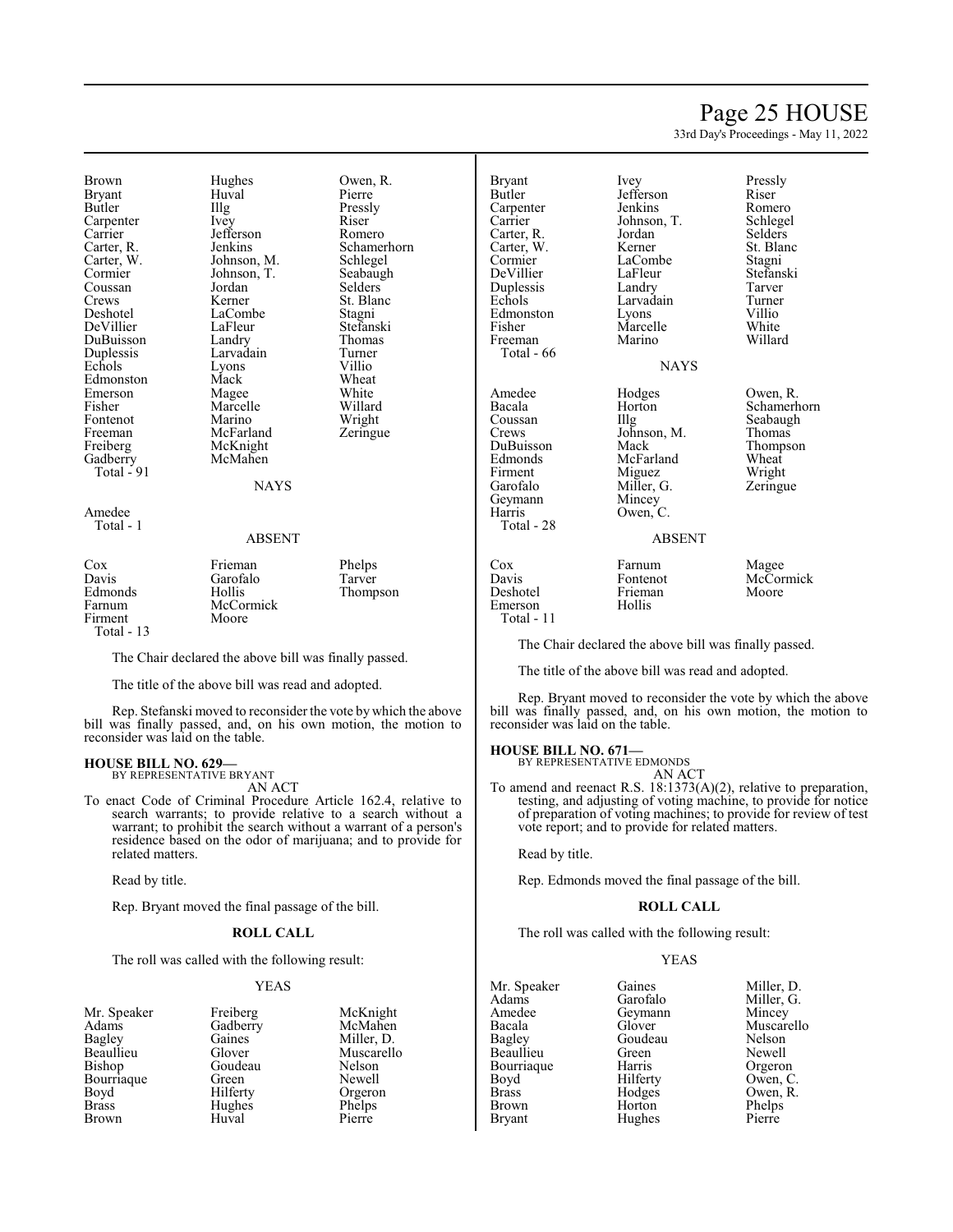# Page 26 HOUSE

33rd Day's Proceedings - May 11, 2022

| <b>Butler</b> | Huval                                                 | Pressly        | Freiberg      | Landry                                            |             |
|---------------|-------------------------------------------------------|----------------|---------------|---------------------------------------------------|-------------|
| Carpenter     | Illg                                                  | Riser          | Total $-34$   |                                                   |             |
| Carrier       | Ivey                                                  | Romero         |               | <b>NAYS</b>                                       |             |
| Carter, R.    | Jefferson                                             | Schamerhorn    |               |                                                   |             |
| Carter, W.    | Jenkins                                               | Schlegel       | Mr. Speaker   | Geymann                                           | Owen, R.    |
| Cormier       | Johnson, M.                                           | Seabaugh       | Adams         | Goudeau                                           | Pressly     |
| Coussan       | Johnson, T.                                           | <b>Selders</b> | Bacala        | Hodges                                            | Riser       |
| Crews         | Jordan                                                | St. Blanc      | <b>Bagley</b> | Horton                                            | Romero      |
| Deshotel      | Kerner                                                | Stagni         | Beaullieu     | Huval                                             | Schamerhorn |
| DeVillier     | LaCombe                                               | Stefanski      | Bishop        | Illg                                              | Schlegel    |
| DuBuisson     | LaFleur                                               | Tarver         | Bourriaque    | Ivey                                              | Seabaugh    |
| Duplessis     | Landry                                                | Thomas         | Butler        | Johnson, M.                                       | St. Blanc   |
| Echols        | Larvadain                                             | Thompson       | Carrier       | Kerner                                            | Stefanski   |
| Edmonds       | Lyons                                                 | Turner         | Crews         | Mack                                              | Tarver      |
| Edmonston     | Mack                                                  | Villio         | DeVillier     | Marino                                            | Thomas      |
| Emerson       | Magee                                                 | Wheat          | DuBuisson     | McKnight                                          | Thompson    |
| Firment       | Marcelle                                              | White          | Echols        | McMahen                                           | Turner      |
| Fisher        | Marino                                                | Willard        | Edmonds       | Miguez                                            | Villio      |
| Fontenot      | McFarland                                             | Wright         | Edmonston     | Miller, G.                                        | Wheat       |
| Freeman       | McKnight                                              | Zeringue       | Emerson       | Mincey                                            | White       |
| Freiberg      | McMahen                                               |                | Firment       | Muscarello                                        | Wright      |
| Gadberry      | Miguez                                                |                | Fontenot      | Nelson                                            | Zeringue    |
| Total - 97    |                                                       |                | Gadberry      | Orgeron                                           |             |
|               | <b>NAYS</b>                                           |                | Garofalo      | Owen, C.                                          |             |
|               |                                                       |                | Total - 58    |                                                   |             |
| Total - 0     |                                                       |                |               | <b>ABSENT</b>                                     |             |
|               | <b>ABSENT</b>                                         |                |               |                                                   |             |
|               |                                                       |                | <b>Brown</b>  | Farnum                                            | McCormick   |
| Bishop        | Farnum                                                | McCormick      | Coussan       | Frieman                                           | McFarland   |
| Cox           | Frieman                                               | Moore          | Cox           | Hollis                                            | Moore       |
| Davis         | Hollis                                                |                | Davis         | Hughes                                            |             |
| Total - 8     |                                                       |                | Deshotel      | Magee                                             |             |
|               |                                                       |                | Total - 13    |                                                   |             |
|               | The Chair declared the above bill was finally passed. |                |               |                                                   |             |
|               |                                                       |                |               | The Chair declared the above bill failed to pass. |             |

The title of the above bill was read and adopted.

Rep. Edmonds moved to reconsider the vote by which the above bill was finally passed, and, on his own motion, the motion to reconsider was laid on the table.

# **HOUSE BILL NO. 688—** BY REPRESENTATIVE PHELPS

AN ACT

To amend and reenact R.S. 17:1176(B), relative to sabbatical leave for teachers; to authorize teachers whose applications for sabbatical leave are denied by the superintendent to appeal to the school board; to provide a process relative to the school board's consideration of the appeal; and to provide for related matters.

Read by title.

Rep. Phelps moved the final passage of the bill.

### **ROLL CALL**

The roll was called with the following result:

#### YEAS

| Amedee        | Gaines      | Larvadain  |
|---------------|-------------|------------|
| Boyd          | Glover      | Lyons      |
| <b>Brass</b>  | Green       | Marcelle   |
| <b>Bryant</b> | Harris      | Miller, D. |
| Carpenter     | Hilferty    | Newell     |
| Carter, R.    | Jefferson   | Phelps     |
| Carter, W.    | Jenkins     | Pierre     |
| Cormier       | Johnson, T. | Selders    |
| Duplessis     | Jordan      | Stagni     |
| Fisher        | LaCombe     | Willard    |
| Freeman       | LaFleur     |            |

The Chair declared the above bill failed to pass.

# **Senate Bills and Joint Resolutions on Third Reading and Final Passage**

The following Senate Bills and Joint Resolutions on third reading and final passage were taken up and acted upon as follows:

# **SENATE BILL NO. 168—** BY SENATOR ABRAHAM

AN ACT

To amend and reenact R.S. 22:1267.1(B) and to enact R.S. 22:1267.1(E), relative to the application of named storm, hurricane, wind, and hail deductibles in commercial property and commercial multi-peril insurance policies; to provide for a separate deductible for commercial coverage; to provide for a limitation ofthe separate deductible to property in this state; and to provide for related matters.

Read by title.

# **Motion**

On motion of Rep. Tarver, the bill was returned to the calendar.

# **Notice of Intention to Call**

Pursuant to House Rule No. 8.20(A), Rep. Tarver gave notice of his intention to call Senate Bill No. 168 from the calendar on Monday, May 16, 2022.

# **SENATE BILL NO. 210—** BY SENATOR STINE

#### AN ACT

To amend and reenact the introductory paragraph of R.S. 22:337(A), relative to foreign and alien insurers; to provide for imposition of a fine in lieu of suspension or revocation of certificate of authority; and to provide for related matters.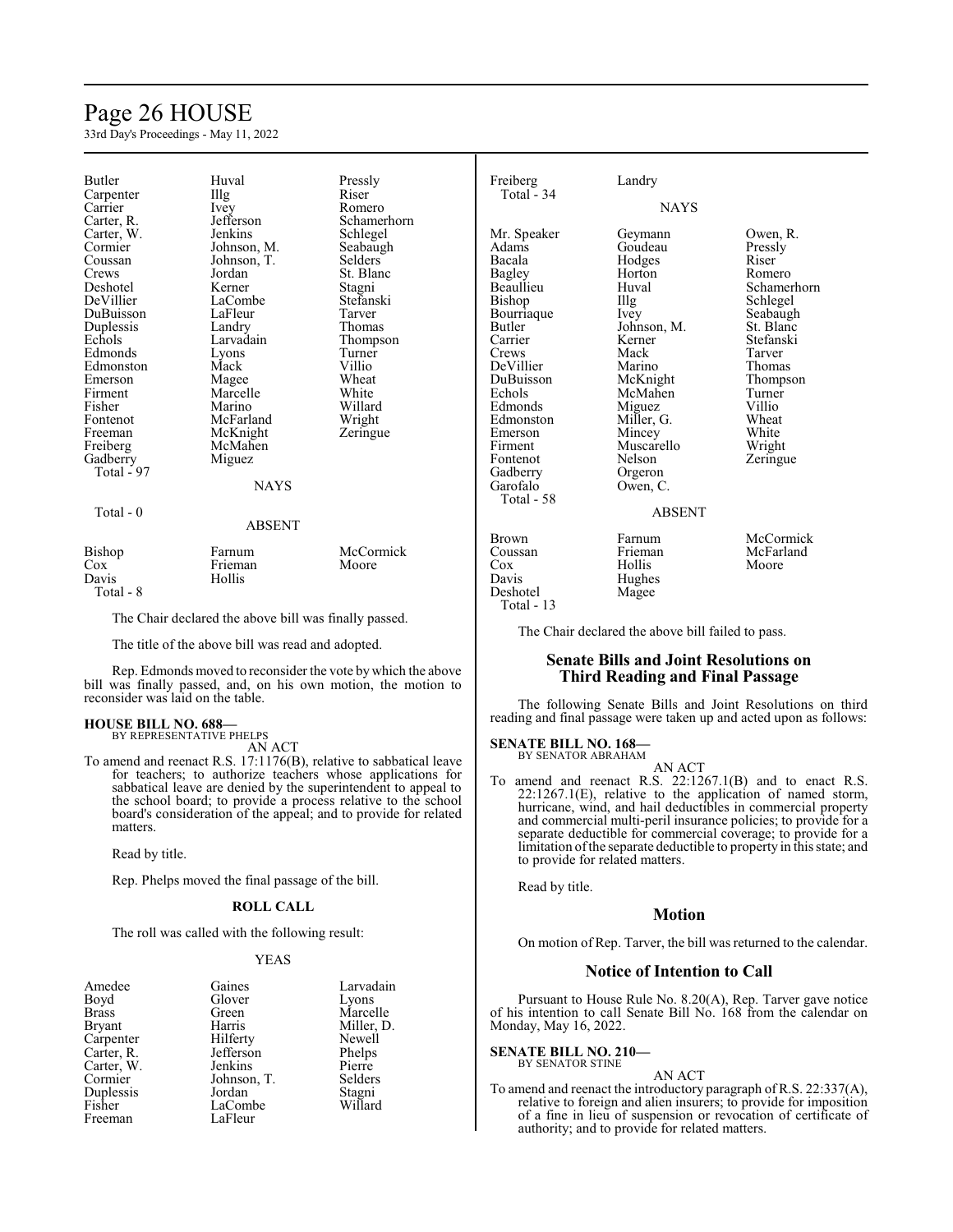Read by title.

Rep. Green moved the final passage of the bill.

# **ROLL CALL**

The roll was called with the following result:

# YEAS

| Mr. Speaker   | Gadberry      | Miller, G.  |
|---------------|---------------|-------------|
| Adams         | Gaines        | Mincey      |
| Amedee        | Garofalo      | Muscarello  |
| Bacala        | Geymann       | Nelson      |
| <b>Bagley</b> | Glover        | Newell      |
| Beaullieu     | Goudeau       | Orgeron     |
| Bishop        | Green         | Owen, C.    |
| Bourriaque    | Harris        | Owen, R.    |
| Boyd          | Hilferty      | Phelps      |
| <b>Brass</b>  | Hodges        | Pierre      |
| Bryant        | Horton        | Pressly     |
| Butler        | Hughes        | Riser       |
| Carpenter     | Huval         | Romero      |
| Carrier       | Ivey          | Schamerhorn |
| Carter, R.    | Jefferson     | Schlegel    |
| Carter, W.    | Jenkins       | Seabaugh    |
| Cormier       | Johnson, M.   | Selders     |
| Coussan       | Johnson, T.   | St. Blanc   |
| Crews         | Jordan        | Stagni      |
| Deshotel      | Kerner        | Stefanski   |
| DeVillier     | LaCombe       | Tarver      |
| DuBuisson     | LaFleur       | Thomas      |
| Duplessis     | Landry        | Thompson    |
| Echols        | Larvadain     | Turner      |
| Edmonds       | Lyons         | Villio      |
| Edmonston     | Mack          | Wheat       |
| Emerson       | Magee         | White       |
| Firment       | Marino        | Willard     |
| Fisher        | McFarland     | Wright      |
| Fontenot      | McKnight      | Zeringue    |
| Freeman       | McMahen       |             |
| Freiberg      | Miguez        |             |
| Total - 94    |               |             |
|               | <b>NAYS</b>   |             |
| Total - 0     |               |             |
|               | <b>ABSENT</b> |             |
| Brown         | Frieman       | McCormick   |
| Cox           | Hollis        | Miller, D.  |
| Davis         | Illg          | Moore       |
| Farnum        | Marcelle      |             |
| Total - 11    |               |             |

The Chair declared the above bill was finally passed.

Rep. Green moved to reconsider the vote by which the above bill was finally passed, and, on his own motion, the motion to reconsider was laid on the table.

# **Consent to Correct a Vote Record**

Rep. Romero requested the House consent to record his vote on final passage of Senate Bill No. 210 as yea, which consent was unanimously granted.

#### **SENATE BILL NO. 264—** BY SENATOR BOUIE

AN ACT

To amend and reenact R.S. 22:165(B) and to enact R.S. 22:81(D), 82(D) and (E), 111(D), 112(D) and (E), and 165(C), relative to capital and surplus requirements for certain domestic insurers; to provide for minimum requirements for domestic insurers writing homeowner's and fire and allied lines insurance; and to provide for related matters.

Read by title.

Rep. Willard moved the final passage of the bill.

# **ROLL CALL**

The roll was called with the following result:

#### YEAS

| Mr. Speaker<br>Adams<br>Amedee<br>Bacala<br>Bagley<br>Beaullieu<br>Bishop<br>Bourriaque<br>Boyd<br><b>Brass</b><br>Brown<br><b>Bryant</b><br>Butler<br>Carpenter<br>Carrier<br>Carter, R. | Gadberry<br>Gaines<br>Garofalo<br>Geymann<br>Glover<br>Goudeau<br>Green<br>Harris<br>Hilferty<br>Hodges<br>Horton<br>Hughes<br>Huval<br>Illg<br><i>lvey</i><br>Jefferson | McMahen<br>Miguez<br>Miller, G.<br>Mincey<br>Muscarello<br>Nelson<br>Newell<br>Orgeron<br>Owen, C.<br>Owen, R.<br>Phelps<br>Pressly<br>Riser<br>Romero<br>Schamerhorn<br>Schlegel |
|-------------------------------------------------------------------------------------------------------------------------------------------------------------------------------------------|--------------------------------------------------------------------------------------------------------------------------------------------------------------------------|-----------------------------------------------------------------------------------------------------------------------------------------------------------------------------------|
|                                                                                                                                                                                           |                                                                                                                                                                          |                                                                                                                                                                                   |
|                                                                                                                                                                                           |                                                                                                                                                                          |                                                                                                                                                                                   |
|                                                                                                                                                                                           |                                                                                                                                                                          |                                                                                                                                                                                   |
|                                                                                                                                                                                           |                                                                                                                                                                          |                                                                                                                                                                                   |
|                                                                                                                                                                                           |                                                                                                                                                                          |                                                                                                                                                                                   |
|                                                                                                                                                                                           |                                                                                                                                                                          |                                                                                                                                                                                   |
|                                                                                                                                                                                           |                                                                                                                                                                          |                                                                                                                                                                                   |
|                                                                                                                                                                                           |                                                                                                                                                                          |                                                                                                                                                                                   |
| Carter, W.                                                                                                                                                                                | Jenkins                                                                                                                                                                  | Seabaugh                                                                                                                                                                          |
| Cormier                                                                                                                                                                                   | Johnson, M.                                                                                                                                                              | Selders                                                                                                                                                                           |
| Crews                                                                                                                                                                                     | Johnson, T.                                                                                                                                                              | St. Blanc                                                                                                                                                                         |
| Deshotel                                                                                                                                                                                  | Jordan                                                                                                                                                                   | Stagni                                                                                                                                                                            |
| DeVillier                                                                                                                                                                                 | Kerner                                                                                                                                                                   | Stefanski                                                                                                                                                                         |
| DuBuisson                                                                                                                                                                                 | LaCombe                                                                                                                                                                  | Tarver                                                                                                                                                                            |
| Duplessis                                                                                                                                                                                 | LaFleur                                                                                                                                                                  | Thomas                                                                                                                                                                            |
| Echols                                                                                                                                                                                    | Landry                                                                                                                                                                   | Thompson                                                                                                                                                                          |
| Edmonds                                                                                                                                                                                   | Larvadain                                                                                                                                                                | Turner                                                                                                                                                                            |
| Edmonston                                                                                                                                                                                 | Lyons                                                                                                                                                                    | Villio                                                                                                                                                                            |
| Emerson                                                                                                                                                                                   | Mack                                                                                                                                                                     | Wheat                                                                                                                                                                             |
| Firment                                                                                                                                                                                   | Magee                                                                                                                                                                    | White                                                                                                                                                                             |
| Fisher                                                                                                                                                                                    | Marino                                                                                                                                                                   | Willard                                                                                                                                                                           |
| Freeman                                                                                                                                                                                   | McFarland                                                                                                                                                                | Wright                                                                                                                                                                            |
| Freiberg                                                                                                                                                                                  | McKnight                                                                                                                                                                 | Zeringue                                                                                                                                                                          |
| Total $-93$                                                                                                                                                                               | <b>NAYS</b>                                                                                                                                                              |                                                                                                                                                                                   |
|                                                                                                                                                                                           |                                                                                                                                                                          |                                                                                                                                                                                   |
| Total - 0                                                                                                                                                                                 |                                                                                                                                                                          |                                                                                                                                                                                   |
|                                                                                                                                                                                           | ABSENT                                                                                                                                                                   |                                                                                                                                                                                   |
| Coussan                                                                                                                                                                                   | Fontenot                                                                                                                                                                 | McCormick                                                                                                                                                                         |
| Cox                                                                                                                                                                                       | Frieman                                                                                                                                                                  | Miller, D.                                                                                                                                                                        |
| Davis                                                                                                                                                                                     | Hollis                                                                                                                                                                   | Moore                                                                                                                                                                             |
| Farnum                                                                                                                                                                                    | Marcelle                                                                                                                                                                 | Pierre                                                                                                                                                                            |
| Total - 12                                                                                                                                                                                |                                                                                                                                                                          |                                                                                                                                                                                   |

The Chair declared the above bill was finally passed.

Rep. Willard moved to reconsider the vote by which the above bill was finally passed, and, on his own motion, the motion to reconsider was laid on the table.

# **SENATE BILL NO. 399—** BY SENATOR FIELDS

AN ACT

To authorize and provide for the transfer of certain state property; to authorize the transfer of certain state property in East Baton Rouge Parish; to provide for the property description; to provide for reservation of mineral rights; to provide terms and conditions; to provide an effective date; and to provide for related matters.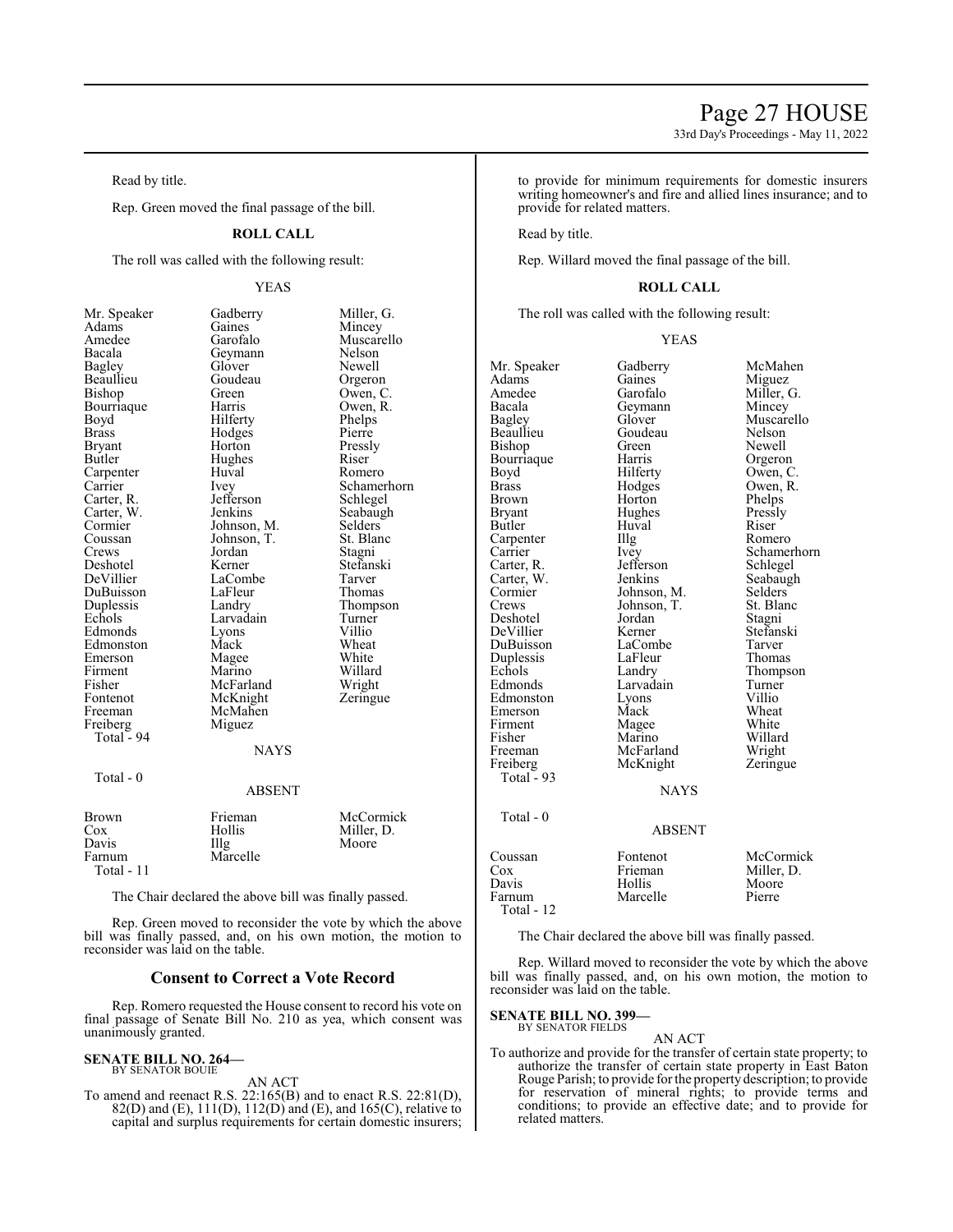# Page 28 HOUSE

33rd Day's Proceedings - May 11, 2022

Read by title.

Rep. Selders moved the final passage of the bill.

# **ROLL CALL**

The roll was called with the following result:

# YEAS

Miller, G.<br>Mincey

Muscarello<br>Nelson

Owen, R.<br>Phelps

Schamerhorn<br>Schlegel

Seabaugh<br>Selders

Stefanski<br>Tarver

Thompson<br>Turner

Wheat<br>White

| Mr. Speaker                                 |
|---------------------------------------------|
| Adams                                       |
| Amedee<br>Bacala                            |
|                                             |
| <b>Bagley</b>                               |
| Beaullieu                                   |
| Bishop                                      |
| Bourriaque                                  |
| Boart<br>Boyd<br>Brass                      |
|                                             |
| Brown                                       |
| <b>Bryant</b>                               |
| Butler                                      |
| Carpenter<br>Carrier<br>Carter, R.          |
|                                             |
|                                             |
| Carter, W.                                  |
| Cormier                                     |
|                                             |
| Coussan<br>Crews                            |
| Deshotel                                    |
| DeVillier                                   |
| DuBuisson                                   |
| Duplessis<br>Duplessis<br>Echols<br>Edmonds |
|                                             |
|                                             |
| Edmonston                                   |
| Emerson                                     |
| Firment                                     |
| r nnen<br>Fisher<br>Fontenot                |
|                                             |
| Freeman                                     |
| Total - 96                                  |
|                                             |
|                                             |

Total - 0

Freiberg McMahen<br>Gadberry Miguez Gadberry<br>Gaines Gaines Miller, D.<br>Garofalo Miller, G. Geymann<br>Glover Goudeau<br>Green Green Newell<br>Harris Orgero Harris Orgeron<br>Hilferty Owen, C Hilferty Owen, C.<br>Hodges Owen, R. Horton Phelps<br>Hughes Pressly Hughes Pressl<br>Huyal Riser Carpenter Huval Riser Illg Romero<br>Ivey Schame! Jefferson<br>Jenkins Johnson, M. Selders<br>Johnson, T. St. Blanc Johnson, T.<br>
Jordan Stagni Jordan<br>Kerner LaCombe Tarver<br>
LaFleur Thomas LaFleur<br>Landry Larvadain Turner<br>Lyons Villio Lyons<br>Mack Magee White<br>Marino Willard Marino Willard<br>
McFarland Wright McFarland Wright<br>
McKnight Zeringue McKnight **NAYS** 

#### ABSENT

| Cox<br>Davis<br>Farnum<br>Total - 9 | Frieman<br><b>Hollis</b><br>Marcelle | McCormick<br>Moore<br>Pierre |
|-------------------------------------|--------------------------------------|------------------------------|
|-------------------------------------|--------------------------------------|------------------------------|

The Chair declared the above bill was finally passed.

Rep. Selders moved to reconsider the vote by which the above bill was finally passed, and, on his own motion, the motion to reconsider was laid on the table.

# **SENATE BILL NO. 422—** BY SENATOR CORTEZ

#### AN ACT

To authorize and provide for the transfer of certain state property; to authorize the transfer of certain state property in Lafayette Parish; to provide for the property description; to provide for reservation of mineral rights; to provide terms and conditions; to provide an effective date; and to provide for related matters.

Read by title.

Rep. Bishop moved the final passage of the bill.

# **ROLL CALL**

The roll was called with the following result:

# YEAS

Mr. Speaker Gadberry Miguez<br>Adams Gaines Miller, 1 Adams Gaines Miller, D.<br>Amedee Garofalo Miller, G. Amedee Garofalo Miller, G.<br>Bagley Geymann Mincey Bagley Geymann<br>Beaullieu Glover Beaullieu Glover Muscarello<br>Bishop Goudeau Nelson Bourriaque Green<br>Boyd Harris Boyd Harris Orgeron<br>Brass Hilferty Owen, C Brass Hilferty Owen, C. Brown Hodges Owen, R.<br>Bryant Horton Phelps Bryant Horton Phelps<br>Butler Hughes Pierre Carpenter Huval Press<br>
Carrier IIIg Riser Carrier IIIg Riser<br>Carter, R. Ivey Romero Carter, R. Ivey<br>Carter, W. Jefferson Carter, W. Jefferson Schamerhorn<br>
Cormier Jenkins Schlegel Cormier Jenkins Schlegel<br>Coussan Johnson, M. Seabaugh Coussan Johnson, M. Seabaugh<br>Crews Johnson, T. Selders Crews Johnson, T.<br>Deshotel Jordan DeVillier Kerner Stagni Duplessis LaFleu<br>
Echols Landry Echols Landry Thomas<br>Edmonds Larvadain Thomps Edmonston Lyons Turner<br>
Emerson Mack Villio Emerson Mack Villio<br>Firment Magee Wheat Firment Magee Wheat<br>
Fisher Marino White Fisher Marino White<br>Fontenot McFarland Willard Fontenot McFarland Willard<br>Freeman McKnight Wright Freiberg McMahen Zeringue Total - 96  $Total - 0$ 

Goudeau Nelson<br>Green Newell Hughes Pierre<br>Huval Pressly Jordan St. Blanc<br>Kerner Stagni LaCombe Stefans<br>LaFleur Tarver Larvadain Thompson<br>
Lyons Turner

**NAYS** 

ABSENT

McKnight

# Bacala Farnum Marcelle<br>Cox Frieman McCormi Cox Frieman McCormick<br>Davis Hollis Moore Davis Hollis Moore Total - 9

The Chair declared the above bill was finally passed.

Rep. Bishop moved to reconsider the vote by which the above bill was finally passed, and, on his own motion, the motion to reconsider was laid on the table.

#### **SENATE BILL NO. 282—** BY SENATOR JACKSON

# AN ACT

To amend and reenact Part III of Chapter 3 of Title 46 of the Louisiana Revised Statutes of 1950, comprised of R.S. 46:351 through 356, relative to public assistance programs; to establish a workforce training initiative to serve public assistance recipients; to provide for interagency collaboration in administering the program; to provide for an advisory board; to provide for an initial service area followed by a statewide extension of the program; to provide for duties of the executive director of the Louisiana Workforce Commission, the secretary of the Department of Children and Family Services, the secretary of the Louisiana Department of Health, the state superintendent of education, and the president of the Louisiana Community and Technical College System with respect to the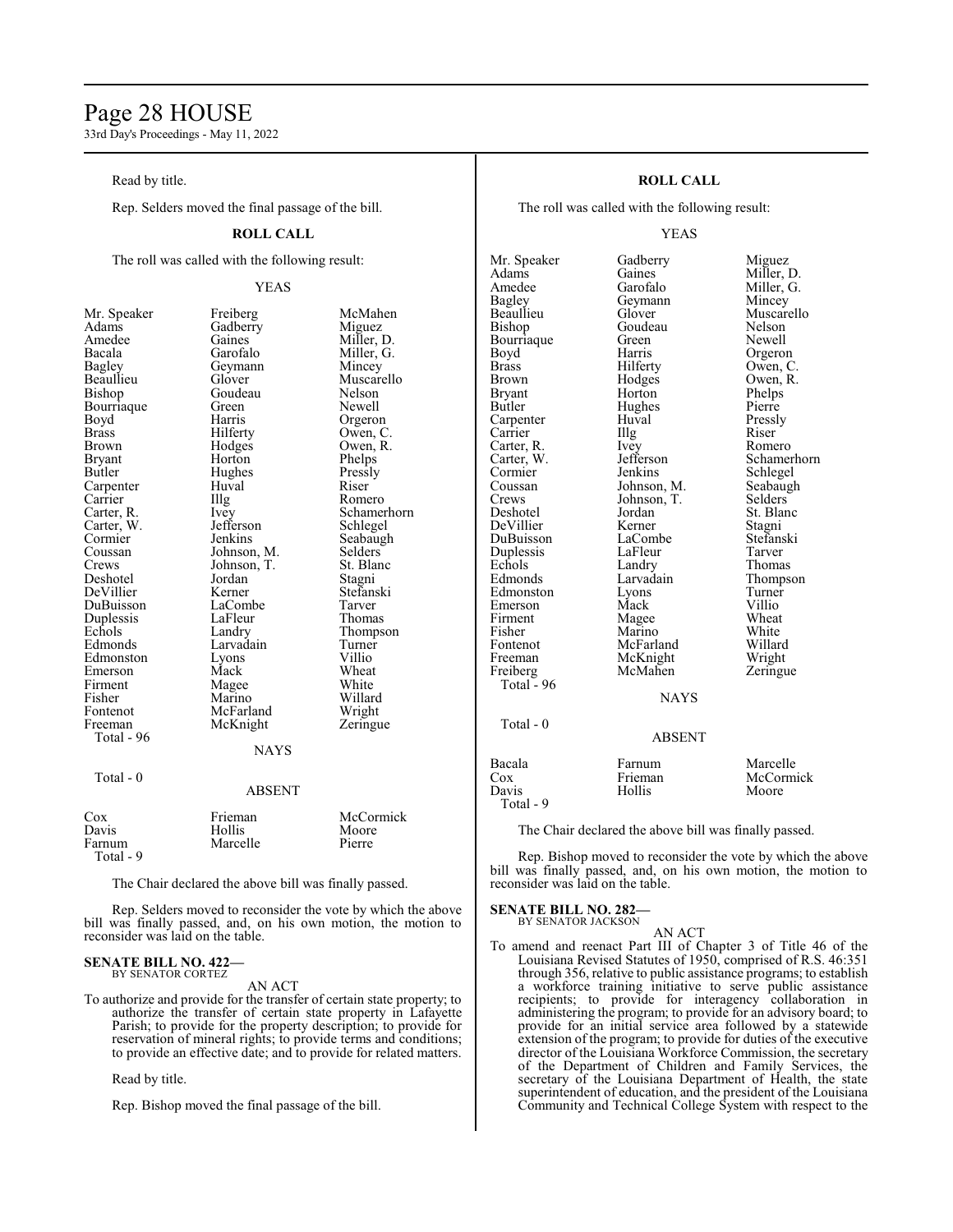33rd Day's Proceedings - May 11, 2022

program; to provide for administrative rulemaking; to provide for an effective date; and to provide for related matters.

Read by title.

Rep. C. Travis Johnson sent up floor amendments which were read as follows:

# **HOUSE FLOOR AMENDMENTS**

Amendments proposed by Representative Travis Johnson to Engrossed Senate Bill No. 282 by Senator Jackson

# AMENDMENT NO. 1

On page 2, delete lines 22 and 23 in their entirety

# AMENDMENT NO. 2

On page 2, line 24, delete "(c)" and insert "(b)"

AMENDMENT NO. 3

On page 2, line 26, delete "(d)" and insert "(c)"

AMENDMENT NO. 4

On page 2, line 29, delete "(e)" and insert "(d)"

AMENDMENT NO. 5

On page 4, line 25, delete "regions" and insert "parishes" and after "state" and before the period "." insert the following: "upon review" of the program with an evaluation demonstrating successful performance<sup>'</sup>

# AMENDMENT NO. 6

On page 5, line 18, delete "regions" and insert "parishes" and after "Subsection" and before the period "." insert the following: "after an evaluation utilizing performance outcome driven data and information regarding participant experience"

# AMENDMENT NO. 7

On page 6, between lines 2 and 3, insert the following:

"(8) Vocational education.

(9) Basic education.

(10) Educational certificates.

(11) Supportive services."

# AMENDMENT NO. 8

On page 6, at the beginning of line 11, after "and" and before "to" insert the following: "use of the 2-1-1 referral system"

On motion of Rep. C. Travis Johnson, the amendments were adopted.

Rep. C. Travis Johnson sent up floor amendments which were read as follows:

# **HOUSE FLOOR AMENDMENTS**

Amendments proposed by Representative Travis Johnson to Engrossed Senate Bill No. 282 by Senator Jackson

# AMENDMENT NO. 1

On page 4, between lines 9 and 10, insert the following: "(l) The state representatives for House Districts 16, 17, 21, 26, and 40.

On motion of Rep. C. Travis Johnson, the amendments were adopted.

Rep. C. Travis Johnson moved the final passage of the bill, as amended.

### **ROLL CALL**

The roll was called with the following result:

YEAS

Mr. Speaker Gaines Miguez<br>Adams Garofalo Miller. Adams Garofalo Miller, D.<br>Amedee Geymann Miller, G. Amedee Geymann<br>Bacala Glover Bacala Glover Mincey Beaullieu Green Nelson<br>Bishop Harris Newell Bishop Harris Newell Bourriaque Hilferty Orgeron<br>Boyd Hodges Owen, C Boyd Hodges Owen, C.<br>Brass Horton Owen, R. Brass Horton Owen, R.<br>Brown Hughes Phelps Phelps Hughes Phelps<br>Huval Pierre Bryant Huv<br>Butler IIIg Illg Pressly<br>Ivey Riser Carpenter Ivey Riser<br>Carrier Iefferson Romero Carrier Jefferson<br>Carter, R. Jenkins Carter, R. Jenkins Schamerhorn<br>Carter, W. Johnson, M. Schlegel Carter, W. Johnson, M. Schlege<br>Cormier Johnson, T. Selders Cormier Johnson, T.<br>Deshotel Jordan DeVillier DuBuisson LaCombe Stefanski<br>
Duplessis LaFleur Thomas Duplessis LaFleu<br>
Echols Landry Echols Landry Thompson<br>
Edmonds Larvadain Turner Larvadain Turner<br>Lyons Villio Edmonston Lyons Villio<br>
Emerson Mack Wheat Emerson Mack Wheat<br>
Firment Magee White Firment Magee White<br>
Fisher Marcelle Willard Fisher Marcelle<br>Fontenot Marino Fontenot Marino Wright<br>
Freeman McFarland Zeringue Freeman McFarland<br>Freiberg McKnight Freiberg McKnight<br>Gadberry McMahen McMahen Total - 94 **NAYS** Total - 0

Goudeau Muscarello<br>Green Nelson Jordan St. Blanc<br>Kerner Stagni

# ABSENT

| Coussan      | Farnum    | Moore    |
|--------------|-----------|----------|
| Cox          | Frieman   | Seabaugh |
| Crews        | Hollis    | Tarver   |
| Davis        | McCormick |          |
| Total - $11$ |           |          |

The Chair declared the above bill was finally passed.

Rep. C. Travis Johnson moved to reconsider the vote by which the above bill was finally passed, and, on his own motion, the motion to reconsider was laid on the table.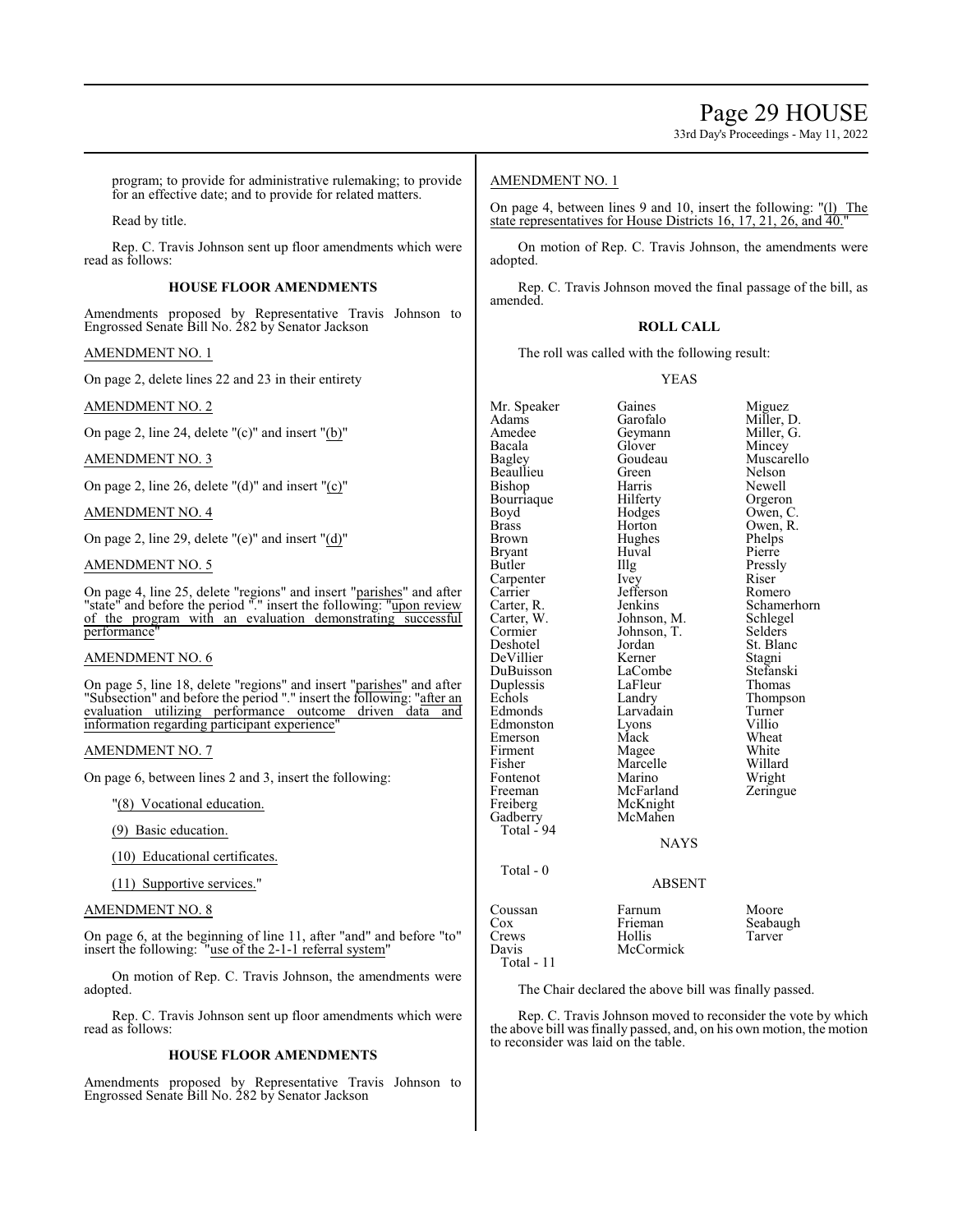# Page 30 HOUSE

33rd Day's Proceedings - May 11, 2022

#### **SENATE BILL NO. 14—** BY SENATOR POPE

## AN ACT

To amend and reenact R.S. 37:2441 and 2464(C), relative to the Louisiana Board for Hearing Aid Dealers; to provide for registration and licensure; to provide legislative intent; to provide for applicability; and to provide for related matters.

Read by title.

Rep. Mincey moved the final passage of the bill.

#### **ROLL CALL**

The roll was called with the following result:

#### YEAS

| Mr. Speaker  | Gaines        | Miguez      |
|--------------|---------------|-------------|
| Adams        | Garofalo      | Miller, G.  |
| Amedee       | Geymann       | Mincey      |
| Bacala       | Glover        | Muscarello  |
| Bagley       | Goudeau       | Nelson      |
| Beaullieu    | Green         | Newell      |
| Bishop       | Harris        | Orgeron     |
| Bourriaque   | Hilferty      | Owen, C.    |
| Boyd         | Hodges        | Owen, R.    |
| <b>Brass</b> | Horton        | Phelps      |
| <b>Brown</b> | Huval         | Pierre      |
| Bryant       | Illg          | Pressly     |
| Butler       | Ivey          | Riser       |
| Carpenter    | Jefferson     | Romero      |
| Carrier      | Jenkins       | Schamerhorn |
| Carter, R.   | Johnson, M.   | Schlegel    |
| Carter, W.   | Johnson, T.   | Selders     |
| Cormier      | Jordan        | St. Blanc   |
| Deshotel     | LaCombe       | Stagni      |
| DeVillier    | LaFleur       | Stefanski   |
| DuBuisson    | Landry        | Tarver      |
| Duplessis    | Larvadain     | Thomas      |
| Echols       | Lyons         | Thompson    |
| Edmonds      | Mack          | Turner      |
| Emerson      | Magee         | Villio      |
| Firment      | Marcelle      | Wheat       |
| Fisher       | Marino        | White       |
| Fontenot     | McFarland     | Willard     |
| Freeman      | McKnight      | Wright      |
| Freiberg     | McMahen       | Zeringue    |
| Total - 90   |               |             |
|              | <b>NAYS</b>   |             |
| Total - $0$  |               |             |
|              | <b>ABSENT</b> |             |
| Coussan      | Farnum        | Kerner      |
| Cox          | Frieman       | McCormick   |
| Crews        | Gadberry      | Miller, D.  |
| Davis        | Hollis        | Moore       |
| Edmonston    | Hughes        | Seabaugh    |
| Total - 15   |               |             |

The Chair declared the above bill was finally passed.

Rep. Mincey moved to reconsider the vote by which the above bill was finally passed, and, on his own motion, the motion to reconsider was laid on the table.

#### **SENATE BILL NO. 39—**

BY SENATOR BERNARD AN ACT

To provide relative to state highways; to designate a portion of Louisiana Highway493 in Natchitoches Parish as the "Augustin Metoyer Memorial Parkway"; to provide for restrictions on costs of materials to the department; and to provide for related matters.

Read by title.

Rep. Firment moved the final passage of the bill.

# **ROLL CALL**

The roll was called with the following result:

Mr. Speaker Gadberry McMahen<br>Adams Gaines Miguet

# YEAS

| Adams        | Gaines        | Miguez      |
|--------------|---------------|-------------|
| Amedee       | Garofalo      | Miller, G.  |
| Bacala       | Geymann       | Mincey      |
| Bagley       | Glover        | Muscarello  |
| Beaullieu    | Goudeau       | Nelson      |
| Bishop       | Green         | Newell      |
| Bourriaque   | Harris        | Orgeron     |
| Boyd         | Hilferty      | Owen, C.    |
| Brass        | Hodges        | Owen, R.    |
| <b>Brown</b> | Horton        | Phelps      |
| Bryant       | Hughes        | Pierre      |
| Butler       | Huval         | Pressly     |
| Carpenter    | Illg          | Riser       |
| Carrier      | Ivey          | Romero      |
| Carter, R.   | Jefferson     | Schamerhorn |
| Carter, W.   | Jenkins       | Schlegel    |
| Cormier      | Johnson, M.   | Selders     |
| Deshotel     | Johnson, T.   | St. Blanc   |
| DeVillier    | Jordan        | Stagni      |
| DuBuisson    | Kerner        | Stefanski   |
| Duplessis    | LaCombe       | Tarver      |
| Echols       | LaFleur       | Thomas      |
| Edmonds      | Landry        | Thompson    |
| Edmonston    | Larvadain     | Turner      |
| Emerson      | Lyons         | Villio      |
| Firment      | Mack          | Wheat       |
| Fisher       | Magee         | White       |
| Fontenot     | Marino        | Willard     |
| Freeman      | McFarland     | Wright      |
| Freiberg     | McKnight      | Zeringue    |
| Total $-93$  |               |             |
|              | <b>NAYS</b>   |             |
|              |               |             |
| Total - 0    |               |             |
|              | <b>ABSENT</b> |             |
| Coussan      | Farnum        | McCormick   |
| Cox          | Frieman       | Miller, D.  |
| Crews        | Hollis        | Moore       |
| Davis        | Marcelle      | Seabaugh    |
| Total - 12   |               |             |
|              |               |             |

The Chair declared the above bill was finally passed.

Rep. Firment moved to reconsider the vote by which the above bill was finally passed, and, on his own motion, the motion to reconsider was laid on the table.

**SENATE BILL NO. 52—**

BY SENATOR ABRAHAM AN ACT

To provide relative to state highways; to designate the Black Bayou Bridge on Louisiana Highway 384 in Calcasieu Parish as the "Dorothy Carter Memorial Bridge"; to provide for an effective date; and to provide for related matters.

Read by title.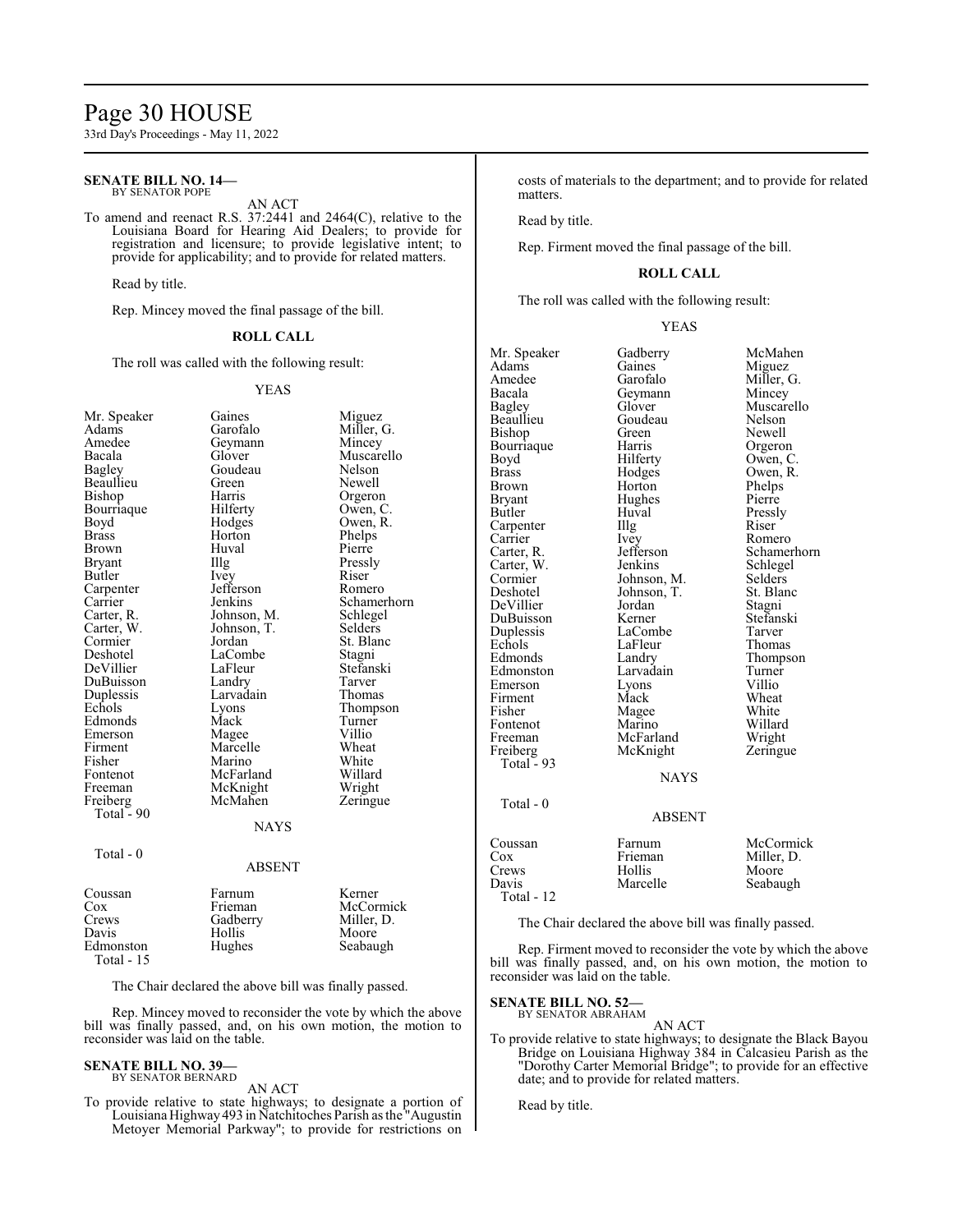# Page 31 HOUSE 33rd Day's Proceedings - May 11, 2022

Rep. Romero moved the final passage of the bill.

# **ROLL CALL**

The roll was called with the following result:

# YEAS

Gadberry Miguez<br>Garofalo Miller,

Green Newell<br>Harris Orgeror Harris Orgeron<br>Hilferty Owen, C Hilferty Owen, C.<br>Hodges Owen, R.

Huval Pressly<br>Illg Riser Illg Riser<br>Ivey Rome Ivey Romero<br>Jefferson Schamer Jefferson Schamerhorn<br>Jenkins Schlegel

Johnson, M. Seabaughten, T. Seabaughten, T. Seabaughten, T. Seabaughten, T. Seabaughten, T. Seabaughten, T. Seabaughten, T. Seabaughten, T. Seabaughten, T. Seabaughten, T. Seabaughten, T. Seabaughten, T. Seabaughten, T. Se

Jordan St. Blanc<br>Kerner Stagni

Landry Thomas<br>
Larvadain Thomps

Magee Wheat<br>
Marcelle White Marcelle White<br>
Marino Willard Marino Willard<br>
McFarland Wright McFarland Wright<br>
McKnight Zeringue

Miller, G.<br>Mincey

Muscarello<br>Nelson

Owen, R.<br>Phelps

Schlegel<br>Seabaugh

Stagni<br>Stefanski

Thompson<br>Turner

| Mr. Speaker   | Gadberry    | Migu        |
|---------------|-------------|-------------|
| Adams         | Garofalo    | Milleı      |
| Amedee        | Geymann     | Mince       |
| Bacala        | Glover      | <b>Musc</b> |
| Bagley        | Goudeau     | Nelso       |
| Beaullieu     | Green       | Newe        |
| Bishop        | Harris      | Orger       |
| Bourriaque    | Hilferty    | Owen        |
| Boyd          | Hodges      | Owen        |
| Brass         | Horton      | Phelp       |
| Brown         | Hughes      | Pierre      |
| <b>Bryant</b> | Huval       | Pressl      |
| Butler        | Illg        | Riser       |
| Carpenter     | Ivey        | Rome        |
| Carrier       | Jefferson   | Schan       |
| Carter, R.    | Jenkins     | Schle       |
| Carter, W.    | Johnson, M. | Seaba       |
| Cormier       | Johnson, T. | Seldei      |
| Coussan       | Jordan      | St. Bl      |
| Crews         | Kerner      | Stagn       |
| Deshotel      | LaCombe     | Stefar      |
| DeVillier     | LaFleur     | Tarve       |
| DuBuisson     | Landry      | Thom        |
| Duplessis     | Larvadain   | Thom        |
| Echols        | Lyons       | Turne       |
| Edmonds       | Mack        | Villio      |
| Emerson       | Magee       | Whea        |
| Firment       | Marcelle    | White       |
| Fisher        | Marino      | Willa       |
| Fontenot      | McFarland   | Wrigh       |
| Freeman       | McKnight    | Zering      |
| Freiberg      | McMahen     |             |
| Total - 95    |             |             |
|               | <b>NAVS</b> |             |

# NAYS

# Total - 0

| Cox        | Frieman   | Miller, D. |
|------------|-----------|------------|
| Davis      | Gaines    | Moore      |
| Edmonston  | Hollis    |            |
| Farnum     | McCormick |            |
| Total - 10 |           |            |

The Chair declared the above bill was finally passed.

Rep. Romero moved to reconsider the vote by which the above bill was finally passed, and, on his own motion, the motion to reconsider was laid on the table.

#### **SENATE BILL NO. 61—** BY SENATOR MCMATH

AN ACT

To enact R.S. 47:463.214, relative to motor vehicle special prestige license plate; to provide for the establishment of the "Mental Health" special prestige license plate; to provide for creation, issuance, design, fees, distribution, and rule promulgation applicable to such license plates; and to provide for related matters.

Read by title.

Rep. Wright moved the final passage of the bill.

# **ROLL CALL**

The roll was called with the following result:

# YEAS

Mr. Speaker Gadberry McMahen<br>Adams Gaines Miguez Adams Gaines Miguez<br>Amedee Garofalo Miller, Amedee Garofalo Miller, G.<br>Bacala Geymann Mincey Bacala Geymann<br>Bagley Glover Bagley Glover Muscarello<br>Beaullieu Goudeau Nelson Bishop Green Newell<br>Bourriaque Harris Orgeron Bourriaque Harris<br>Boyd Hilferty Brass Hodges Owen, R. Brown Horton Phelps Brown Horton Phelps<br>Bryant Hughes Pierre Bryant Hughes<br>Butler Huval Carpenter Illg<br>Carrier Ivey Carrier Ivey Romero<br>Carter, R. Jefferson Schamer Carter, W. Jenkins Schlegel<br>
Cormier Johnson, M. Seabaugh Cormier Johnson, M. Seabaughten<br>Coussan Johnson, T. Selders Coussan Johnson, T.<br>Crews Jordan Deshotel Kerner Stagni<br>
DeVillier LaCombe Stefanski DuBuisson LaFleur Tarver<br>
Duplessis Landry Thomas Duplessis Landry<br>Echols Larvadain Edmonds Lyons Turner<br>Emerson Mack Villio Emerson Mack Villio<br>Firment Magee Wheat Firment Magee Wheat<br>
Fisher Marcelle White Fontenot Marino Willard<br>Freeman McFarland Wright McFarland Freiberg McKnight Zeringue Total - 96  $Total - 0$ 

Goudeau Nelson<br>Green Newell Hilferty Owen, C.<br>Hodges Owen, R. Huval Pressly<br>Illg Riser Jefferson Schamerhorn<br>Jenkins Schlegel Jordan St. Blanc<br>Kerner Stagni LaCombe Stefans<br>LaFleur Tarver Larvadain Thompson<br>Lyons Turner Marcelle White<br>
Marino Willard

**NAYS** 

# ABSENT

| Cox       | Farnum  | McCormick  |
|-----------|---------|------------|
| Davis     | Frieman | Miller. D. |
| Edmonston | Hollis  | Moore      |
| Total - 9 |         |            |

The Chair declared the above bill was finally passed.

Rep. Wright moved to reconsider the vote by which the above bill was finally passed, and, on his own motion, the motion to reconsider was laid on the table.

#### **SENATE BILL NO. 79—** BY SENATOR WHITE

#### AN ACT

To provide relative to state highways; to designate a portion of Louisiana Highway 16 in St. Helena Parish as the "Trooper George Baker Memorial Highway"; to provide for restrictions on costs of materials to the department; and to provide for related matters.

Read by title.

Rep. Robert Carter moved the final passage of the bill.

# **ROLL CALL**

The roll was called with the following result: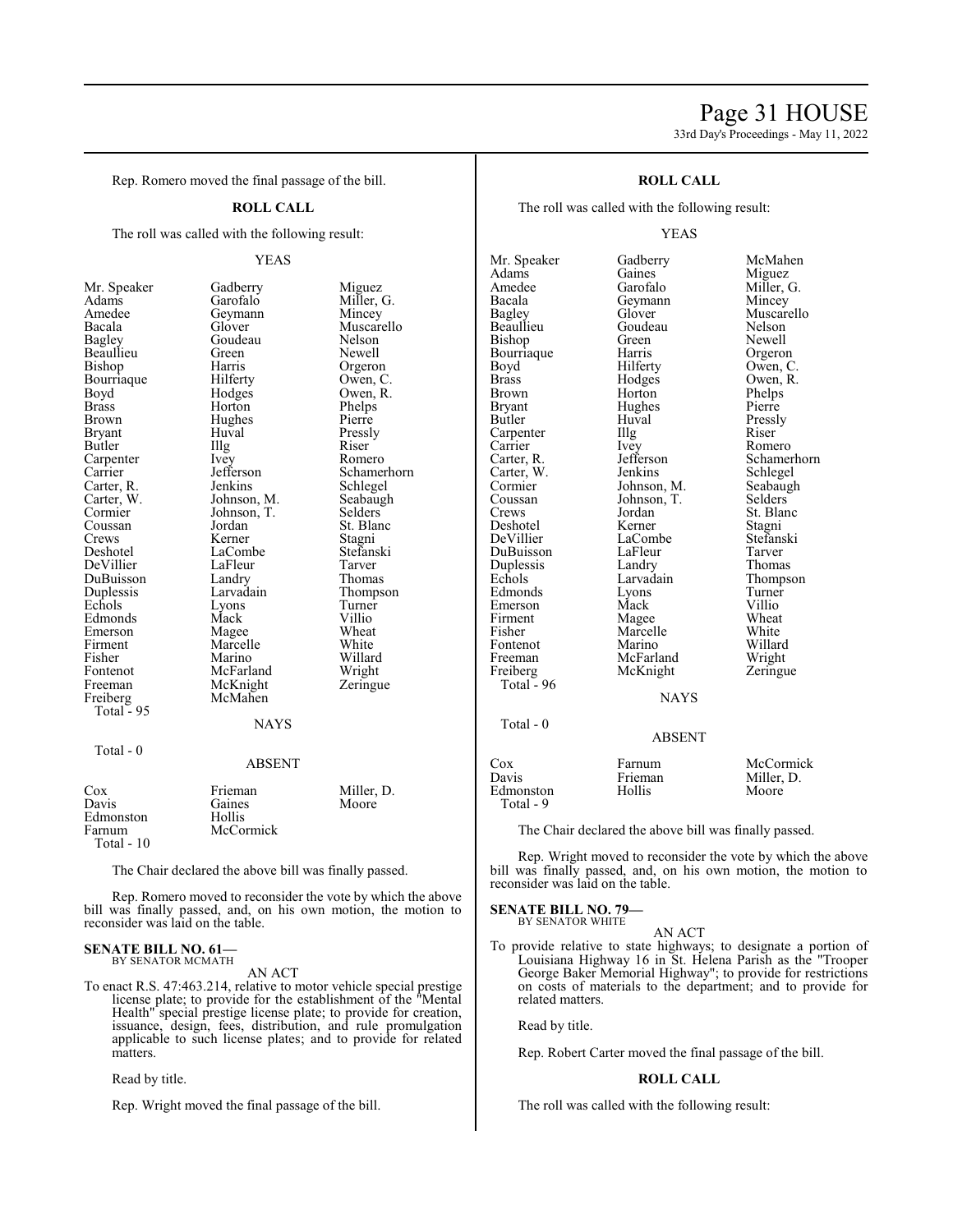# Page 32 HOUSE

33rd Day's Proceedings - May 11, 2022

|               | <b>YEAS</b>   |                | Mr. Speaker   | Gadberry<br>Gaines | Miguez               |
|---------------|---------------|----------------|---------------|--------------------|----------------------|
|               |               |                | Adams         |                    | Miller, D.           |
| Mr. Speaker   | Gadberry      | Miguez         | Amedee        | Garofalo           | Miller, G.           |
| Adams         | Gaines        | Miller, D.     | Bacala        | Geymann            | Mincey               |
| Amedee        | Garofalo      | Miller, G.     | <b>Bagley</b> | Glover             | Muscarello           |
| Bacala        | Geymann       | Mincey         | Beaullieu     | Goudeau            | Nelson               |
| Bagley        | Glover        | Muscarello     | Bishop        | Green              | Newell               |
| Beaullieu     | Goudeau       | Nelson         | Bourriaque    | Harris             | Orgeron              |
| Bishop        | Green         | <b>Newell</b>  | Boyd          | Hilferty           | Owen, C.             |
| Bourriaque    | Harris        | Orgeron        | <b>Brass</b>  | Hodges             | Owen, R.             |
| Boyd          | Hilferty      | Owen, C.       | <b>Brown</b>  | Horton             | Pierre               |
| <b>Brass</b>  | Hodges        | Owen, R.       | <b>Bryant</b> | Hughes             | Pressly              |
| <b>Brown</b>  | Horton        | Phelps         | Butler        | Huval              | Riser                |
| <b>Bryant</b> | Hughes        | Pierre         | Carpenter     | Illg               | Romero               |
| Butler        | Huval         | Pressly        | Carrier       | Ivey               | Schamerhorn          |
| Carpenter     | Illg          | Riser          | Carter, R.    | Jefferson          | Schlegel             |
| Carrier       | Ivey          | Romero         | Carter, W.    | Jenkins            | Seabaugh             |
| Carter, R.    | Jefferson     | Schamerhorn    | Cormier       | Johnson, M.        | Selders <sup>®</sup> |
| Carter, W.    | Jenkins       | Schlegel       | Coussan       | Johnson, T.        | St. Blanc            |
| Cormier       | Johnson, M.   | Seabaugh       | Crews         | Jordan             | Stagni               |
| Coussan       | Johnson, T.   | <b>Selders</b> | Deshotel      | Kerner             | Stefanski            |
| Crews         | Jordan        | St. Blanc      | DeVillier     | LaCombe            | Tarver               |
| Deshotel      | Kerner        | Stagni         | DuBuisson     | LaFleur            | Thomas               |
| DeVillier     | LaCombe       | Stefanski      | Duplessis     | Landry             | Thompson             |
| DuBuisson     | LaFleur       | Tarver         | Echols        | Larvadain          | Turner               |
| Duplessis     | Landry        | Thomas         | Edmonds       | Lyons              | Villio               |
| Echols        | Larvadain     | Thompson       | Edmonston     | Mack               | Wheat                |
| Edmonds       | Lyons         | Turner         | Emerson       | Magee              | White                |
| Edmonston     | Mack          | Villio         | Firment       | Marcelle           | Willard              |
| Emerson       | Magee         | Wheat          | Fisher        | Marino             | Wright               |
| Firment       | Marcelle      | White          | Fontenot      | McFarland          | Zeringue             |
| Fisher        | Marino        | Willard        | Freeman       | McKnight           |                      |
| Fontenot      | McFarland     | Wright         | Freiberg      | McMahen            |                      |
| Freeman       | McKnight      | Zeringue       | Total - 97    |                    |                      |
| Freiberg      | McMahen       |                |               | <b>NAYS</b>        |                      |
| Total - 98    |               |                |               |                    |                      |
|               | <b>NAYS</b>   |                | Total - 0     |                    |                      |
|               |               |                |               | <b>ABSENT</b>      |                      |
| Total - $0$   |               |                |               |                    |                      |
|               | <b>ABSENT</b> |                | Cox           | Frieman            | Moore                |
|               |               |                | Davis         | Hollis             | Phelps               |
| Cox           | Frieman       | Moore          | Farnum        | McCormick          |                      |
| Davis         | Hollis        |                | Total - 8     |                    |                      |
| Farnum        | McCormick     |                |               |                    |                      |

The Chair declared the above bill was finally passed.

Rep. Bishop moved to reconsider the vote by which the above bill was finally passed, and, on his own motion, the motion to reconsider was laid on the table.

# **SENATE BILL NO. 102—** BY SENATOR FOIL

AN ACT To amend and reenact Civil Code Arts. 250 and 256, relative to tutorship by nature; to provide for cotutorship; to provide that cotutors have equal authority to act alone or on behalf of the child; to provide for an effective date; and to provide for related matters.

Read by title.

Rep. Gregory Miller moved the final passage of the bill.

# **ROLL CALL**

The roll was called with the following result:

#### YEAS

| Mr. Speaker | Gadberry | Miguez     |
|-------------|----------|------------|
| Adams       | Gaines   | Miller, D. |
| Amedee      | Garofalo | Miller, G. |

Total - 7

The Chair declared the above bill was finally passed.

Rep. Robert Carter moved to reconsider the vote by which the above bill was finally passed, and, on his own motion, the motion to reconsider was laid on the table.

# **SENATE BILL NO. 85—**

BY SENATORS CORTEZ, ALLAIN, MCMATH, MORRIS, SMITH AND WARD AN ACT

To enact Subpart KK of Part 1 of Chapter 1 of Subtitle II of Title 47 of the Louisiana Revised Statutes of 1950, to be comprised of R.S. 47:120.181, relative to individual income tax refund checkoff donations; to authorize a refund checkoff donation for Maddie's Footprints; to provide relative to the expiration of the checkoff donation; and to provide for related matters.

Read by title.

Rep. Bishop moved the final passage of the bill.

## **ROLL CALL**

The roll was called with the following result:

#### YEAS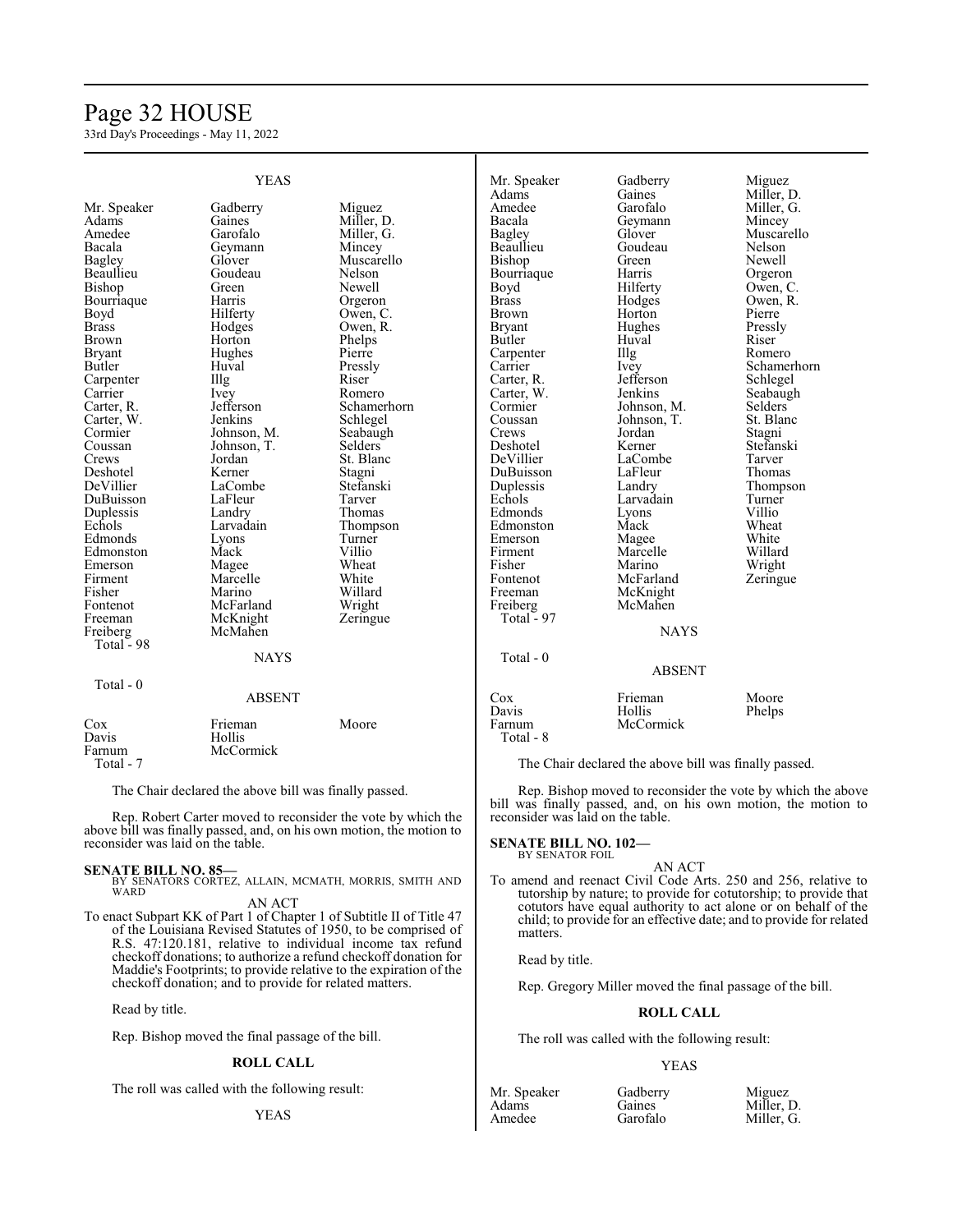# Page 33 HOUSE

33rd Day's Proceedings - May 11, 2022

Bacala Geymann Mincey Beaullieu Goude<br>Bishop Green Bourriaque Harris<br>Boyd Hilferty Brass Hodges Owen, R.<br>Brown Horton Pierre Bryant Hughes Pressl<br>Butler Huval Riser Carpenter Illg<br>Carrier Ivey Carrier Ivey Schamerhorn<br>Carter, R. Jefferson Schlegel Carter, W. Jenkins Seabaughter, Seabaughter Seabaughter<br>
Cormier Johnson, M. Selders Cormier Johnson, M. Selders<br>Coussan Johnson, T. St. Blanc Coussan Johnson, T. St. Blanch<br>Crews Jordan Stagni Crews Jordan<br>Deshotel Kerner Deshotel Kerner Stefanski DuBuisson LaFleur<br>Duplessis Landry Duplessis Landry Thompson<br>
Echols Larvadain Turner Edmonds Lyons Villio Edmonston Mack Wheat<br>
Emerson Magee White Emerson Magee White<br>
Firment Marcelle Willard Firment Marcelle<br>
Fisher Marino Fisher Marino Wright<br>
Fontenot McFarland Zeringu Fontenot McFarland Zeringue<br>Freeman McKnight Freeman McKnight<br>Freiberg McMahen Total - 97 Total - 0

Glover Muscarello<br>Goudeau Nelson Green Newell<br>Harris Orgeron Brown Horton Pierre Huval Riser<br>Illg Romero Jefferson Schlegel<br>Jenkins Seabaugh LaCombe Tarver<br>
LaFleur Thomas Larvadain Turner<br>
Lyons Villio McMahen **NAYS** ABSENT

Owen, C.

|                                     | . . <i>.</i>                   |                 |
|-------------------------------------|--------------------------------|-----------------|
| Cox<br>Davis<br>Farnum<br>Total - 8 | Frieman<br>Hollis<br>McCormick | Moore<br>Phelps |
|                                     |                                |                 |

The Chair declared the above bill was finally passed.

Rep. Gregory Miller moved to reconsider the vote by which the above bill was finally passed, and, on his own motion, the motion to reconsider was laid on the table.

#### **SENATE BILL NO. 129—** BY SENATOR MORRIS

AN ACT

To amend and reenact R.S. 47:305.76(A) and 337.9(D)(34) and to enact R.S.  $47:305.76(B)(24)$  through  $(45)$ , relative to local sales and use tax; to provide an exemption from local sales and use tax for the purchase of certain infused or injected prescription drugs; to provide for applicable diseases and conditions; to provide for effectiveness; and to provide for related matters.

Read by title.

Rep. Mincey sent up floor amendments which were read as follows:

# **HOUSE FLOOR AMENDMENTS**

Amendments proposed by Representative Mincey to Engrossed Senate Bill No. 129 by Senator Morris

# AMENDMENT NO. 1

On page 1, at the end of line 17, insert the following:

"For purposes of this Section, the term "medical clinic" shall mean a facility used for the reception and care of persons who are sick, wounded, or infirm and used for the treatment of the diseases and conditions set forth in Subsection B of this Section or an outpatient facility licensed to administer drugs for the treatment of the diseases and conditions set forth in Subsection B of this Section.

On motion of Rep. Mincey, the amendments were adopted.

Rep. Beaullieu moved the final passage of the bill, as amended.

# **ROLL CALL**

The roll was called with the following result:

#### YEAS

Mr. Speaker Gadberry Miller, D.<br>Adams Geymann Miller, G. Geymann Miller,<br>Glover Mincev Amedee Glover<br>Bagley Goudeau Goudeau Muscarello<br>Green Nelson Beaullieu Green Nelson<br>Bishop Harris Newell Bishop Harris Newell<br>Bourriaque Hilferty Orgeron Bourriaque Hilferty<br>Boyd Hodges Boyd Hodges Owen, C. Brass Horton Owen, R.<br>Brown Hughes Phelps Phelps Brown Hughes Phelps<br>Bryant Huyal Pierre Bryant Huval Pierre Butler IIIg Pressly<br>Carpenter Ivey Riser Carpenter Ivey Riser<br>Carrier Jefferson Romero Carrier Jefferson<br>Carter, R. Jenkins Carter, R. Jenkins Schamerhorn<br>Carter, W. Johnson, M. Schlegel Carter, W. Johnson, M. Schlegel<br>Cormier Johnson, T. Seabaugh Johnson, T. Seabaughter Seabaughter Seabaughter Seabaughter Seabaughter Seabaughter Seabaughter Seabaughter Seabaughter Seabaughter Seabaughter Seabaughter Seabaughter Seabaughter Seabaughter Seabaughter Seabaughter Seabau Coussan Jordan<br>Crews Kerner Crews Kerner St. Blanc<br>Deshotel LaCombe Stagni LaCombe<br>LaFleur Stagni<br>Stefanski DeVillier LaFleur Stefans<br>DuBuisson Landry Tarver DuBuisson Landry Tarver<br>
Duplessis Larvadain Thomas Duplessis Larvadain<br>
Echols Lyons Eyons Thompson<br>
Mack Turner Edmonds Mack Turner<br>Emerson Magee Villio Emerson Magee Villio<br>Firment Marcelle Wheat Firment Marcelle Wheat<br>Fisher McFarland White Fisher McFarland White<br>Fontenot McKnight Willard Fontenot McKnight Willard McMahen Wright<br>
Miguez Zeringue Freiberg Total  $-93$ NAYS Total - 0 ABSENT Bacala Farnum<br>Cox Frieman Cox Frieman<br>Davis Gaines Gaines<br>Garofalo

| Hollis    |
|-----------|
| Marino    |
| McCormick |
| Moore     |

Edmonston Total - 12

The Chair declared the above bill was finally passed.

Rep. Beaullieu moved to reconsider the vote bywhich the above bill was finally passed, and, on his own motion, the motion to reconsider was laid on the table.

#### **SENATE BILL NO. 181—** BY SENATOR MCMATH

AN ACT

To amend and reenact R.S. 2:809 and to enact R.S. 2:801(6), relative to DOTD and the definition of an airport sponsor; to provide for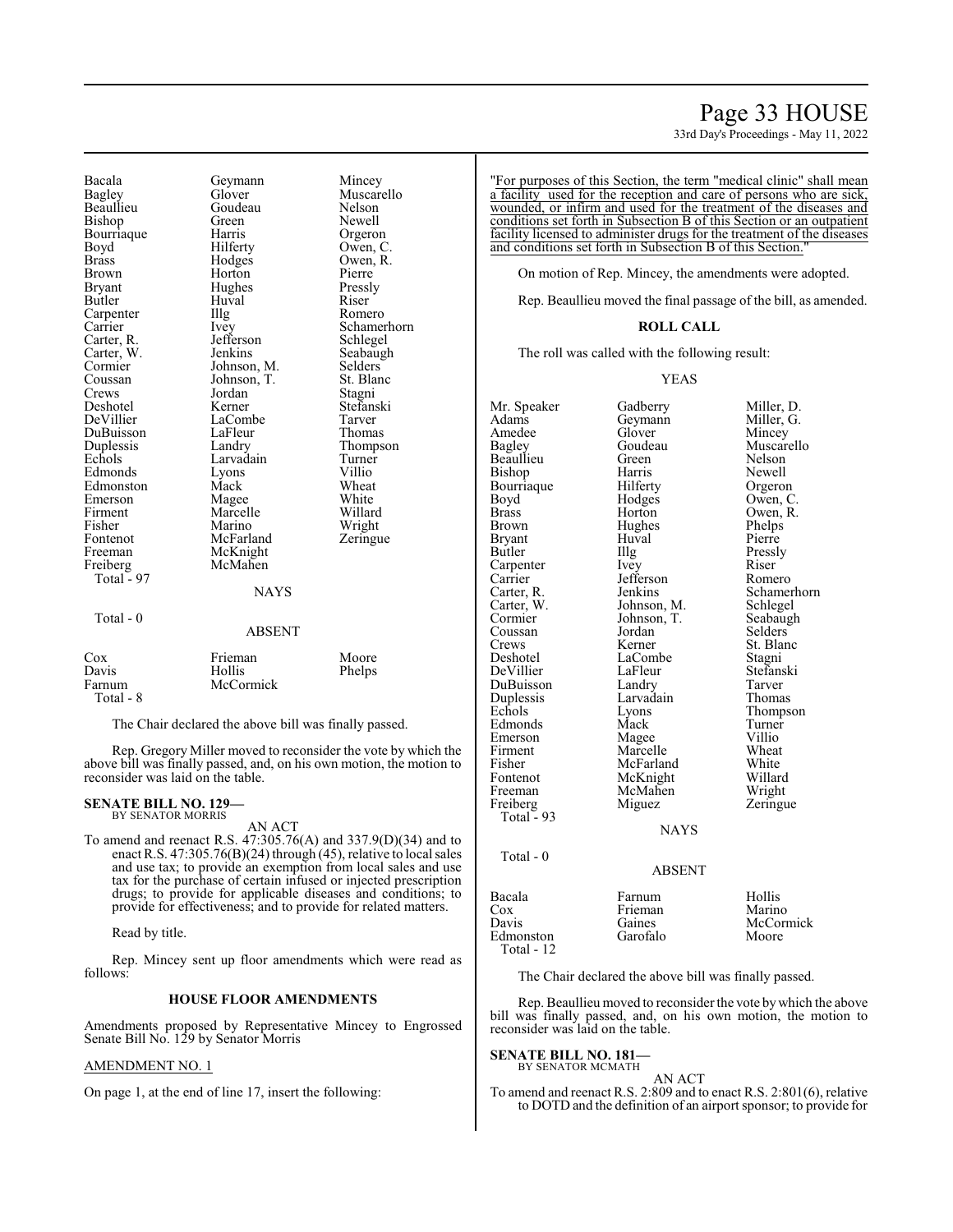# Page 34 HOUSE

33rd Day's Proceedings - May 11, 2022

the approval, inspection, and certification of airport construction projects; and to provide for related matters.

Read by title.

Rep. Wright moved the final passage of the bill.

# **ROLL CALL**

The roll was called with the following result:

#### YEAS

| Mr. Speaker<br>Adams<br>Amedee<br>Bacala<br>Bagley<br>Beaullieu<br>Bishop<br>Bourriaque<br>Boyd<br>Brass<br>Brown<br><b>Bryant</b><br>Butler<br>Carpenter<br>Carrier<br>Carter, R.<br>Carter, W.<br>Cormier<br>Coussan<br>Crews<br>Deshotel<br>DeVillier<br>DuBuisson<br>Duplessis<br>Echols<br>Edmonds<br>Edmonston<br>Emerson<br>Firment<br>Fisher<br>Fontenot<br>Freeman<br>Total - 96 | Freiberg<br>Gadberry<br>Gaines<br>Garofalo<br>Geymann<br>Glover<br>Goudeau<br>Green<br>Harris<br>Hilferty<br>Hodges<br>Horton<br>Hughes<br>Huval<br>Illg<br>Ivey<br>Jefferson<br>Jenkins<br>Johnson, M.<br>Johnson, T.<br>Jordan<br>Kerner<br>LaCombe<br>LaFleur<br>Landry<br>Larvadain<br>Lyons<br>Mack<br>Magee<br>Marcelle<br>Marino<br>McFarland | McKnight<br>McMahen<br>Miguez<br>Miller, D.<br>Miller, G.<br>Mincey<br>Muscarello<br>Nelson<br>Newell<br>Orgeron<br>Owen, C.<br>Owen, R.<br>Pierre<br>Riser<br>Romero<br>Schamerhorn<br>Schlegel<br>Seabaugh<br>Selders<br>St. Blanc<br>Stagni<br>Stefanski<br>Tarver<br>Thomas<br>Thompson<br>Turner<br>Villio<br>Wheat<br>White<br>Willard<br>Wright<br>Zeringue |
|-------------------------------------------------------------------------------------------------------------------------------------------------------------------------------------------------------------------------------------------------------------------------------------------------------------------------------------------------------------------------------------------|------------------------------------------------------------------------------------------------------------------------------------------------------------------------------------------------------------------------------------------------------------------------------------------------------------------------------------------------------|--------------------------------------------------------------------------------------------------------------------------------------------------------------------------------------------------------------------------------------------------------------------------------------------------------------------------------------------------------------------|
|                                                                                                                                                                                                                                                                                                                                                                                           | <b>NAYS</b>                                                                                                                                                                                                                                                                                                                                          |                                                                                                                                                                                                                                                                                                                                                                    |
| Pressly<br>Total - 1                                                                                                                                                                                                                                                                                                                                                                      | <b>ABSENT</b>                                                                                                                                                                                                                                                                                                                                        |                                                                                                                                                                                                                                                                                                                                                                    |
| Cox<br>Davis<br>Farnum<br>Total - 8                                                                                                                                                                                                                                                                                                                                                       | Frieman<br>Hollis<br>McCormick                                                                                                                                                                                                                                                                                                                       | Moore<br>Phelps                                                                                                                                                                                                                                                                                                                                                    |

The Chair declared the above bill was finally passed.

Rep. Wright moved to reconsider the vote by which the above bill was finally passed, and, on his own motion, the motion to reconsider was laid on the table.

# **Suspension of the Rules**

On motion of Rep. Freeman, the rules were suspended in order to take up and consider House and House Concurrent Resolutions on Third Reading for Final Consideration at this time.

# **House and House Concurrent Resolutions on Third Reading for Final Consideration**

The following House and House Concurrent Resolutions on third reading for final consideration were taken up and acted upon as follows:

#### **HOUSE CONCURRENT RESOLUTION NO. 64—** BY REPRESENTATIVE FREEMAN

A CONCURRENT RESOLUTION

To urge and request the Department of Children and Family Services to conduct a study to evaluate the Alternatives to Abortion Initiative and to submit a written report of its findings and recommendations to the Legislature of Louisiana.

Called from the calendar.

Rep. Miguez objected.

# **Point of Order**

Rep. Robert Carter asked for a ruling from the Chair as to what would be the vote requirement to call the bill from the calendar.

# **Ruling of the Chair**

The Chair ruled the vote required a majority of the members present and voting to call the bill from the calendar.

By a vote of 45 yeas and 44 nays, the bill was called from the calendar.

Read by title.

# **Acting Speaker Bishop in the Chair**

# **Speaker Schexnayder in the Chair**

Rep. Freeman moved the adoption of the resolution.

# **ROLL CALL**

The roll was called with the following result:

### YEAS

Hughes Marcelle<br>Jefferson Newell Jefferson Newell<br>Jenkins Phelps Jenkins Phelps<br>Jordan Pierre Jordan Pierre<br>LaFleur Selders LaFleur Selders<br>Landry Willard

| Boyd         | Green        | Lyons              |
|--------------|--------------|--------------------|
| <b>Brass</b> | Hughes       | Marce              |
| Bryant       | Jefferson    | Newel              |
| Carpenter    | Jenkins      | Phelps             |
| Fisher       | Jordan       | Pierre             |
| Freeman      | LaFleur      | Selder             |
| Gaines       | Landry       | Willar             |
| Glover       | Larvadain    |                    |
| Total - 23   |              |                    |
|              | <b>NAYS</b>  |                    |
| Mr. Speaker  | Geymann      | Nelso <sub>1</sub> |
| Amedee       | Goudeau      | Orger              |
| Bacala       | Harris       | Owen               |
| Bagley       | Hilferty     | Pressl             |
| Beaullieu    | Hodges       | Riser              |
| Bishop       | Horton       | Rome:              |
| Bourriaque   | Huval        | Schan              |
| Brown        | Illg         | Schleg             |
| Butler       | Ivey         | Seaba              |
| Carrier      | Johnson, M.  | St. Bla            |
| Carter, R.   | Johnson, T.  | Stagni             |
| Cormier      | Kerner       | Stefan             |
| Crews        | LaCombe      | Tarver             |
| DeVillier    | Mack         | Thom               |
| DuBuisson    | Marino       | Thom               |
| Echols       | McFarland    | Turne              |
| Edmonds      | $Mc$ K night | Villio             |

Edmonston

Geymann Nelson<br>Goudeau Orgeron Goudeau<br>Harris Hilferty Pressl<br>Hodges Riser Hodges<br>Horton Horton Romero<br>Huval Schamer Illg Schlegel<br>Ivey Seabaugh Johnson, M. St. Bla<br>Johnson, T. Stagni Johnson, T.<br>Kerner LaCombe<br>Mack Mack Thomas<br>
Marino Thomps McFarland Turne<br>
McKnight Villio McKnight Villio<br>
McMahen Wheat

Owen, C.<br>Pressly Huval Schamerhorn<br>Illg Schlegel Seabaugh<br>St. Blanc Stefanski<br>Tarver Thompson<br>Turner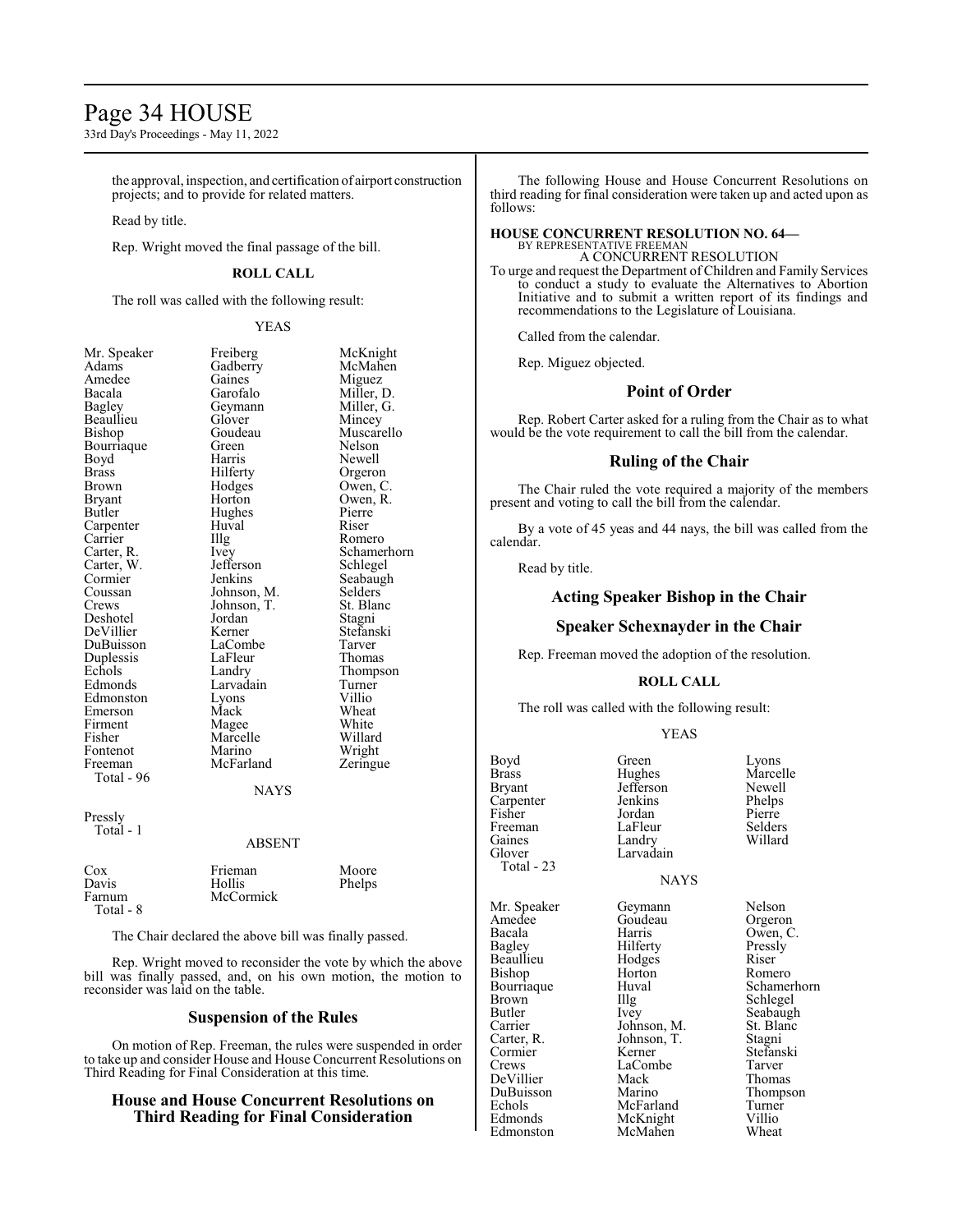# Page 35 HOUSE

33rd Day's Proceedings - May 11, 2022

Firment Miguez White<br>
Freiberg Miller, G. Wright Gadberry<br>Garofalo Total - 65

Miller, G. Wright<br>Mincey Zeringue Muscarello

# ABSENT

Deshotel Total - 17

Carter, W. Emerson McCormick<br>Coussan Farnum Miller, D. Coussan Farnum Miller, D. Cox Fontenot<br>Davis Frieman

Adams Duplessis Magee<br>Carter, W. Emerson McCor

The resolution was rejected.

# **House Bills and Joint Resolutions on Third Reading and Final Passage**

Frieman Owen, R.<br>Hollis

The following House Bills and Joint Resolutions on third reading and final passage were taken up and acted upon as follows:

#### **HOUSE BILL NO. 415—** BY REPRESENTATIVE MARINO

AN ACT

To amend and reenact R.S. 32:668(A)(introductory paragraph), relative to the administrative driving privileges hearing; to remove the exclusion of a law enforcement officer from appearing at an administrative hearing procedure regarding the revocation, suspension, or denial of a license or permit; to remove the rebuttable presumption applicable to a suspension hearing on certain driving privileges; and to provide for related matters.

Called from the calendar.

Read by title.

Rep. Marino sent up floor amendments which were read as follows:

# **HOUSE FLOOR AMENDMENTS**

Amendments proposed by Representative Marino to Engrossed House Bill No. 415 by Representative Marino

#### AMENDMENT NO. 1

On page 1, line 6, after "the semicolon";" and before "and" insert "to prohibit civil depositions;"

# AMENDMENT NO. 2

On page 2, line 9, after "hearing." and before "Notwithstanding" insert "For purposes of this Section, civil depositions shall not be allowed for such hearing."

On motion of Rep. Marino, the amendments were adopted.

# **Speaker Pro Tempore Magee in the Chair**

Rep. Marino moved the final passage of the bill, as amended.

# **ROLL CALL**

The roll was called with the following result:

#### YEAS

Stagni

Bagley LaCombe Selders<br>Brown Mack Stagni

Freiberg Total - 19

Bryant Marino Stefanski<br>Carter R. Miller G. White Carter, R. Miller, G. White Muscarello<br>Nelson Freeman Nelson<br>Freiberg Orgeron

**NAYS** 

Adams Garofalo Miguez<br>Amedee Goudeau Miller. D. Amedee Goudeau<br>Bacala Green Beaullieu Harris<br>Bishop Hilferty Bourriaque Boyd Hughes Pierre<br>Brass Huval Pressl Butler IIIg Riser Carpenter Ivev Romero Carpenter Ivey<br>Carrier Iefferson Coussan Jenkins Schlegel<br>Crews Johnson, M. Seabaugh Crews Johnson, M. Seabaugh<br>Deshotel Johnson, T. St. Blanc DeVillier Jordan Tarver DuBuisson Kerner<br>
Duplessis LaFleur Echols Landry Turner<br>Edmonston Larvadain Villio Edmonston Larvadain Villio Firment Lyons Wheat<br>
Fisher Marcelle Willard Fisher Marcelle Willard<br>Fontenot McFarland Zeringue Fontenot McFarland<br>Gadberry McKnight

Huval Pressly<br>Illg Riser Johnson, T. St. Blanch<br>Iordan Tarver McKnight

Mr. Speaker Gaines McMahen<br>Adams Garofalo Miguez Green Mincey<br>Harris Owen, C. Hilferty Owen, R.<br>Horton Phelps Jefferson Schamerhorn<br>Jenkins Schlegel Duplessis LaFleur Thompson

### ABSENT

Carter, W. Farnum Hollis<br>Cox Frieman Mages Cox Frieman Magee<br>
Davis Geymann McCormick Geymann McCor<br>Glover Moore Edmonds Glover Moore<br>
Emerson Hodges Newell Emerson Total - 15

The Chair declared the above bill failed to pass.

### **HOUSE BILL NO. 303—**

Total - 71

BY REPRESENTATIVE FREEMAN AN ACT

To amend and reenact R.S. 51:2602(A), 2603(10) through (12), 2606(A)(1) through (5), 2607(A) and (C), and 2608 and to enact R.S. 51:2603(13) and (14), relative to discrimination in the sale or rental of housing; to prohibit discriminatoryhousing practices based on sexual orientation and gender identity; to provide for definitions; and to provide for related matters.

Called from the calendar.

Read by title.

Rep. Freeman moved the final passage of the bill.

# **ROLL CALL**

The roll was called with the following result:

# YEAS

Boyd Glover<br>Brass Green Bryant Hughes Newell<br>Carpenter Jefferson Phelps Carpenter

Adams Freiberg Larvadain<br>Boyd Glover Lyons Brass Green Marcelle<br>Brown Hilferty Marino Hilferty<br>
Hughes Newell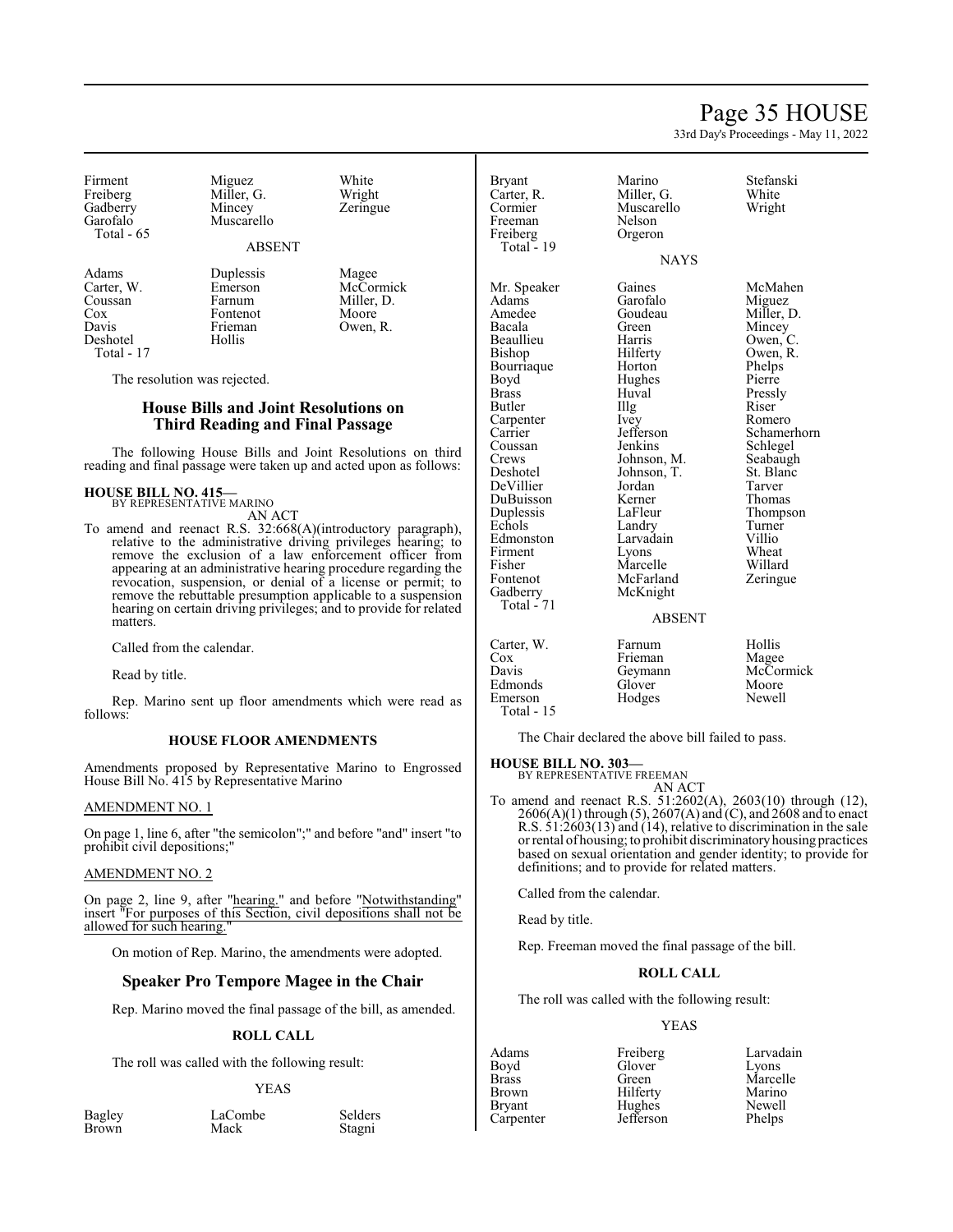# Page 36 HOUSE

33rd Day's Proceedings - May 11, 2022

| Carter, R.  | Jenkins       | Pierre      |
|-------------|---------------|-------------|
| Cormier     | Johnson, T.   | Selders     |
| DuBuisson   | Jordan        | Stagni      |
| Duplessis   | LaCombe       | White       |
| Fisher      | LaFleur       | Willard     |
| Freeman     | Landry        |             |
| Total - 35  |               |             |
|             | <b>NAYS</b>   |             |
| Amedee      | Harris        | Pressly     |
| Bacala      | Hodges        | Riser       |
| Bagley      | Horton        | Romero      |
| Beaullieu   | Huval         | Schamerhorn |
| Bishop      | Illg          | Schlegel    |
| Bourriaque  | Johnson, M.   | Seabaugh    |
| Butler      | Kerner        | St. Blanc   |
| Carrier     | Mack          | Stefanski   |
| Crews       | McMahen       | Tarver      |
| DeVillier   | Miguez        | Thomas      |
| Echols      | Miller, G.    | Thompson    |
| Edmonston   | Mincey        | Turner      |
| Firment     | Muscarello    | Villio      |
| Gadberry    | Nelson        | Wheat       |
| Garofalo    | Orgeron       | Wright      |
| Goudeau     | Owen, C.      | Zeringue    |
| Total - 48  |               |             |
|             | <b>ABSENT</b> |             |
| Mr. Speaker | Farnum        | McCormick   |
| Carter, W.  | Fontenot      | McFarland   |
| Coussan     | Frieman       | McKnight    |
| Cox         | Gaines        | Miller, D.  |
| Davis       | Geymann       | Moore       |
| Deshotel    | Hollis        | Owen, R.    |
| Edmonds     | Ivey          |             |
| Emerson     | Magee         |             |
| Total - 22  |               |             |

The Chair declared the above bill failed to pass.

# **HOUSE BILL NO. 649—**

BY REPRESENTATIVES HILFERTY, FREIBERG, AND LANDRY AN ACT

To amend and reenact R.S. 17:81.6(A), 235.1(B)(4)(a), and 416.1(B), relative to student discipline; to prohibit corporal punishment in public schools; and to provide for related matters.

Called from the calendar.

Read by title.

Rep. Stefanski sent up floor amendments which were read as follows:

# **HOUSE FLOOR AMENDMENTS**

Amendments proposed by Representative Stefanski to Engrossed House Bill No. 649 by Representative Hilferty

# AMENDMENT NO. 1

On page 1, line 2, after "R.S." and before "416.1(B)," delete "17:81.6(A), 235.1(B)(4)(a), and"

# AMENDMENT NO. 2

On page 1, line 3, after "schools" and before the semicolon ";" insert "unless authorized by a parent or legal guardian"

# AMENDMENT NO. 3

On page 1, line 6, after "R.S." and before "hereby" delete "17:81.6(A), 235.1(B)(4)(a), and 416.1(B) are" and insert "416.1(B) is"

# AMENDMENT NO. 4

On page 1, delete lines 8 through 19 and on page 2, delete lines 1 through 6

# AMENDMENT NO. 5

On page 2, line 10, after "B.(1)" delete the remainder of the line and delete line 11 and insert "The governing authority of a public elementary or secondary school may adopt a policy regarding the use of corporal punishment; however no form of corporal punishment shall be used to discipline unless a student unless the student's parent or legal guardian provides written consent for the use of corporal to discipline his child. No form of corporal punishment shall be administered to a student with an exceptionality, excluding gifted and talented, as defined in R.S. 17:1942, or to a student who has been determined to be eligible for services under Section 504 of the Rehabilitation Act of 1973 and has an Individual Accommodation Plan."

On motion of Rep. Stefanski, the amendments were withdrawn.

Rep. Hilferty moved the final passage of the bill.

# **ROLL CALL**

The roll was called with the following result:

YEAS

| Adams<br>Bishop<br>Boyd<br>Brass<br>Brown<br>Bryant<br>Butler<br>Carpenter<br>Carter, R.<br>Cormier<br>DuBuisson<br>Duplessis<br>Fisher<br>Freeman<br>Freiberg<br>Glover<br>Green<br>Harris<br>Total - 52 | Hilferty<br>Huval<br>Illg<br>Ivey<br>Jefferson<br>Jenkins<br>Johnson, M.<br>Jordan<br>LaCombe<br>LaFleur<br>Landry<br>Larvadain<br>Lyons<br>Magee<br>Marino<br>McFarland<br>McKnight<br>Miller, G.<br><b>NAYS</b> | Muscarello<br>Nelson<br>Newell<br>Phelps<br>Pierre<br>Pressly<br>Schlegel<br>Selders<br>St. Blanc<br>Stagni<br>Thomas<br>Villio<br>White<br>Willard<br>Wright<br>Zeringue |
|-----------------------------------------------------------------------------------------------------------------------------------------------------------------------------------------------------------|-------------------------------------------------------------------------------------------------------------------------------------------------------------------------------------------------------------------|---------------------------------------------------------------------------------------------------------------------------------------------------------------------------|
| Amedee<br>Bacala<br>Bagley<br>Beaullieu<br>Bourriaque<br>Carrier<br>Crews<br>DeVillier<br>Echols<br>Edmonston<br>Firment<br>Total - 32                                                                    | Gadberry<br>Garofalo<br>Geymann<br>Goudeau<br>Hodges<br>Horton<br>Kerner<br>Mack<br>McMahen<br>Miguez<br>Mincey<br><b>ABSENT</b>                                                                                  | Orgeron<br>Owen, C.<br>Riser<br>Romero<br>Schamerhorn<br>Stefanski<br>Tarver<br>Thompson<br>Turner<br>Wheat                                                               |
| Mr. Speaker<br>Carter, W.<br>Coussan                                                                                                                                                                      | Emerson<br>Farnum<br>Fontenot                                                                                                                                                                                     | Johnson, T.<br>Marcelle<br>McCormick                                                                                                                                      |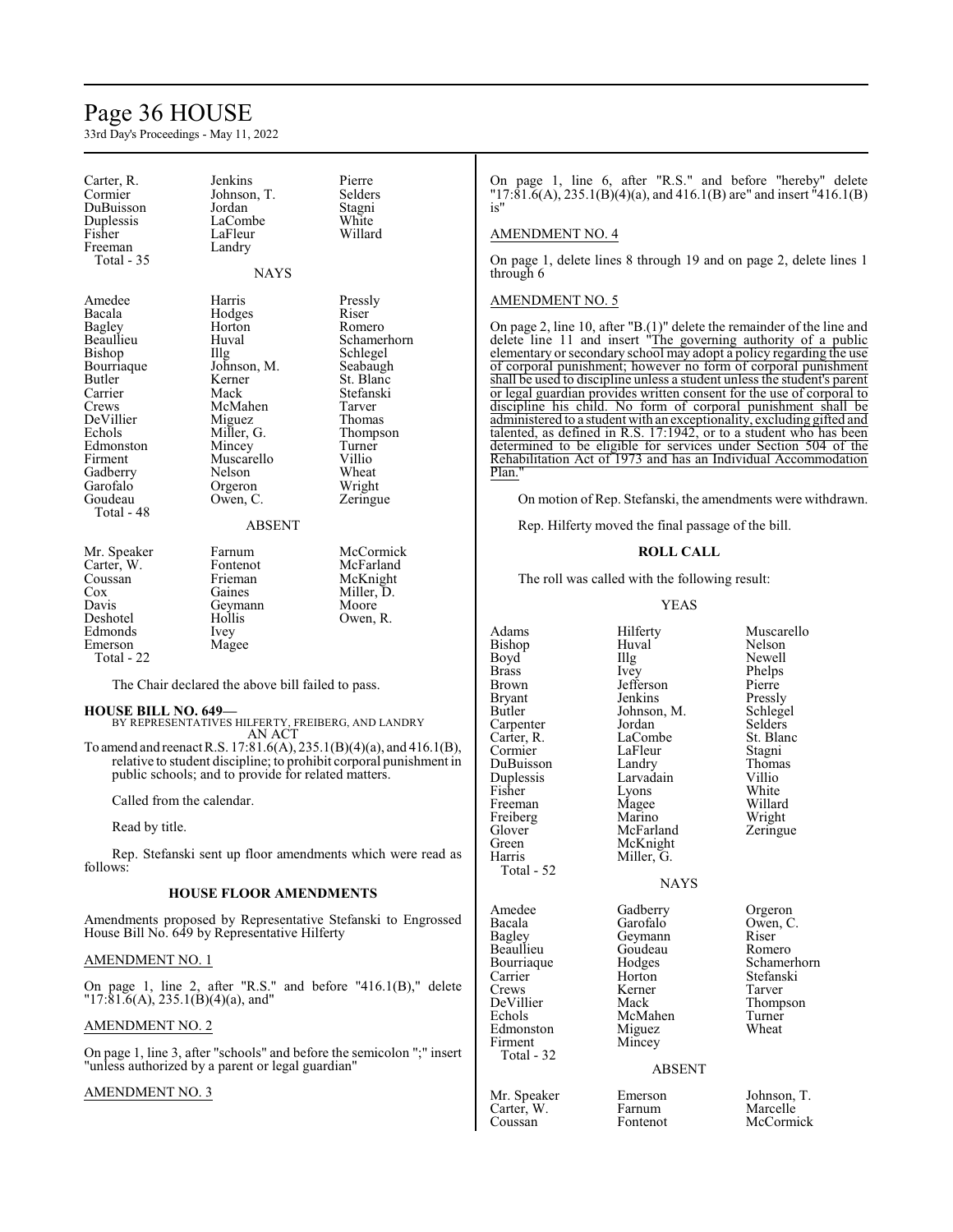# Page 37 HOUSE 33rd Day's Proceedings - May 11, 2022

| Cox        | Frieman | Miller, D. |
|------------|---------|------------|
| Davis      | Gaines  | Moore      |
| Deshotel   | Hollis  | Owen, R.   |
| Edmonds    | Hughes  | Seabaugh   |
| Total - 21 |         |            |

The Chair declared the above bill failed to pass.

**HOUSE BILL NO. 376—** BY REPRESENTATIVES HUVAL, GREEN, AND WRIGHT AND SENATORS TALBOT AND MCMATH AN ACT

To amend and reenact R.S. 32:300.5 and to repeal R.S. 32:300.6, 300.7, and 300.8, relative to the prohibition of the use of certain wireless telecommunications devices while operating a motor vehicle; to provide for definitions; to provide for exceptions and penalties; to provide for enforcement and reporting; and to provide for related matters.

Called from the calendar.

Read by title.

# **Motion**

On motion of Rep. Huval, the bill was returned to the calendar.

# **Notice of Intention to Call**

Pursuant to House Rule No. 8.20(A), Rep. Huval gave notice of his intention to call House Bill No. 376 from the calendar on Tuesday, May 17, 2022.

# **HOUSE BILL NO. 670—**

BY REPRESENTATIVE BUTLER

AN ACT To amend and reenact R.S. 37:585(C), 586(A)(4) and (6), and 599, relative to the Louisiana Cosmetology Act; to provide for examinations for special permits; to provide for fees for licenses, permits, and certificates for certain applicants; and to provide for related matters.

Called from the calendar.

Read by title.

# **Motion**

On motion of Rep. Butler, the bill was returned to the calendar.

# **Notice of Intention to Call**

Pursuant to House Rule No. 8.20(A), Rep. Butler gave notice of her intention to call House Bill No. 670 from the calendar on Thursday, May 12, 2022.

**HOUSE BILL NO. 927—** BY REPRESENTATIVES SELDERS, CARPENTER, FREIBERG, AND MCKNIGHT AN ACT

To amend and reenact R.S. 17:1855.2 and to enact R.S. 17:3351.22, relative to university laboratory schools; to authorize a tuition increase at certain laboratory schools; to provide a maximum increase amount; and to provide for related matters.

Called from the calendar.

Read by title.

# **Speaker Schexnayder in the Chair**

Rep. Selders moved the final passage of the bill.

# **ROLL CALL**

The roll was called with the following result:

### YEAS

Mr. Speaker Gaines Miller, D.<br>Adams Glover Miller, G. Adams Glover Miller, G. Bacala Goudeau<br>Bagley Green Beaullieu Harris<br>Bishop Hilferty Bishop Hilferty Orgeron<br>Boyd Hughes Owen, C Boyd Hughes Owen, C.<br>Brass Huval Owen, R. Brass Huval Owen, R.<br>Brown Illg Phelps Bryant Ivey Pierre Carpenter Jenkins Romero<br>
Carrier Johnson, M. Schamerhorn Carrier Johnson, M. Schamer<br>Carter, R. Johnson, T. Schlegel Cormier Jordan<br>Coussan Kerner Coussan Kerner St. Blanc<br>DeVillier LaCombe Stagni DeVillier LaCombe<br>DuBuisson LaFleur DuBuisson LaFleur Stefanski Duplessis Landry Thompson<br>
Echols Larvadain Turner Firment Lyons Villio<br>Fisher Magee Wheat Fisher Magee Wheat<br>Fontenot Marcelle White Fontenot Marcelle<br>Freeman Marino Freeman Marino Willard<br>
Freiberg McKnight Wright Freiberg McKnight Wright<br>Gadberry McMahen Zeringue Total - 78 Total - 16

Green Nelson<br>Harris Newell Jefferson Riser<br>Jenkins Romero Johnson, T. Schlege<br>Jordan Selders Larvadain Turner<br>Lyons Villio McMahen

Phelps

# NAYS

Amedee Hodges Pressly<br>Bourriaque Horton Seabaugh Bourriaque Horton Seabau<br>Crews Mack Tarver Crews Mack Tarver Edmonston McFarland Thomas Garofalo Miguez<br>Geymann Muscare Muscarello

# ABSENT

| Carter, W. | Edmonds | Hollis    |
|------------|---------|-----------|
| Cox        | Emerson | McCormick |
| Davis      | Farnum  | Moore     |
| Deshotel   | Frieman |           |
| Total - 11 |         |           |

The Chair declared the above bill, having received a two-thirds vote of the elected members, was finally passed.

The title of the above bill was read and adopted.

Rep. Selders moved to reconsider the vote by which the above bill was finally passed, and, on his own motion, the motion to reconsider was laid on the table.

# **HOUSE BILL NO. 1031—** BY REPRESENTATIVE FREIBERG

AN ACT

To enact Part II-A of Chapter 3 of Title 32 of the Louisiana Revised Statutes of 1950, to be comprised of R.S. 32:461, relative to an annual road usage fee on certain vehicles; to levy a road usage fee on electric and hybrid motor vehicles; to provide for the collection and disposition of the proceeds; to provide for certain definitions; to provide for the use of road usage fee proceeds; and to provide for related matters.

Called from the calendar.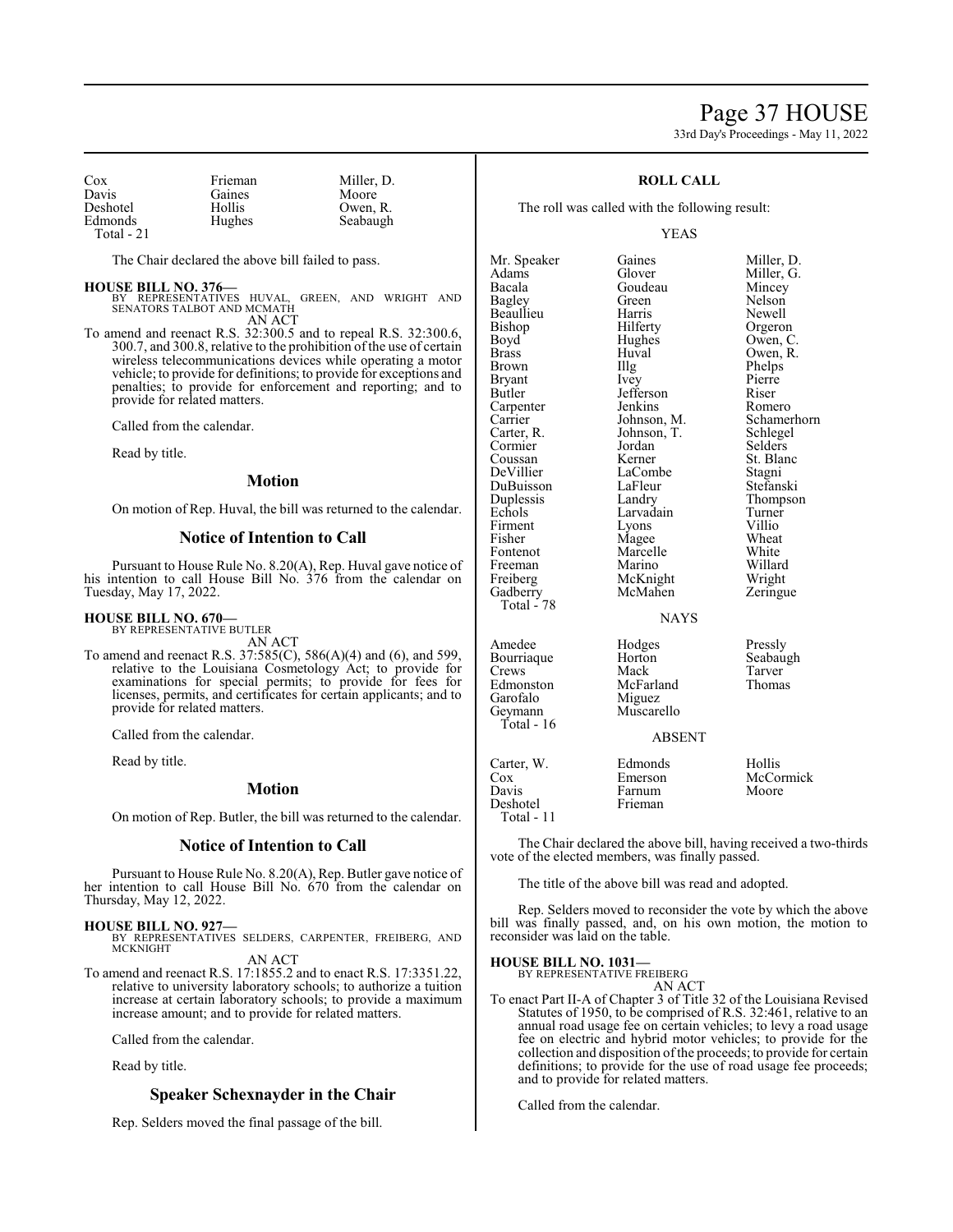# Page 38 HOUSE

33rd Day's Proceedings - May 11, 2022

# Read by title.

Rep. Freiberg sent up floor amendments which were read as follows:

# **HOUSE FLOOR AMENDMENTS**

Amendments proposed by Representative Freiberg to Engrossed House Bill No. 1031 by Representative Freiberg

# AMENDMENT NO. 1

On page 1, at the beginning of line 5, delete "collection and disposition of the proceeds;" and insert "administration, collection, and disposition of fees; to provide for rulemaking authority;"

# AMENDMENT NO. 2

On page 1, line 6, after "proceeds;" and before "and" insert "to provide for a special effective date;

# AMENDMENT NO. 3

On page 1, line 11, after "vehicles;" and before "collection;" insert "administration and"

# AMENDMENT NO. 4

On page 1, line 13, after "fee" and before "one" delete "of" and insert "not to exceed"

# AMENDMENT NO. 5

On page 1, at the end of line 17, after "1950" and before the period "." insert a comma "," and "as amended"

# AMENDMENT NO. 6

On page 1, line 18, after "fee" and before "sixty" delete "of" and insert "not to exceed"

# AMENDMENT NO. 7

On page 2, at the end of line 2, after "1950" and before the period "." insert a comma "," and "as amended"

# AMENDMENT NO. 8

On page 2, between lines 2 and 3 insert the following:

"(3) Notwithstanding the provisions of Paragraphs (1) and (2) of this Subsection, an electric vehicle or hybrid vehicle that is a school bus primarily used to transport Louisiana students shall be exempt from the fee imposed by this Subsection."

# AMENDMENT NO. 9

On page 2, between lines 8 and 9, insert the following:

"(3) "Owner" shall have the same meaning as defined by R.S.  $47:451.$ 

"(4) "Secretary" shall mean the secretary of the Louisiana Department of Revenue.

# AMENDMENT NO. 10

On page 2, delete lines 9 through 15 in their entirety and insert in lieu thereof the following:

"C. Administration and collection of the road usage fee.

(1) The fees imposed by Subsection A of this Section shall be paid by the owner of the electric vehicle and the owner of the hybrid vehicle on a calendar year basis. The fee shall be due on or before May 15th for the preceding year in which the electric vehicle or hybrid vehicle was operated upon the highways of this state.

(2) The secretary shall administer and is authorized to collect the fees imposed by Subsection A of this Section with all the duties and powers authorized by Chapter 18 of Subtitle II of Title 47 of the Louisiana Revised Statutes of 1950, as amended.

(3) In consultation with the secretary of the Department of Transportation and Development, the secretaryshall promulgate rules in accordance with the Administrative Procedure Act relative to the following:

(a) To develop a prorated fee schedule applicable to electric vehicles and hybrid vehicles that are operated upon the highways of this state for less than one year. The fee schedule may consider mileage, weight, days operated, and other relevant factors to reasonably determine a fee that is commensurate and in proportion with actual road usage in this state.

(b) To prescribe and publish returns, forms, schedules, and methods upon which the fee levied pursuant to this Section may be reported and remitted to the secretary, including through the use of existing returns, forms, and schedules.

(c) To provide for collection and administrative procedures that the secretary determines necessary to administer this Section."

# AMENDMENT NO. 11

On page 2, after line 27, insert the following:

"Section 2. The provisions of this Act shall apply to electric vehicles and hybrid vehicles that are operated upon the highways of this state and which are required to be registered in Louisiana on or after January 1, 2023."

On motion of Rep. Freiberg, the amendments were adopted.

# **Motion**

On motion of Rep. Freiberg, the bill, as amended, was returned to the calendar.

**HOUSE BILL NO. 1066** (Substitute for House Bill No. 711 by Representative Turner)— BY REPRESENTATIVE TURNER

AN ACT

To amend and reenact R.S. 37:1315(A)(11) and 1316, to enact R.S. 37:1326(A)(10), and to repeal R.S. 37:1315(A)(7) and (B)(2), relative to recommendations on discipline by the Clinical Laboratory Personnel Committee; to provide for receipt and disbursement provisions; to provide for additional violations in accordance with the Louisiana Clinical Laboratory Personnel Law; and to provide for related matters.

Called from the calendar.

Read by title.

Rep. Turner sent up floor amendments which were read as follows:

# **HOUSE FLOOR AMENDMENTS**

Amendments proposed by Representative Turner to Engrossed House Bill No. 1066 by Representative Turner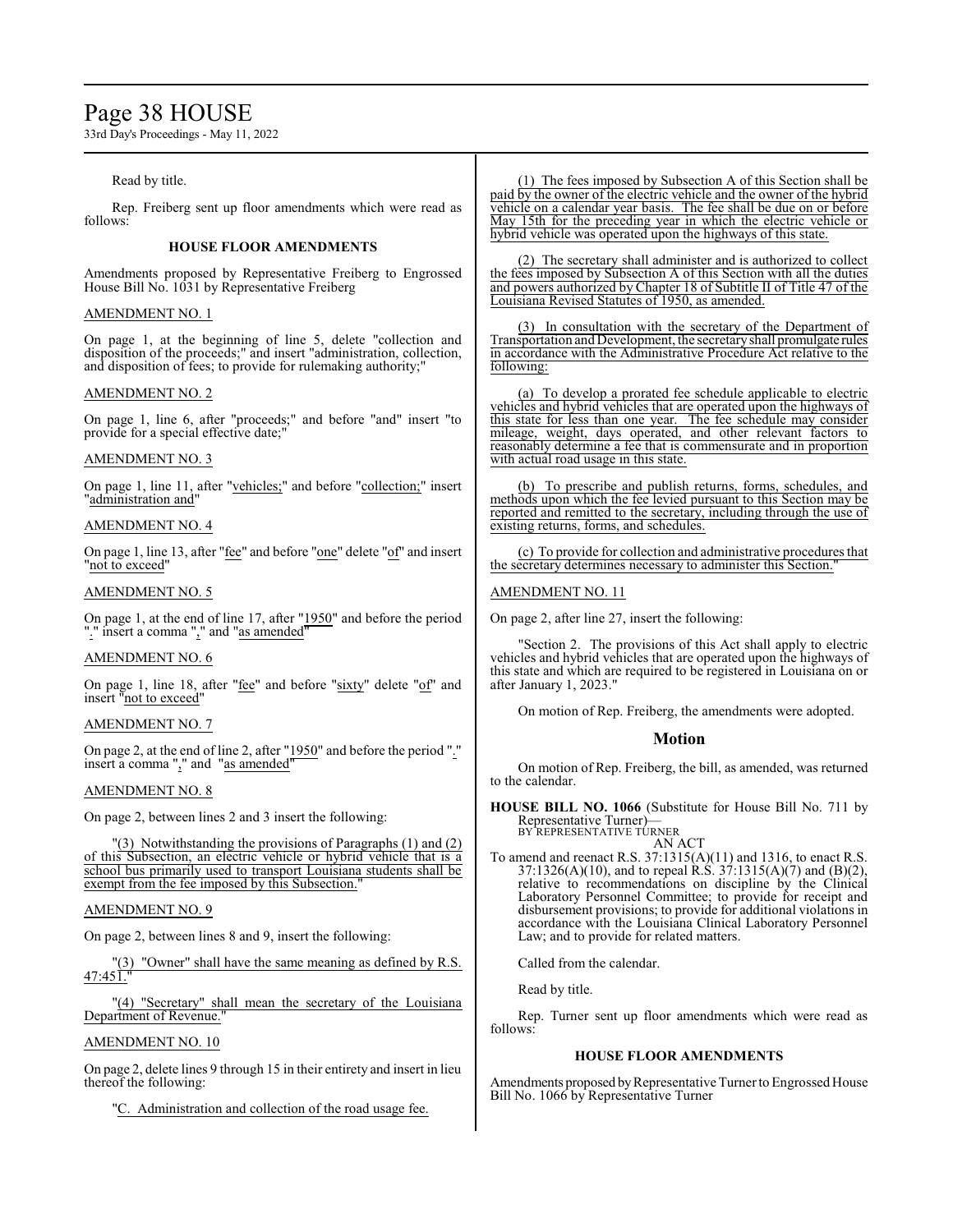33rd Day's Proceedings - May 11, 2022

# AMENDMENT NO. 1

On page 1, line 2, change "R.S. 37:1315(A)(11) and 1316" to "R.S. 37:1316"

# AMENDMENT NO. 2

On page 1, line 8, change "R.S. 37:1315(A)(11) and 1316 are" to "R.S. 37:1316 is"

# AMENDMENT NO. 3

On page 1, delete lines 10 through 18 in their entirety

On motion of Rep. Turner, the amendments were adopted.

Rep. Turner moved the final passage of the bill, as amended.

# **ROLL CALL**

The roll was called with the following result:

#### YEAS

Glover Miller, G.<br>Goudeau Mincey Goudeau<br>Green Green Muscarello<br>
Harris Nelson Bacala Harris Nelson Hilferty Newell<br>Hodges Orgero Hodges Orgeron<br>Horton Owen, C Horton Owen, C.<br>Hughes Owen, R. Hughes Owen, R.<br>Huval Phelps Huval Phelps<br>Illg Pierre Illg Pierre<br>Ivey Pressly Pressly<br>Riser Jefferson Riser Jenkins<br>Johnson, M. Johnson, M. Schamerhorn<br>Jordan Schlegel Jordan Schlegel<br>Kerner Selders Selders<br>St. Blanc LaCombe<br>LaFleur LaFleur Stagni<br>Landry Stefans Stefanski<br>Thomas Larvadain<br>Lyons Thompson<br>Turner Mack Turner<br>
Mage Villio Magee Villio<br>
Marcelle Wheat Marcelle Wheat<br>
Marino White Marino White<br>
McFarland Willard McFarland Willard<br>
McKnight Wright McKnight Wright<br>
McMahen Zeringue McMahen Miguez Miller, D.

NAYS

#### Bagley Total - 1

# ABSENT

| Carter, W.   | Emerson     | McCormick |
|--------------|-------------|-----------|
| Cox          | Farnum      | Moore     |
| Crews        | Freiberg    | Seabaugh  |
| Davis        | Geymann     | Tarver    |
| Deshotel     | Hollis      |           |
| Edmonds      | Johnson, T. |           |
| Total - $16$ |             |           |

The Chair declared the above bill was finally passed.

The title of the above bill was read and adopted.

Rep. Turner moved to reconsider the vote by which the above bill was finally passed, and, on his own motion, the motion to reconsider was laid on the table.

# **Suspension of the Rules**

On motion of Rep. Magee, the rules were suspended in order to take up and consider Petitions, Memorials, and Communications at this time.

# **Petitions, Memorials, and Communications**

The following petitions, memorials, and communications were received and read:

# **Message from the Senate**

# **SIGNED SENATE CONCURRENT RESOLUTIONS**

# May 11, 2022

To the Honorable Speaker and Members of the House of Representatives:

I am directed to inform your honorable body that the President of the Senate has signed the following Senate Concurrent Resolutions:

Senate Concurrent Resolution Nos. 12 and 47

and ask the Speaker of the House of Representatives to affix his signature to the same.

Respectfully submitted,

YOLANDA J. DIXON Secretary of the Senate

The Senate Concurrent Resolutions contained herein were signed by the Speaker of the House.

# **Message from the Senate**

# **SIGNED SENATE BILLS AND JOINT RESOLUTIONS**

# May 11, 2022

To the Honorable Speaker and Members of the House of Representatives:

I am directed to inform your honorable body that the President of the Senate has signed the following Senate Bills:

Senate Bill Nos. 17, 26, 27, 38, 55, 84, 91, 113, 205, 245 and 270

and ask the Speaker of the House of Representatives to affix his signature to the same.

Respectfully submitted,

YOLANDA J. DIXON Secretary of the Senate

The Senate Bills and Joint Resolutions contained herein were signed by the Speaker of the House.

# **Message from the Senate**

# **HOUSE CONCURRENT RESOLUTIONS**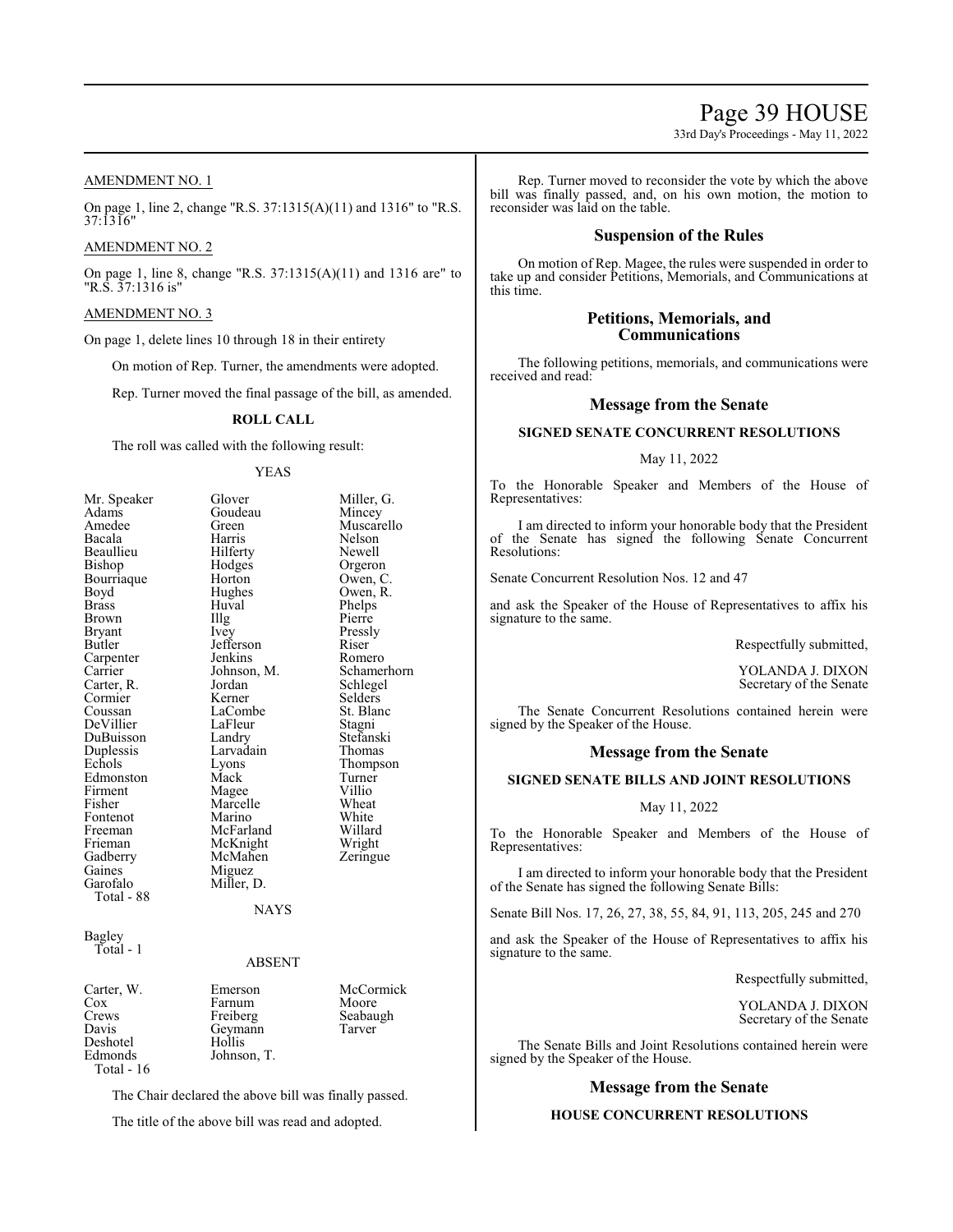# Page 40 HOUSE

33rd Day's Proceedings - May 11, 2022

# May 11, 2022

To the Honorable Speaker and Members of the House of Representatives:

I am directed to inform your honorable body that the Senate has concurred in the following House Concurrent Resolutions:

House Concurrent Resolution No. 11 Returned with amendments

House Concurrent Resolution No. 57 Returned without amendments

House Concurrent Resolution No. 109 Returned without amendments

House Concurrent Resolution No. 110 Returned without amendments

Respectfully submitted,

YOLANDA J. DIXON Secretary of the Senate

# **Message from the Senate**

# **HOUSE BILLS**

# May 11, 2022

To the Honorable Speaker and Members of the House of Representatives:

I am directed to inform your honorable body that the Senate has finally passed the following House Bills:

House Bill No. 6 Returned without amendments

House Bill No. 10 Returned with amendments

House Bill No. 15 Returned without amendments

House Bill No. 45 Returned without amendments

House Bill No. 46 Returned without amendments

House Bill No. 58 Returned without amendments

House Bill No. 60 Returned without amendments

House Bill No. 70 Returned without amendments

House Bill No. 71 Returned without amendments

House Bill No. 92 Returned without amendments

House Bill No. 96 Returned without amendments

House Bill No. 105 Returned without amendments House Bill No. 111 Returned without amendments

House Bill No. 134 Returned without amendments

House Bill No. 138 Returned without amendments

House Bill No. 144 Returned without amendments

House Bill No. 162 Returned without amendments

House Bill No. 172 Returned without amendments

House Bill No. 184 Returned without amendments

House Bill No. 186 Returned with amendments

House Bill No. 188 Returned without amendments

House Bill No. 200 Returned with amendments

House Bill No. 225 Returned without amendments

House Bill No. 240 Returned without amendments

House Bill No. 247 Returned without amendments

House Bill No. 276 Returned with amendments

House Bill No. 296 Returned without amendments

House Bill No. 309 Returned without amendments

House Bill No. 322 Returned without amendments

House Bill No. 325 Returned with amendments

House Bill No. 378 Returned without amendments

House Bill No. 411 Returned without amendments

House Bill No. 444 Returned without amendments

House Bill No. 445 Returned without amendments

House Bill No. 475 Returned without amendments

House Bill No. 534 Returned without amendments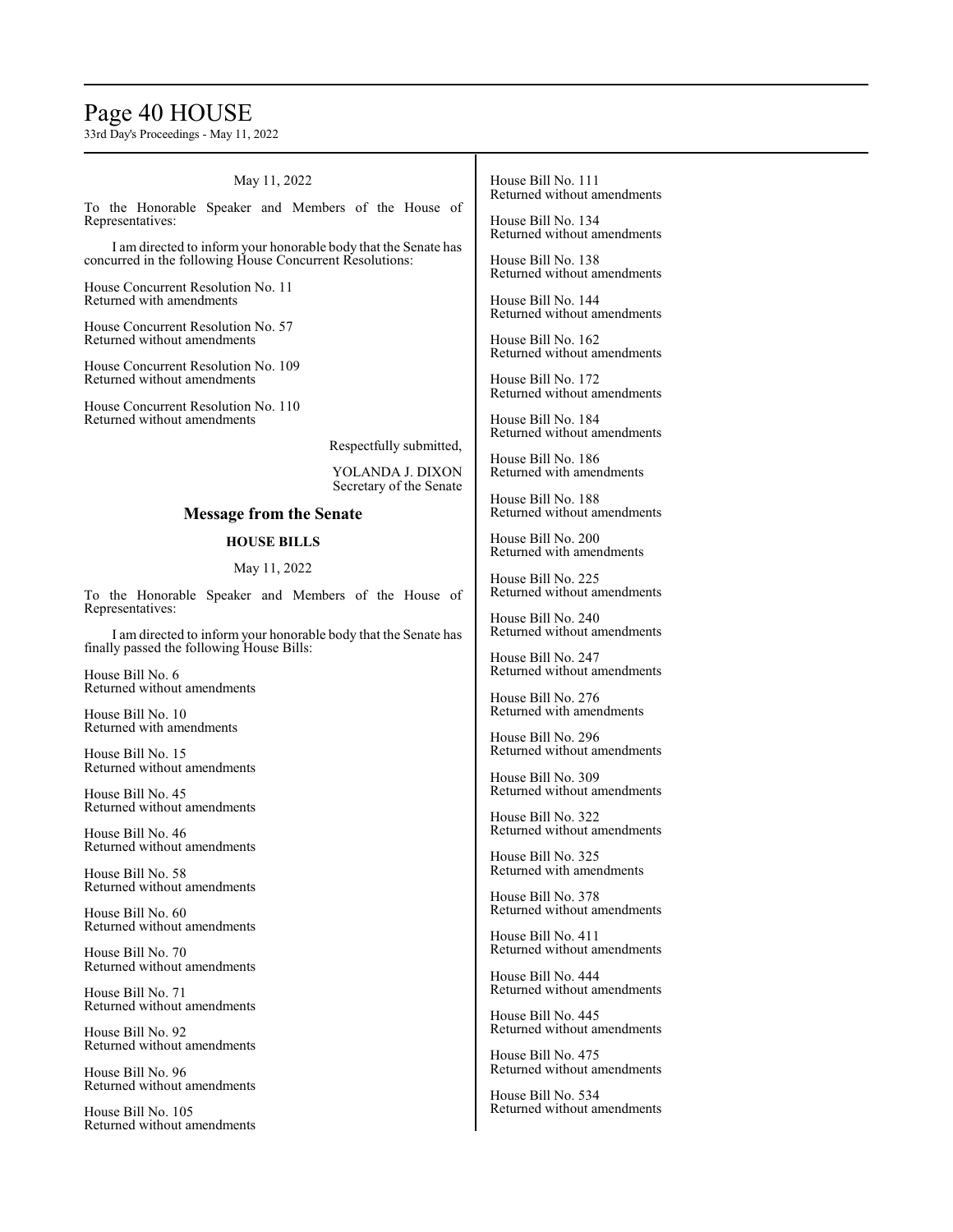# Page 41 HOUSE

33rd Day's Proceedings - May 11, 2022

House Bill No. 581 Returned without amendments

House Bill No. 602 Returned with amendments

House Bill No. 603 Returned without amendments

House Bill No. 632 Returned without amendments

House Bill No. 646 Returned with amendments

House Bill No. 659 Returned without amendments

House Bill No. 684 Returned without amendments

House Bill No. 740 Returned without amendments

House Bill No. 748 Returned without amendments

House Bill No. 810 Returned without amendments

House Bill No. 842 Returned without amendments

House Bill No. 866 Returned without amendments

Respectfully submitted,

YOLANDA J. DIXON Secretary of the Senate

# **Message from the Senate**

# **ASKING CONCURRENCE IN SENATE CONCURRENT RESOLUTIONS**

# May 11, 2022

To the Honorable Speaker and Members of the House of Representatives:

I am directed to inform your honorable body that the Senate has adopted and asks your concurrence in the following Senate Concurrent Resolutions:

Senate Concurrent Resolution No. 50

Respectfully submitted,

YOLANDA J. DIXON Secretary of the Senate

# **Senate Concurrent Resolutions Lying Over**

The following Senate Concurrent Resolutions contained in the message were taken up and acted upon as follows:

# **SENATE CONCURRENT RESOLUTION NO. 50—**

BY SENATOR FOIL A CONCURRENT RESOLUTION To commend Mary Bird Perkins Cancer Center for hosting the "Live Well Baton Rouge" event on May 14, 2022.

Read by title.

Lies over under the rules.

# **Privileged Report of the Legislative Bureau**

May 11, 2022

To the Speaker and Members of the House of Representatives:

I am directed by your Legislative Bureau to submit the following report:

Senate Bill No. 30 Reported without amendments.

Senate Bill No. 31 Reported without amendments.

Senate Bill No. 33 Reported without amendments.

Senate Bill No. 59 Reported without amendments.

Senate Bill No. 64 Reported without amendments.

Senate Bill No. 71 Reported without amendments.

Senate Bill No. 72 Reported without amendments.

Senate Bill No. 73 Reported without amendments.

Senate Bill No. 74 Reported without amendments.

Senate Bill No. 83 Reported without amendments.

Senate Bill No. 99 Reported without amendments.

Senate Bill No. 182 Reported without amendments.

Senate Bill No. 193 Reported without amendments.

Senate Bill No. 197 Reported without amendments.

Senate Bill No. 257 Reported without amendments.

Senate Bill No. 258 Reported without amendments.

Senate Bill No. 259 Reported without amendments.

Senate Bill No. 267 Reported without amendments.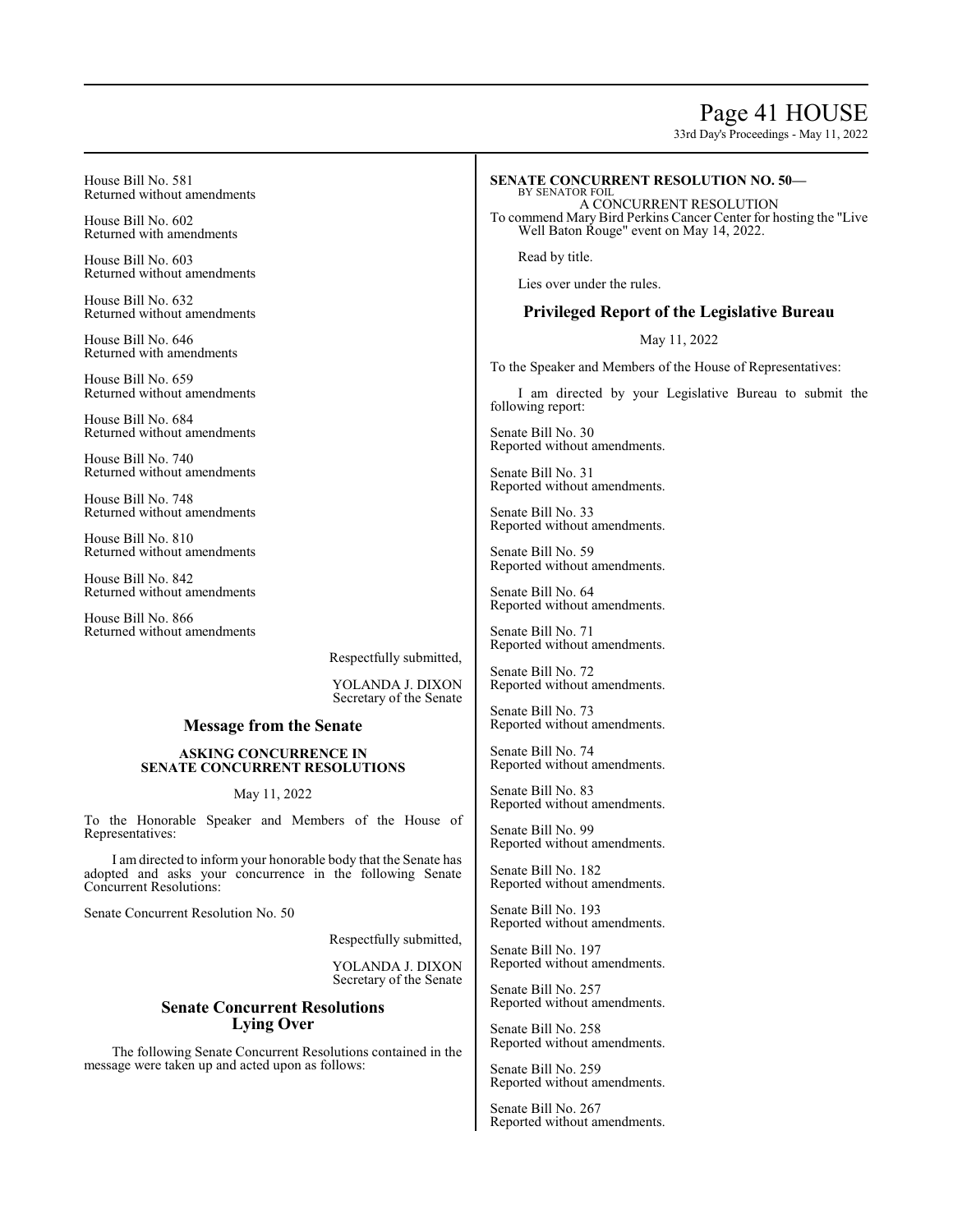# Page 42 HOUSE

33rd Day's Proceedings - May 11, 2022

Senate Bill No. 285 Reported without amendments.

Senate Bill No. 290 Reported without amendments.

Senate Bill No. 328 Reported without amendments.

Senate Bill No. 333 Reported without amendments.

Senate Bill No. 337 Reported without amendments.

Senate Bill No. 370 Reported without amendments.

Senate Bill No. 424 Reported without amendments.

Respectfully submitted,

DODIE HORTON Chair

# **Privileged Report of the Committee on Enrollment**

# May 11, 2022

To the honorable Speaker and Members of the House of Representatives:

I am directed by your Committee on Enrollment to submit the following report:

The following House Resolutions have been properly enrolled:

**HOUSE RESOLUTION NO. 121—** BY REPRESENTATIVES TRAVIS JOHNSON, BRASS, FISHER, JEFFERSON, AND PIERRE A RESOLUTION

To commend Alpha Phi Alpha Fraternity, Incorporated, upon the celebration of its upcoming one hundred sixteenth anniversary as an organization and to recognize Tuesday, May 10, 2022, as Alpha Phi Alpha Fraternity Day at the state capitol.

# **HOUSE RESOLUTION NO. 122—**

BY REPRESENTATIVE DUPLESSIS A RESOLUTION

To recognize Wednesday, May 11, 2022, as Alzheimer's Awareness Day at the state capitol.

# **HOUSE RESOLUTION NO. 123—**

BY REPRESENTATIVE STEFANSKI A RESOLUTION

To commend the Notre Dame High School softball team on winning the Louisiana High School Athletic Association 2022 Division III state championship.

# **HOUSE RESOLUTION NO. 124—** BY REPRESENTATIVE STEFANSKI

A RESOLUTION

To commend the Notre Dame High School volleyball team on winning the Louisiana High School Athletic Association 2021 Division IV state championship.

# **HOUSE RESOLUTION NO. 125—**

BY REPRESENTATIVES STEFANSKI AND BEAULLIEU A RESOLUTION

To commend Martin Petitjean Elementary School in Rayne for its Leader in Me program and recognition as a Leader in Me Legacy School.

# **HOUSE RESOLUTION NO. 126—**

BY REPRESENTATIVE MCKNIGHT A RESOLUTION To commend the Mary Bird Perkins Cancer Center for its hosting of the Live Well Baton Rouge event on May 14, 2022.

Respectfully submitted,

STEPHANIE HILFERTY Chairwoman

The above House Resolutions contained in the report were signed by the Speaker of the House and taken by the Clerk of the House to the Secretary of State in accordance with the rules of the House.

# **Privileged Report of the Committee on Enrollment**

# May 11, 2022

To the honorable Speaker and Members of the House of Representatives:

I am directed by your Committee on Enrollment to submit the following report:

The following House Concurrent Resolutions have been properly enrolled:

#### **HOUSE CONCURRENT RESOLUTION NO. 105—** BY REPRESENTATIVE DUSTIN MILLER

A CONCURRENT RESOLUTION

To recognize Wednesday, May 11, 2022, as Nurse Day in Louisiana and to recognize May 6-12, 2022, as National Nurses Week.

**HOUSE CONCURRENT RESOLUTION NO. 106—** BY REPRESENTATIVES LAFLEUR AND BOYD A CONCURRENT RESOLUTION

To designate Tuesday, May 10, 2022, as AKA Day at the state capitol and to commend the members of Alpha Kappa Alpha Sorority, Incorporated.

# **HOUSE CONCURRENT RESOLUTION NO. 108—** BY REPRESENTATIVE PIERRE AND SENATOR JACKSON A CONCURRENT RESOLUTION

To designate Tuesday, May 10, 2022, as Louisiana Judicial Council of the National Bar Association Day at the state capitol and to commend the council.

### Respectfully submitted,

STEPHANIE HILFERTY Chairwoman

The above House Concurrent Resolutions contained in the report were signed by the Speaker of the House and taken to the Senate by the Clerk of the House and were signed by the President of the Senate and taken by the Clerk of the House to the Secretary of State in accordance with the rules of the House.

# **Privileged Report of the Committee on Enrollment**

# May 11, 2022

To the honorable Speaker and Members of the House of Representatives:

I am directed by your Committee on Enrollment to submit the following report:

The following House Bills have been properly enrolled: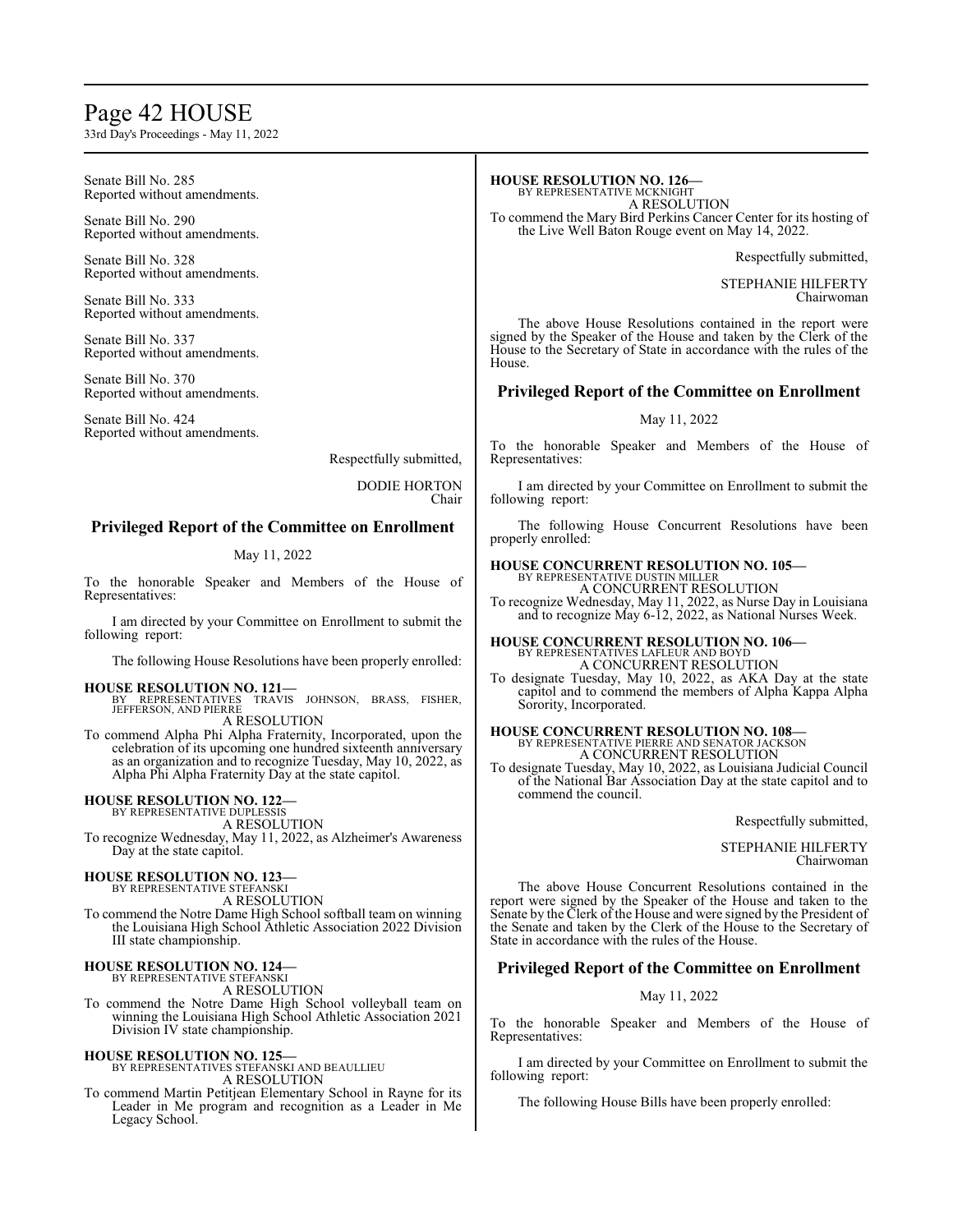Page 43 HOUSE

33rd Day's Proceedings - May 11, 2022

# **HOUSE BILL NO. 79—**

BY REPRESENTATIVE ECHOLS AN ACT

To amend and reenact R.S. 22:550.14(A), relative to meetings of the board of directors of certain captive insurers; to provide for the minimum number of meetings that must be held annually; and to provide for related matters.

**HOUSE BILL NO. 82—** BY REPRESENTATIVE ILLG

AN ACT

To repeal R.S. 22:821(C), relative to the authority of the commissioner of insurance to retain funds collected from fees charged for the issuance of a duplicate insurance producer license card; to repeal such fees.

# **HOUSE BILL NO. 122—**

BY REPRESENTATIVE HUVAL AN ACT

To amend and reenact R.S. 49:191(1) and to repeal R.S. 49:191(10)(a), relative to the Department of Insurance, including provisions to provide for the re-creation of the Department of Insurance and the statutory entities made a part of the department by law; to provide for the effective termination date for all statutory authority for the existence of such statutory entities; and to provide for related matters.

#### **HOUSE BILL NO. 695—**

BY REPRESENTATIVE WRIGHT

AN ACT To amend and reenact R.S. 22:456, 1547(F) and (I)(introductory paragraph), 1551(C)(introductory paragraph), (3), and (4),  $1564(B)(2)$ ,  $1573(C)$ , (E), and (G),  $1575(A)(1)$ , and  $1808.4(A)(2)$ , relative to insurance producers and consultants; to provide for appointments of producers; to provide for technical corrections relative to exemptions fromexaminations, licensing, and continuing education of producers and consultants; to modify terminology relative to accident and health insurance; to provide for technical changes; and to provide for related matters.

Respectfully submitted,

STEPHANIE HILFERTY Chairwoman

The above House Bills contained in the report were signed by the Speaker of the House and taken to the Senate by the Clerk and were signed by the President of the Senate and taken by the Clerk of the House to the Governor for executive approval.

# **Suspension of the Rules**

On motion of Rep. Magee, the rules were suspended in order to take up and consider Introduction of Resolutions, House and House Concurrent at this time.

# **Introduction of Resolutions, House and House Concurrent**

The following members introduced the following entitled House and House Concurrent Resolutions, which were read the first time by their titles and placed upon the calendar for their second reading:

**HOUSE RESOLUTION NO. 128—** BY REPRESENTATIVES MAGEE, BACALA, HUGHES, JORDAN, LANDRY, MARCELLE, NELSON, AND VILLIO A RESOLUTION

To acknowledge, ratify, and confirm the holding of Kevin Reeves, retired Louisiana State Police Colonel, in contempt of the House of Representatives of the Louisiana Legislature by his direct contempt of the Special Committee to Inquire into the Circumstances and Investigation of the Death of Ronald Greene. Read by title.

Lies over under the rules.

# **HOUSE RESOLUTION NO. 129—**

BY REPRESENTATIVE MIKE JOHNSON A RESOLUTION

To create the Catahoula Lake Study Group to study the feasibility and advisability of establishing a Catahoula Lake Commission.

Read by title.

Lies over under the rules.

# **Reports of Committees**

The following reports of committees were received and read:

Report of the Committee on Administration of Criminal Justice

May 11, 2022

To the Speaker and Members of the House of Representatives:

I amdirected by your Committee on Administration ofCriminal Justice to submit the following report:

House Bill No. 893, by Hughes Reported with amendments. (8-0)

Senate Bill No. 157, by Milligan Reported favorably. (10-0)

Senate Bill No. 273, by Foil Reported favorably. (10-0)

Senate Bill No. 315, by Womack Reported with amendments. (6-2)

Senate Bill No. 379, by Peacock Reported favorably. (5-3)

Senate Bill No. 393, by White, B Reported with amendments. (8-0)

Senate Bill No. 396, by Morris, Jay Reported with amendments. (8-0)

# JOSEPH A. MARINO, III Chairman

The above Senate Bills reported favorably or with amendments were referred to the Legislative Bureau.

> Report of the Committee on Education

> > May 11, 2022

To the Speaker and Members of the House of Representatives:

I am directed by your Committee on Education to submit the following report:

House Bill No. 428, by Amedee Reported with amendments. (5-3)

Senate Concurrent Resolution No. 6, by Cathey Reported favorably. (7-0)

Senate Bill No. 45, by Foil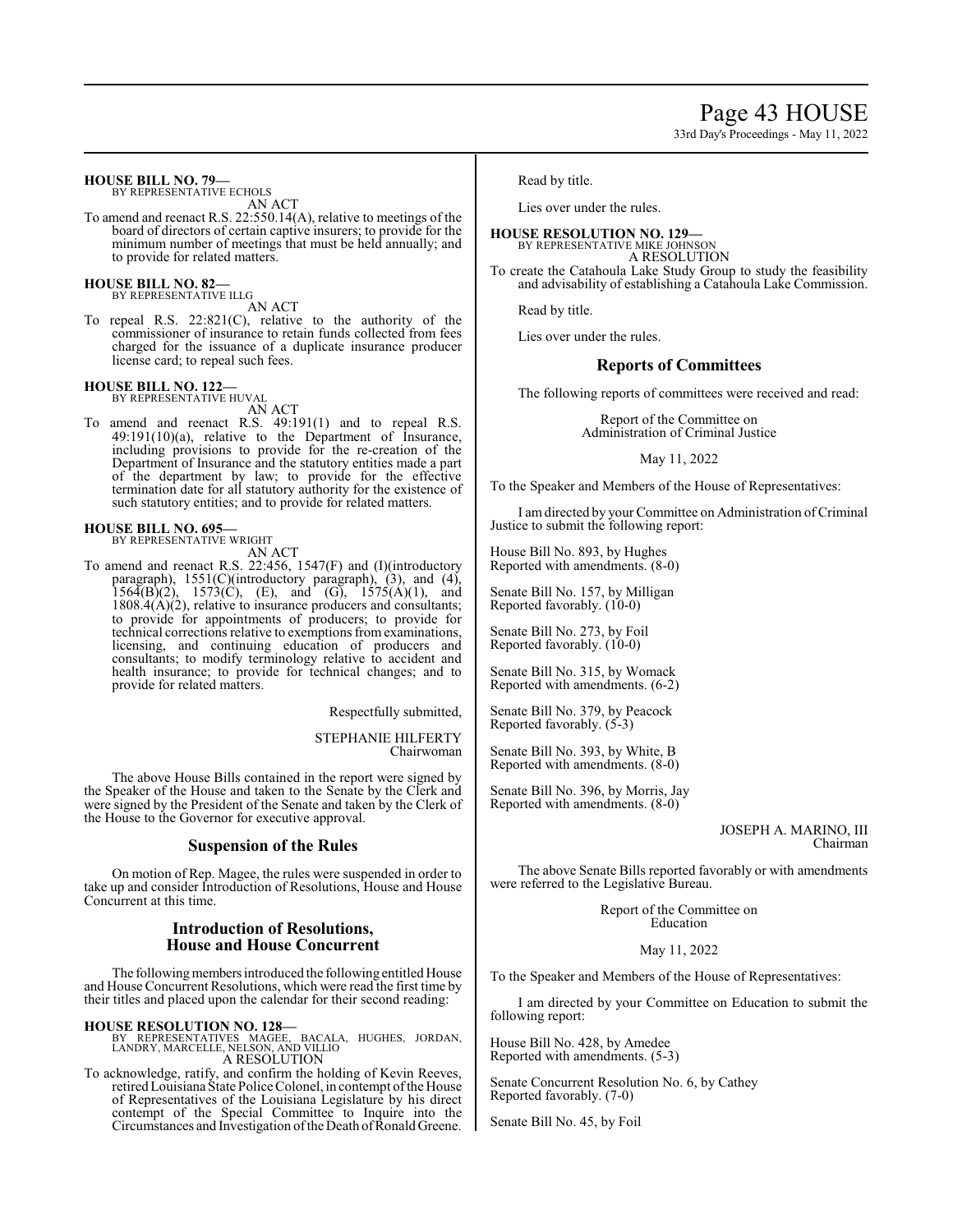# Page 44 HOUSE

33rd Day's Proceedings - May 11, 2022

| Reported favorably. (8-0)                                                                                                                        | Report of the Committee on<br>House and Governmental Affairs    |  |  |
|--------------------------------------------------------------------------------------------------------------------------------------------------|-----------------------------------------------------------------|--|--|
| Senate Bill No. 47, by Fields<br>Reported favorably. (5-2-1)                                                                                     | May 11, 2022                                                    |  |  |
| Senate Bill No. 50, by Hewitt<br>Reported favorably. (8-0)                                                                                       | To the Speaker and Members of the House of Representatives:     |  |  |
| Senate Bill No. 76, by Fields                                                                                                                    | I am directed by your Committee on House and Governmental       |  |  |
| Reported with amendments. (7-0)                                                                                                                  | Affairs to submit the following report:                         |  |  |
| Senate Bill No. 126, by Cathey                                                                                                                   | House Concurrent Resolution No. 36, by Miller, D.               |  |  |
| Reported favorably. (8-0)                                                                                                                        | Reported with amendments. (11-0)                                |  |  |
| Senate Bill No. 145, by Talbot                                                                                                                   | House Concurrent Resolution No. 50, by Newell                   |  |  |
| Reported with amendments. (9-0)                                                                                                                  | Reported with amendments. (15-0)                                |  |  |
| Senate Bill No. 176, by Fields                                                                                                                   | House Concurrent Resolution No. 51, by Miller, G.               |  |  |
| Reported favorably. (7-0)                                                                                                                        | Reported favorably. (10-0)                                      |  |  |
| Senate Bill No. 178, by Fields                                                                                                                   | House Concurrent Resolution No. 60, by Deshotel                 |  |  |
| Reported favorably. (8-0)                                                                                                                        | Reported favorably. (10-0)                                      |  |  |
| Senate Bill No. 190, by Hewitt                                                                                                                   | House Concurrent Resolution No. 81, by Mincey                   |  |  |
| Reported favorably. (8-0)                                                                                                                        | Reported favorably. (11-0)                                      |  |  |
| Senate Bill No. 250, by Connick                                                                                                                  | House Bill No. 161, by Lyons                                    |  |  |
| Reported with amendments. (7-0)                                                                                                                  | Reported with amendments. (13-0)                                |  |  |
| Senate Bill No. 261, by Fields                                                                                                                   | House Bill No. 281, by Marcelle                                 |  |  |
| Reported favorably. (7-0)                                                                                                                        | Reported with amendments. (10-0)                                |  |  |
| Senate Bill No. 317, by Foil                                                                                                                     | House Bill No. 720, by Gaines                                   |  |  |
| Reported favorably. (8-0)                                                                                                                        | Reported by substitute. (9-0)                                   |  |  |
| Senate Bill No. 407, by Bouie                                                                                                                    | House Bill No. 739, by Lyons                                    |  |  |
| Reported favorably. (9-0)                                                                                                                        | Reported favorably. (13-0)                                      |  |  |
| <b>LANCE HARRIS</b>                                                                                                                              | House Bill No. 811, by Miguez                                   |  |  |
| Chairman                                                                                                                                         | Reported favorably. (9-6)                                       |  |  |
| The above Senate Bills reported favorably or with amendments,<br>except Senate Bill Nos. 76 and 178, were referred to the Legislative<br>Bureau. | House Bill No. 841, by Boyd<br>Reported with amendments. (11-0) |  |  |
| Report of the Committee on                                                                                                                       | House Bill No. 980, by Freeman                                  |  |  |
| Health and Welfare                                                                                                                               | Reported with amendments. (11-0)                                |  |  |
| May 11, 2022                                                                                                                                     | House Bill No. 984, by Amedee<br>Reported favorably. (10-0)     |  |  |
| To the Speaker and Members of the House of Representatives:                                                                                      | JOHN M. STEFANSKI                                               |  |  |
| I am directed by your Committee on Health and Welfare to<br>submit the following report:                                                         | Chairman<br>Report of the Committee on<br>Insurance             |  |  |
| Senate Bill No. 62, by Mizell<br>Reported favorably. (10-0)                                                                                      | May 11, 2022                                                    |  |  |
| Senate Bill No. 104, by Mizell<br>Reported favorably. (11-2)                                                                                     | To the Speaker and Members of the House of Representatives:     |  |  |
| Senate Bill No. 147, by Mizell                                                                                                                   | I am directed by your Committee on Insurance to submit the      |  |  |
| Reported favorably. (13-0)                                                                                                                       | following report:                                               |  |  |
| Senate Bill No. 268, by Mizell                                                                                                                   | House Bill No. 539, by Firment                                  |  |  |
| Reported favorably. (11-0)                                                                                                                       | Reported with amendments. (11-0)                                |  |  |

LAWRENCE A. "LARRY" BAGLEY Chairman

The above Senate Bills reported favorably or with amendments were referred to the Legislative Bureau.

Reported with amendments. (9-0) House Bill No. 935, by Boyd

House Bill No. 558, by Willard Reported with amendments. (10-0) House Bill No. 856, by Geymann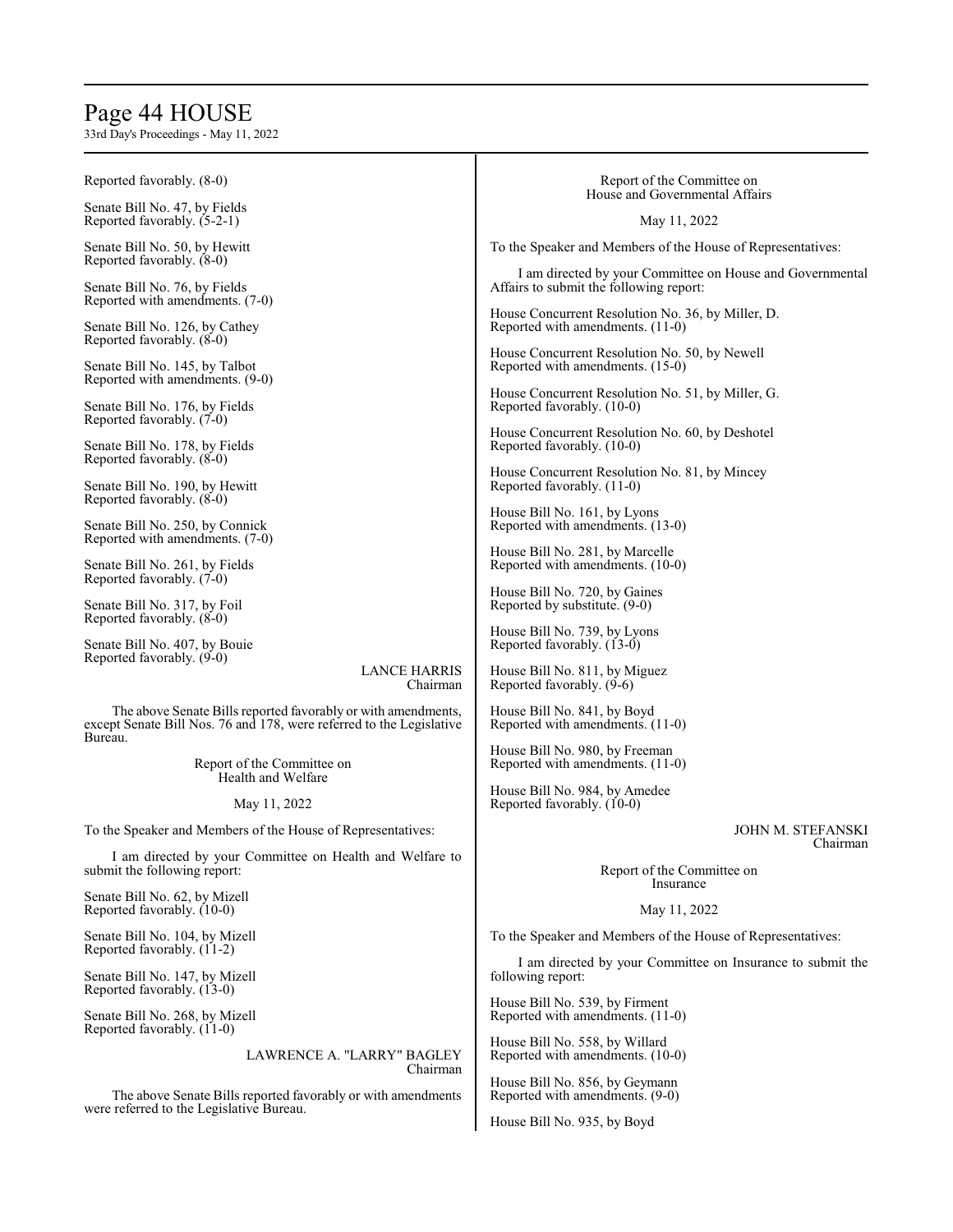33rd Day's Proceedings - May 11, 2022

Reported with amendments. (12-0)

Senate Bill No. 141, by Morris, Jay Reported with amendments. (13-0)

Senate Bill No. 209, by Stine Reported with amendments. (11-0)

> MIKE HUVAL Chairman

The above Senate Bills reported favorably or with amendments were referred to the Legislative Bureau.

# **House Bills and Joint Resolutions on Second Reading to be Referred**

The following House Bills and Joint Resolutions on second reading to be referred to committees were taken up, read, and referred to committees, as follows:

# **Motion**

On motion of Rep. Jordan, the Committee on Appropriations was discharged from further consideration of House Bill No. 677.

On motion of Rep. Jordan, the bill was ordered passed to its third reading.

# **Suspension of the Rules**

On motion ofRep. Zeringue, the rules were suspended to permit the Committee on Appropriations to submit their weekly schedule on a day other than required by House Rule 14.23.

# **Suspension of the Rules**

On motion ofRep. Davis, the rules were suspended to permit the Committee on Commerce to submit their weekly schedule on a day other than required by House Rule 14.23.

# **Suspension of the Rules**

On motion of Rep. Bishop, the rules were suspended to permit the Committee on Ways and Means to submit their weekly schedule on a day other than required by House Rule 14.23.

# **Suspension of the Rules**

On motion of Rep. Gaines, the rules were suspended to permit the Committee on Judiciary to meet on Thursday, May 12, 2022, and consider the following legislative instruments that were not listed on the weekly committee schedule as required by House Rule 14.23:

House Concurrent Resolution No. 101

Senate Bill No. 402

# **Suspension of the Rules**

On motion of Rep. Carpenter, the rules were suspended to permit the Committee on Labor and Industrial Relations to meet on Thursday, May 12, 2022, and consider the following legislative instruments that were not listed on the weekly committee schedule as required by House Rule 14.23:

House Bill Nos. 56 and 988

**Leave of Absence**

Rep. Davis - 2 days

Rep. McCormick - 1 day

# **Adjournment**

On motion of Rep. Thompson, at 6:32 P.M., the House agreed to adjourn until Thursday, May 12, 2022, at 2:00 P.M.

The Speaker of the House declared the House adjourned until 2:00 P.M., Thursday, May 12, 2022.

> MICHELLE D. FONTENOT Clerk of the House

ANGELA S. SMITH Assistant Clerk of the House / Journal Clerk

# **Committee Meeting Notices**

The following committees posted notices as follows:

Committee on Agriculture, Forestry, Aquaculture, and Rural Development

Will meet at: 1:00 p.m.

Date: Thursday, May 12, 2022

Location: Committee Room 3

Remarks:

- **SCR 8 CATHEY RURAL DEVELOPMENT** Requests the Senate and House committees on agriculture, forestry, aquaculture, and rural development to meet and function as a joint committee to study and make recommendations regarding the appropriate level of support to further the missions, goals, and priorities of the Louisiana State University Agricultural Center and the Southern University Agricultural Research and Extension Center.
- **SB 437 MILLS, ROBERT SELF INSURANCE** Authorizes the creation of Louisiana Timber and Agriculture Transportation Group Self-Insurance Funds. (8/1/22)

Any person who does not feel comfortable giving testimony in person may submit a prepared statement in accordance with House Rule 14.33 in lieu of appearing before the committee:

A. Any interested person or any committee member may file with the committee a prepared statement concerning a specific instrument or matter under consideration by the committee or concerning any matter within the committee's scope of authority, and the committee records shall reflect receipt of such statement and the date and time thereof.

B. Any person who files a prepared statement which contains data or statistical information shall include in such prepared statement sufficient information to identify the source of the data or statistical information. For the purposes of this Paragraph, the term "source" shall mean a publication, website, person, or other source fromwhich the data or statistical information contained in the prepared statement was obtained by the person or persons who prepared the statement.

NOTE: Statements emailed to h-agri@legis.la.gov and received prior to noon on Wednesday, May 11, 2022, will be distributed to the committee members prior to the meeting.

JACK G. MCFARLAND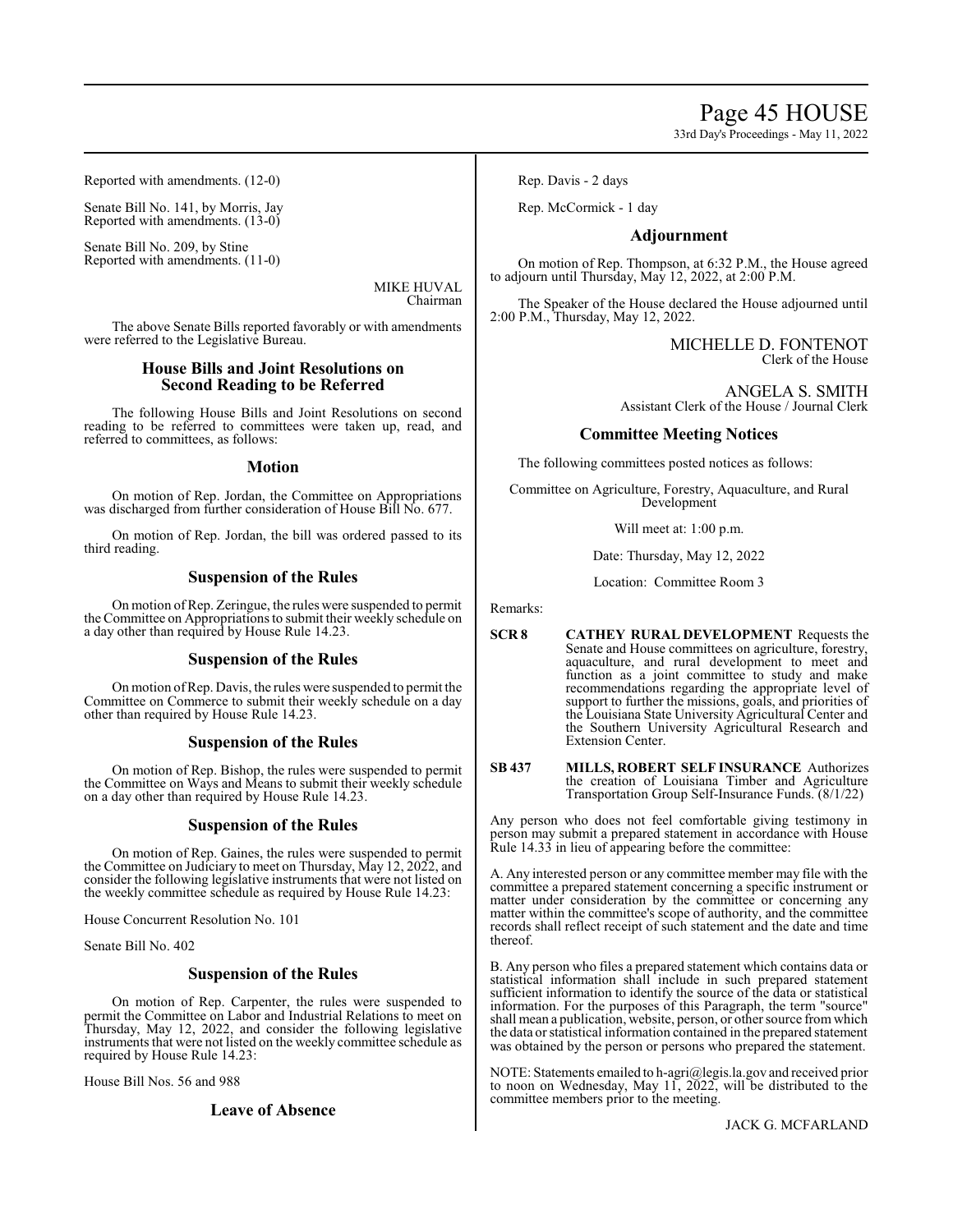# Page 46 HOUSE

33rd Day's Proceedings - May 11, 2022

| Chairman                                                              |                                                                                                                                                                                                    | <b>SB 383</b>                                                                                                                                                                                                                                                                                                                                                                                                                                                                                                                                                                                                                                                                                                                                                                                                                                                                               | <b>PEACOCK ATTORNEYS</b> Provides relative to<br>advertisements for legal services.                                                                                                                   |  |
|-----------------------------------------------------------------------|----------------------------------------------------------------------------------------------------------------------------------------------------------------------------------------------------|---------------------------------------------------------------------------------------------------------------------------------------------------------------------------------------------------------------------------------------------------------------------------------------------------------------------------------------------------------------------------------------------------------------------------------------------------------------------------------------------------------------------------------------------------------------------------------------------------------------------------------------------------------------------------------------------------------------------------------------------------------------------------------------------------------------------------------------------------------------------------------------------|-------------------------------------------------------------------------------------------------------------------------------------------------------------------------------------------------------|--|
|                                                                       | Committee on Judiciary                                                                                                                                                                             |                                                                                                                                                                                                                                                                                                                                                                                                                                                                                                                                                                                                                                                                                                                                                                                                                                                                                             | PEACOCK COURTS Provides relative to juror                                                                                                                                                             |  |
|                                                                       | Will meet at: 9:30 a.m.                                                                                                                                                                            |                                                                                                                                                                                                                                                                                                                                                                                                                                                                                                                                                                                                                                                                                                                                                                                                                                                                                             | compensation rates.                                                                                                                                                                                   |  |
|                                                                       | Date: Thursday, May 12, 2022<br>Location: Committee Room 1                                                                                                                                         | <b>SB 402</b>                                                                                                                                                                                                                                                                                                                                                                                                                                                                                                                                                                                                                                                                                                                                                                                                                                                                               | <b>ABRAHAM (TBA) COURTS</b> Provides for special<br>masters in certain civil actions arising within a parish<br>included in a major disaster declaration. (Subject to                                 |  |
|                                                                       |                                                                                                                                                                                                    |                                                                                                                                                                                                                                                                                                                                                                                                                                                                                                                                                                                                                                                                                                                                                                                                                                                                                             | <b>Rule Suspension</b> )                                                                                                                                                                              |  |
| Remarks:<br><b>HR 111</b><br><b>HODGES COMMENDATIONS</b> Commends the |                                                                                                                                                                                                    | <b>SB 417</b>                                                                                                                                                                                                                                                                                                                                                                                                                                                                                                                                                                                                                                                                                                                                                                                                                                                                               | <b>CATHEY ALCOHOLIC BEVERAGES Provides</b><br>relative to the delivery of alcoholic beverages.                                                                                                        |  |
|                                                                       | modern state of Israel on the seventy-fourth<br>anniversary of its establishment                                                                                                                   |                                                                                                                                                                                                                                                                                                                                                                                                                                                                                                                                                                                                                                                                                                                                                                                                                                                                                             | STINE ALCOHOLIC BEVERAGES Provides<br>relative to microbreweries.                                                                                                                                     |  |
| <b>HCR12</b>                                                          | <b>OWEN, CHARLES CONGRESS</b> Requests that<br>congress reduce or eliminate funding for the U.S.<br>Department of Homeland Security to protect the civil<br>liberties of the citizens of Louisiana |                                                                                                                                                                                                                                                                                                                                                                                                                                                                                                                                                                                                                                                                                                                                                                                                                                                                                             | Any person who does not feel comfortable giving testimony in<br>person may submit a prepared statement in accordance with House<br>Rule 14:33 in lieu of appearing before the committee:              |  |
| <b>HCR101</b>                                                         | <b>BACALA (TBA) COURTS/CRIMINAL Requests a</b><br>study relative to reporting requirements for active<br>felony cases in each judicial district (Subject to Rule<br>Suspension)                    | A. Any interested person or any committee member may file with<br>the committee a prepared statement concerning a specific instrument<br>or matter under consideration by the committee or concerning any<br>matter within the committee's scope of authority, and the committee<br>records shall reflect receipt of such statement and the date and time<br>thereof.<br>B. Any person who files a prepared statement which contains data<br>or statistical information shall include in such prepared statement<br>sufficient information to identify the source of the data or statistical<br>information. For the purposes of this Paragraph, the term "source"<br>shall mean a publication, website, person, or other source from which<br>the data or statistical information contained in the prepared statement<br>was obtained by the person or persons who prepared the statement. |                                                                                                                                                                                                       |  |
| <b>SB46</b>                                                           | <b>ALLAIN CLERKS OF COURT Provides relative to</b><br>group insurance benefits for certain clerks of court.                                                                                        |                                                                                                                                                                                                                                                                                                                                                                                                                                                                                                                                                                                                                                                                                                                                                                                                                                                                                             |                                                                                                                                                                                                       |  |
| <b>SB 51</b>                                                          | <b>MIZELL COURTS</b> Adds a second commissioner to<br>the Twenty-Second Judicial District Court and<br>authorizes commissioners to preside over domestic<br>violence cases and civil matters.      |                                                                                                                                                                                                                                                                                                                                                                                                                                                                                                                                                                                                                                                                                                                                                                                                                                                                                             |                                                                                                                                                                                                       |  |
| <b>SB 69</b>                                                          | <b>CONNICK CRIMINAL PROCEDURE</b> Provides<br>relative to protections for crime victims.                                                                                                           |                                                                                                                                                                                                                                                                                                                                                                                                                                                                                                                                                                                                                                                                                                                                                                                                                                                                                             |                                                                                                                                                                                                       |  |
| <b>SB 88</b>                                                          | MILLS, FRED SHERIFFS Provides relative to<br>insurance benefits for retirees of the St. Martin Parish<br>Sheriff's Office.                                                                         | NOTE: Statements emailed to h-jud@legis.la.gov and received prior<br>to noon on May 11, 2022, will be distributed to the committee<br>members prior to the meeting.                                                                                                                                                                                                                                                                                                                                                                                                                                                                                                                                                                                                                                                                                                                         |                                                                                                                                                                                                       |  |
| <b>SB 93</b>                                                          | <b>LEGIS POWERS/FUNCTIONS</b><br><b>CATHEY</b><br>Designates the Gulf Fritillary as the official state<br>butterfly.                                                                               |                                                                                                                                                                                                                                                                                                                                                                                                                                                                                                                                                                                                                                                                                                                                                                                                                                                                                             | RANDAL L. GAINES<br>Chairman                                                                                                                                                                          |  |
|                                                                       |                                                                                                                                                                                                    |                                                                                                                                                                                                                                                                                                                                                                                                                                                                                                                                                                                                                                                                                                                                                                                                                                                                                             | Committee on Labor and Industrial Relations                                                                                                                                                           |  |
| <b>SB 101</b>                                                         | <b>CATHEY COURTS</b> Provides relative to the traffic<br>violations bureau in certain city courts.                                                                                                 |                                                                                                                                                                                                                                                                                                                                                                                                                                                                                                                                                                                                                                                                                                                                                                                                                                                                                             | Will meet at: 9:30 a.m.                                                                                                                                                                               |  |
| <b>SB115</b>                                                          | <b>MIZELL LAW ENFORCEMENT</b> Provides relative<br>to mandatory training for peace officers related to                                                                                             |                                                                                                                                                                                                                                                                                                                                                                                                                                                                                                                                                                                                                                                                                                                                                                                                                                                                                             | Date: Thursday, May 12, 2022<br>Location: Committee Room 5                                                                                                                                            |  |
| human trafficking.                                                    |                                                                                                                                                                                                    |                                                                                                                                                                                                                                                                                                                                                                                                                                                                                                                                                                                                                                                                                                                                                                                                                                                                                             |                                                                                                                                                                                                       |  |
| <b>SB 140</b>                                                         | <b>ABRAHAM SHERIFFS</b> Provides for insurance                                                                                                                                                     | Remarks:                                                                                                                                                                                                                                                                                                                                                                                                                                                                                                                                                                                                                                                                                                                                                                                                                                                                                    |                                                                                                                                                                                                       |  |
|                                                                       | benefits for retired sheriffs and deputies of the Acadia<br>Parish Sheriff's Office.                                                                                                               | <b>HB</b> 56                                                                                                                                                                                                                                                                                                                                                                                                                                                                                                                                                                                                                                                                                                                                                                                                                                                                                | FRIEMAN (TBA) WORKERS COMPENSATION<br>Repeals the Workers' Compensation Advisory Council<br>(Subject to Rule Suspension)                                                                              |  |
| <b>SB 159</b>                                                         | <b>WARD SHERIFFS</b> Provides relative to insurance<br>benefits for retirees of the Iberville Parish Sheriff's<br>Office.                                                                          | <b>HB</b> 439                                                                                                                                                                                                                                                                                                                                                                                                                                                                                                                                                                                                                                                                                                                                                                                                                                                                               | EMPLOYMENT/DISCRIMINATN<br><b>BOYD</b><br>Provides relative to employment discrimination based<br>on gender identity and sexual orientation                                                           |  |
| <b>SB 311</b>                                                         | <b>MILLIGAN HOMELAND SECURITY Requires</b><br>the Governor's Office of Homeland Security and<br>Emergency Preparedness to adopt certain rules.                                                     | <b>HB</b> 657                                                                                                                                                                                                                                                                                                                                                                                                                                                                                                                                                                                                                                                                                                                                                                                                                                                                               | <b>DESHOTEL UNEMPLOYMENT COMP</b> Provides<br>relative to the unemployment compensation maximum<br>weekly benefit amount and extended benefits                                                        |  |
| <b>SB 319</b>                                                         | <b>FOIL MILITARY AFFAIRS</b> Provides for certain<br>punitive articles of the Louisiana Code of Military<br>Justice.                                                                               | <b>HB 880</b>                                                                                                                                                                                                                                                                                                                                                                                                                                                                                                                                                                                                                                                                                                                                                                                                                                                                               | CARTER, WILFORD EMPLOYMENT/WAGES-<br><b>MINIMUM</b> Establishes a state minimum wage rate                                                                                                             |  |
| <b>SB 332</b>                                                         | HENRY,<br><b>CAMERON</b><br><b>ALCOHOLIC</b><br>Provides relative to the alcohol<br><b>BEVERAGES</b><br>permits.                                                                                   | <b>HB</b> 988                                                                                                                                                                                                                                                                                                                                                                                                                                                                                                                                                                                                                                                                                                                                                                                                                                                                               | EMPLOYMENT/<br>LANDRY<br>(TBA)<br><b>DISCRIMINATN</b> Provides relative to employment<br>discrimination against public employees being treated<br>with medical marijuana (Subject to Rule Suspension) |  |
|                                                                       |                                                                                                                                                                                                    |                                                                                                                                                                                                                                                                                                                                                                                                                                                                                                                                                                                                                                                                                                                                                                                                                                                                                             |                                                                                                                                                                                                       |  |

Т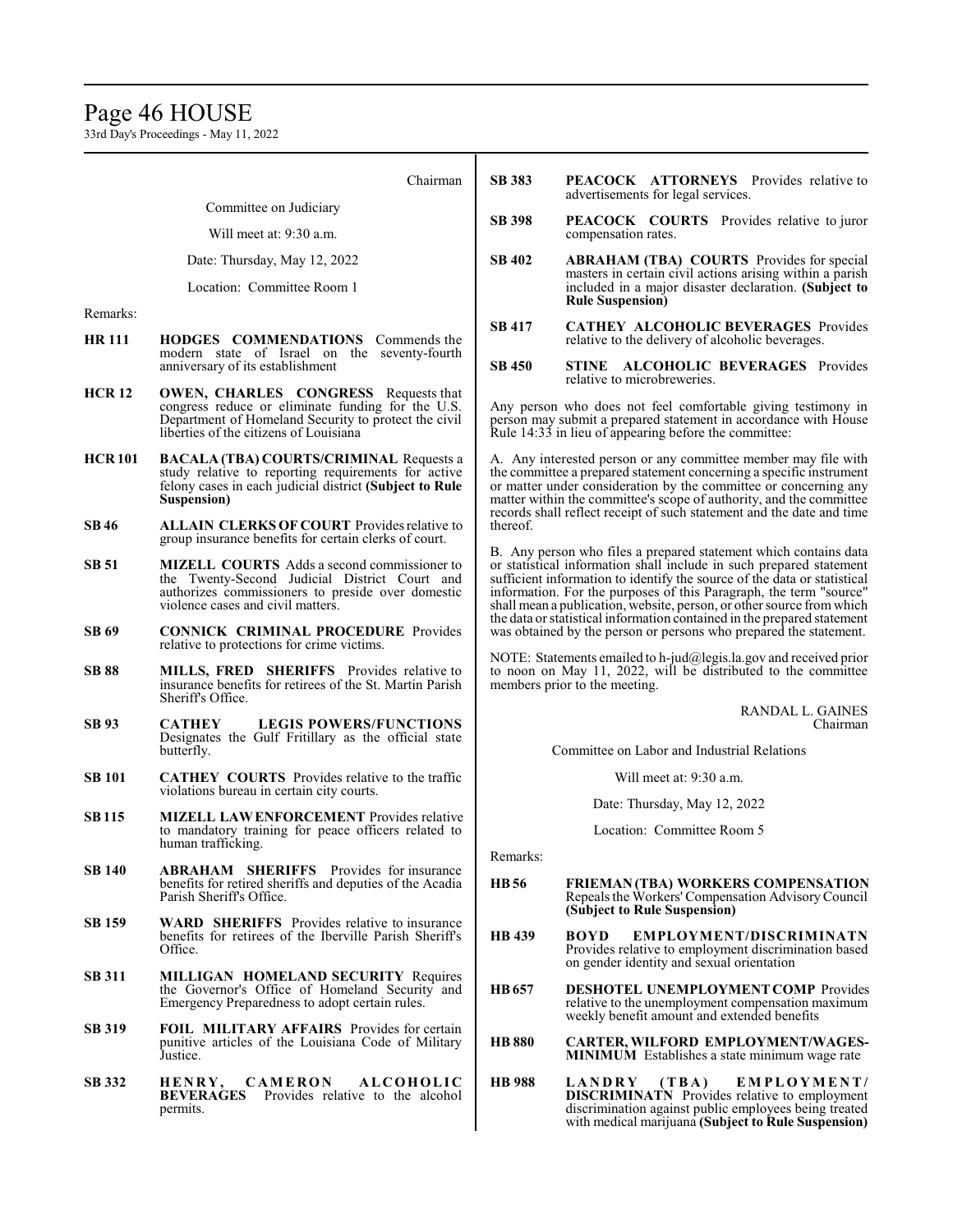# Page 47 HOUSE

33rd Day's Proceedings - May 11, 2022

- **HB 1037 LANDRY EMPLOYMENT** Provides relative to noncompete contracts or agreements
- **HCR 85 JOHNSON, TRAVIS WORKFORCE DEVELOPMENT** Requests the Louisiana Workforce Commission to study the feasibility of creating facilities that provide virtual workshops and training and remote work stations
- **SB 107 LUNEAU WORKFORCE COMMISSION** Recreates the Louisiana Workforce Commission and reauthorizes the Incumbent Worker Training Program. (6/30/22)

Any person who does not feel comfortable giving testimony in person may submit a prepared statement in accordance with House Rule 14.33 in lieu of appearing before the committee:

A. Any interested person or any committee member may file with the committee a prepared statement concerning a specific instrument or matter under consideration by the committee or concerning any matter within the committee's scope of authority, and the committee records shall reflect receipt of such statement and the date and time thereof.

B. Any person who files a prepared statement which contains data or statistical information shall include in such prepared statement sufficient information to identify the source of the data or statistical information. For the purposes of this Paragraph, the term "source" shall mean a publication, website, person, or other source fromwhich the data or statistical information contained in the prepared statement was obtained by the person or persons who prepared the statement.

NOTE: Statements emailed to h-lir@legis.la.gov and received prior to noon on Wednesday, May 11, 2022, will be distributed to the committee members prior to the meeting.

> BARBARA W. CARPENTER Chairman

Committee on Municipal, Parochial and Cultural Affairs

Will meet at: 9:30 a.m.

Date: Thursday, May 12, 2022

Location: Committee Room 6

Remarks:

- **HB 393 LANDRY LOCAL GOVT/ORDINANCES**  Provides relative to maximum penalties imposed for the violation of parish and municipal ordinances
- **HCR 96 MAGEE HISTORIC COMMEMORATION**  Provides relative to an America 250 state commission
- **HR 103 DUPLESSIS HOUSING** Urges and requests the La. Housing Corporation to consider emergency preparedness and disaster resiliency characteristics when implementing design criteria for housing developments competing for funding in programs administered by the corporation and to explore sources of federal funds to retrofit existing buildings with these same design criteria
- **HR 107 ECHOLS HOUSING** Requests the Louisiana Housing Corporation to study issues related to the availability of affordable housing
- **SB 111 LUNEAU MUSEUMS** Repeals provisions creating the establishment, location, purpose, and use of the Tioga Heritage Park and Museum. (gov sig)
- **SB 201 JACKSON LOCAL EMPLOYEES** Adds contract attorneys of district public defender offices to group health insurance coverage offered by parish governments. (8/1/22)
- **SB215 LUNEAU CIVIL SERVICE** Provides for assessment of attorney fees when certain municipal fire and police civil service boards reverse a decision of an appointing authority. (gov sig)
- **SB 275 ABRAHAM HOUSING** Provides relative to affiliates and subsidiaries of local housing authority members. (gov sig)
- **SB 313 CLOUD LOCAL OFFICIALS** Requires mayors who are authorized to conduct mayor's court or municipal court to undergo certain training. (8/1/22)
- **SB 401 MCMATH CLERKS OF COURT** Authorizes governing authorities to adopt ordinances to increase certain fees in the parishes of St. Tammany and Washington. (8/1/22)
- **SB 480 BOUDREAUX SPECIAL DISTRICTS** Provides relative to the Lafayette Economic Development Authority. (gov sig)
- **SB 485 BOUIE SPECIAL DISTRICTS** Provides relative to the Delachaise Security and Improvement District. (8/1/22)
- **SB 493 HEWITT LOCAL AGENCIES** Provides relative to certain drainage districts. (8/1/22)

Any person who does not feel comfortable giving testimony in person may submit a prepared statement in accordance with House Rule 14.33 in lieu of appearing before the committee:

A. Any interested person or any committee member may file with the committee a prepared statement concerning a specific instrument or matter under consideration by the committee or concerning any matter within the committee's scope of authority, and the committee records shall reflect receipt of such statement and the date and time thereof.

B. Any person who files a prepared statement which contains data or statistical information shall include in such prepared statement sufficient information to identify the source of the data or statistical information. For the purposes of this Paragraph, the term "source" shall mean a publication, website, person, or other source fromwhich the data or statistical information contained in the prepared statement was obtained by the person or persons who prepared the statement.

NOTE: Statements emailed to h-mpc@legis.la.gov and received prior to noon on Wednesday, May 11, 2022, will be distributed to the committee members prior to the meeting.

> RICK EDMONDS Chairman

# **Weekly Committee Schedules**

The following committees posted weekly committee schedules as follows:

Committee on Appropriations

Monday, May 16, 2022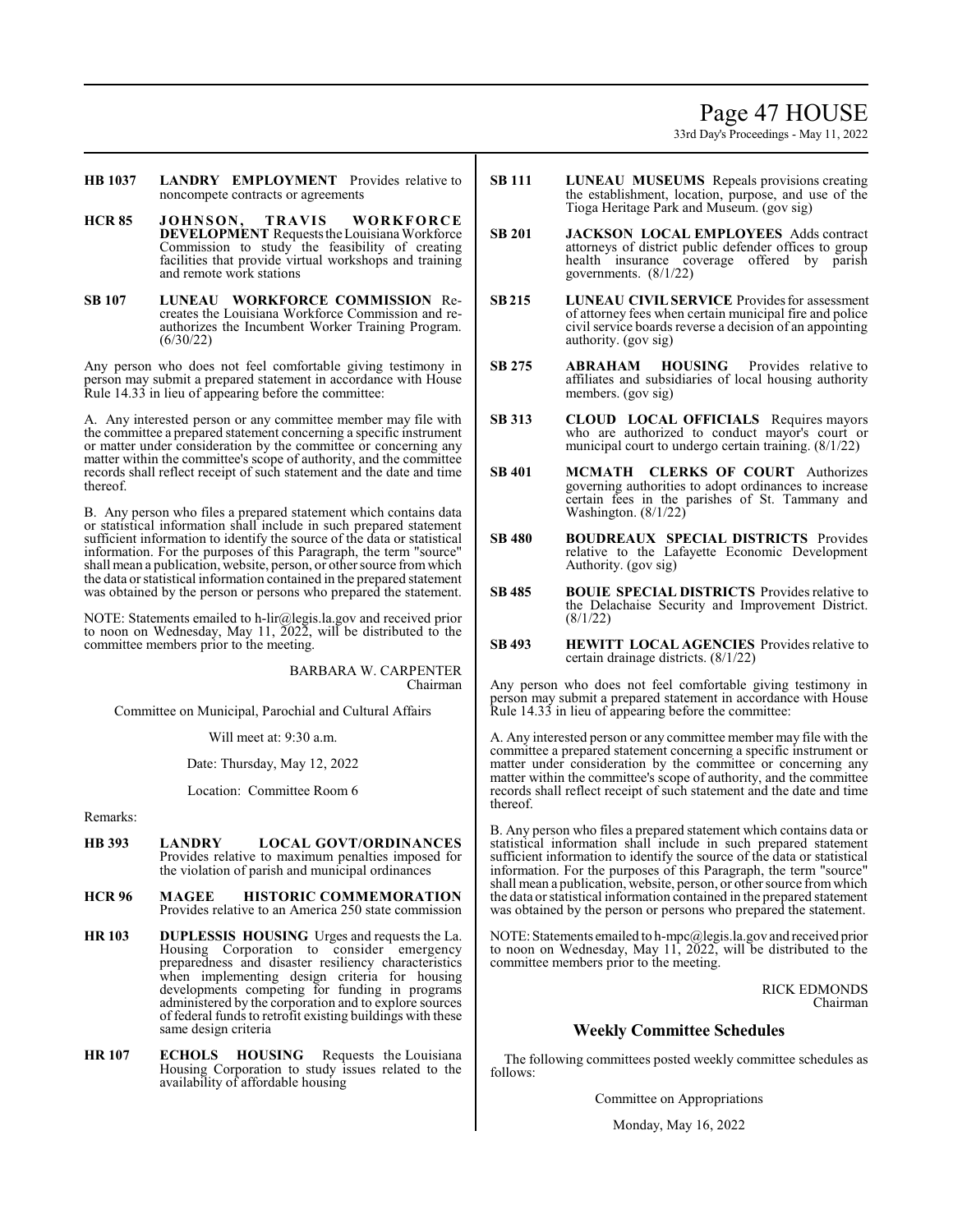33rd Day's Proceedings - May 11, 2022

### Committee Room 5

#### 9:30 a.m.

#### INSTRUMENTS TO BE HEARD:

- **HB 394 STAGNI REGISTRARS OF VOTERS** Provides relative to the salaries of registrars of voters and their chief deputies and confidential assistants
- **HB 412 GOUDEAU UNEMPLOYMENT COMP** Provides relative to the verification of attendance at employment interviews
- **HB 499 AMEDEE FUNDS/FUNDING** Creates a fund for the purpose offunding tuition exemptions and reduction of textbook costs for persons who are age fifty-five or older
- **HB 537 DAVIS INSURANCE/HEALTH** Requires health insurance coverage for infertility treatments
- **HB677 JORDAN INSURANCE/HEALTH** Provides relative to cost sharing for insulin prescriptions
- **HB 756 SCHEXNAYDER PUBLIC BLDGS/GROUNDS-ST** Provides relative to certain public buildings and grounds
- **HB 911 HUGHES EDUCATION** Provides relative to early literacy
- **HB 968 PHELPS HEALTH/SICKLE CELL ANEM** Establishes a state sickle cell disease registry
- **HCR 103 WRIGHT FUNDS/FUNDING** Directs the Cash Management Review Board to consider and report on ways the state can utilize cryptocurrency
- **SB 5 PRICE STATE EMPLOYEE RET** Grants a nonrecurring lump-sum supplemental payment to certain eligible retirees and beneficiaries. (2/3 -  $CA10s29(F)$ ) (gov sig)
- **SB 6 PRICE TEACHERS RETIREMENT** Grants a permanent benefit increase to eligible system retirees and beneficiaries. (2/3 - CA10s29(F)) (6/30/22)
- **SB 7 PRICE STATE POLICE RETIREMENT** Grants a permanent benefit increase to system retirees and beneficiaries. (2/3 - CA10s29(F)) (6/30/22)
- **SB 15 MILLS, FRED CONTRACTS** Provides relative to contracts for fiscal intermediary services. (8/1/22)
- **SB 16 MILLS, FRED FUNDS/FUNDING** Provides relative to the Video Draw Poker Device Fund. (gov sig)
- **SB 266 WARD FUNDS/FUNDING** Provides for utilization of certain monies in the Construction Subfund of the Transportation Trust Fund for federal match. (gov sig)
- **SB 277 CORTEZ FUNDS/FUNDING** Creates the Megaprojects Leverage Fund. (gov sig)

# OTHER BUSINESS:

Review and approval of request to modify the contract between the office of group benefits and Access Health, Inc., in accordance with the provisions of R.S.  $42:802(D)(2)$ .

Any person who does not feel comfortable giving testimony in person may submit a prepared statement in accordance with House Rule 14.33 in lieu of appearing before the committee:

A. Any interested person or any committee member may file with the committee a prepared statement concerning a specific instrument or matter under consideration by the committee or concerning any matter within the committee's scope of authority, and the committee records shall reflect receipt of such statement and the date and time thereof.

B. Any person who files a prepared statement which contains data or statistical information shall include in such prepared statement sufficient information to identify the source of the data or statistical information. For the purposes of this Paragraph, the term "source" shall mean a publication, website, person, or other source fromwhich the data or statistical information contained in the prepared statement was obtained by the person or persons who prepared the statement.

NOTE: Statements emailed to h-app@legis.la.gov and received prior to noon on Friday, May 13, 2022, will be distributed to the committee members prior to the meeting.

LEGISLATIVE INSTRUMENTS MAY BE DELETED (DOES NOT REQUIRE HOUSE RULES SUSPENSION) OR ADDED (REQUIRES HOUSE RULES<br>SUSPENSION)PRIOR TO THE MEETING DATE. (HOUSE RULES 14.22 AND<br>14.24) SEE THE DAILY NOTICE OF COMMITTEE MEETINGS POSTED PRIOR TO MEETING DATE.

> JEROME "ZEE" ZERINGUE Chairman

Committee on Commerce

Monday, May 16, 2022

#### Committee Room 1

9:30 a.m.

### INSTRUMENTS TO BE HEARD:

- **HB 760 SCHEXNAYDER SECRETARY OF STATE** Provides relative to certain fees charged by the secretary of state
- **HB 985 WRIGHT COMMERCE** Provides relative to virtual currency
- **HB 1048 MCKNIGHT ECONOMIC DEVELOPMENT** Provides relative to economic development
- **SB 106 LUNEAU FEES/LICENSES/PERMITS** Provides relative to disciplinaryproceedings by a professional or occupational board or commission. (8/1/22)
- **SB 222 LAMBERT REAL ESTATE** Provides relative to the Louisiana Appraisal Management Company Licensing and Regulation Act. (gov sig)
- **SB 272 CORTEZ HORSE RACING** Provides relative to wagering on horse races in a sports book lounge. (8/1/22)
- **SB 286 LUNEAU OCCUPATIONAL THERAPISTS** Provides for licensure and qualifications of massage therapists. (8/1/22)
- **SB 291 LAMBERT REAL ESTATE** Authorizes the Louisiana Real Estate Appraisers Board to access certain criminal history record information of applicants. (8/1/22)